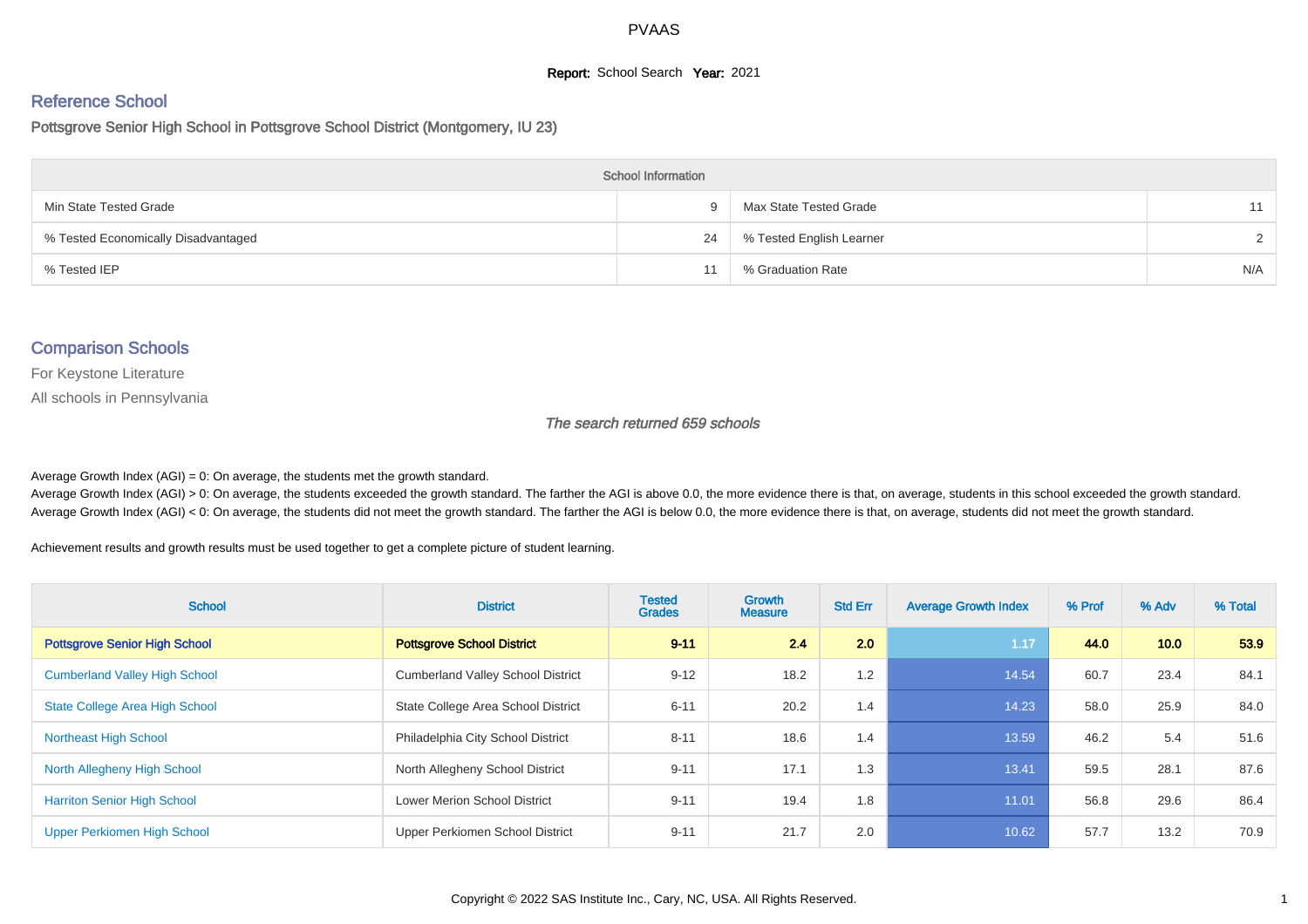| <b>School</b>                          | <b>District</b>                      | <b>Tested</b><br><b>Grades</b> | Growth<br><b>Measure</b> | <b>Std Err</b> | <b>Average Growth Index</b> | % Prof | % Adv | % Total |
|----------------------------------------|--------------------------------------|--------------------------------|--------------------------|----------------|-----------------------------|--------|-------|---------|
| <b>Pottsgrove Senior High School</b>   | <b>Pottsgrove School District</b>    | $9 - 11$                       | 2.4                      | 2.0            | 1.17                        | 44.0   | 10.0  | 53.9    |
| <b>Upper Saint Clair High School</b>   | Upper Saint Clair School District    | $9 - 11$                       | 18.3                     | 1.7            | 10.57                       | 61.8   | 30.1  | 91.9    |
| <b>Lower Merion High School</b>        | Lower Merion School District         | $8 - 10$                       | 17.6                     | 1.7            | 10.41                       | 54.4   | 30.2  | 84.6    |
| Norwin Senior High School              | Norwin School District               | $8 - 11$                       | 17.7                     | 1.7            | 10.26                       | 58.5   | 27.0  | 85.4    |
| Dallastown Area Senior High School     | Dallastown Area School District      | $9 - 11$                       | 13.2                     | 1.5            | 8.66                        | 56.0   | 17.9  | 73.8    |
| <b>Upper Dublin High School</b>        | Upper Dublin School District         | $9 - 12$                       | 15.2                     | 1.8            | 8.43                        | 60.8   | 24.8  | 85.6    |
| North Penn Senior High School          | North Penn School District           | $9 - 11$                       | 8.8                      | 1.1            | 8.14                        | 55.8   | 17.0  | 72.8    |
| Souderton Area Senior High School      | Souderton Area School District       | $9 - 11$                       | 12.0                     | 1.5            | 8.13                        | 61.7   | 15.2  | 76.9    |
| Plymouth-Whitemarsh Senior High School | <b>Colonial School District</b>      | $9 - 11$                       | 13.7                     | 1.7            | 8.09                        | 60.2   | 19.6  | 79.8    |
| Downingtown Stem Academy               | Downingtown Area School District     | $9 - 10$                       | 17.1                     | 2.1            | 7.97                        | 44.0   | 54.5  | 98.5    |
| <b>Great Valley High School</b>        | <b>Great Valley School District</b>  | $9 - 11$                       | 14.8                     | 1.9            | 7.89                        | 50.0   | 35.0  | 85.0    |
| <b>Springfield High School</b>         | Springfield School District          | $9 - 11$                       | 13.5                     | 1.7            | 7.86                        | 60.9   | 21.5  | 82.4    |
| <b>Northern High School</b>            | Northern York County School District | $9 - 11$                       | 15.3                     | 1.9            | 7.83                        | 57.4   | 11.5  | 68.8    |
| <b>Tyrone Area High School</b>         | Tyrone Area School District          | $9 - 12$                       | 19.4                     | 2.5            | 7.78                        | 60.4   | 16.7  | 77.1    |
| Pennsbury High School                  | Pennsbury School District            | $7 - 11$                       | 11.4                     | 1.5            | 7.75                        | 60.1   | 21.3  | 81.3    |
| Penn Trafford High School              | Penn-Trafford School District        | $9 - 11$                       | 13.1                     | 1.7            | 7.75                        | 62.3   | 21.9  | 84.2    |
| Pennsylvania Cyber Charter School      | Pennsylvania Cyber Charter School    | $3 - 11$                       | 11.6                     | 1.5            | 7.54                        | 46.3   | 5.0   | 51.3    |
| <b>Upper Merion High School</b>        | Upper Merion Area School District    | $9 - 11$                       | 14.9                     | 2.0            | 7.50                        | 59.3   | 19.3  | 78.6    |
| <b>Valley View High School</b>         | Valley View School District          | $9 - 11$                       | 17.7                     | 2.4            | 7.30                        | 53.7   | 14.7  | 68.4    |
| <b>Central York High School</b>        | <b>Central York School District</b>  | $9 - 12$                       | 11.9                     | 1.7            | 7.02                        | 55.5   | 11.5  | 67.0    |
| <b>Reading Senior High School</b>      | <b>Reading School District</b>       | $9 - 11$                       | 9.6                      | 1.4            | 6.95                        | 24.7   | 2.4   | 27.2    |
| Council Rock High School - North       | <b>Council Rock School District</b>  | $9 - 11$                       | 11.4                     | 1.6            | 6.93                        | 62.0   | 18.8  | 80.7    |
| <b>Delaware Valley High School</b>     | Delaware Valley School District      | $9 - 11$                       | 12.2                     | 1.8            | 6.78                        | 55.2   | 16.2  | 71.4    |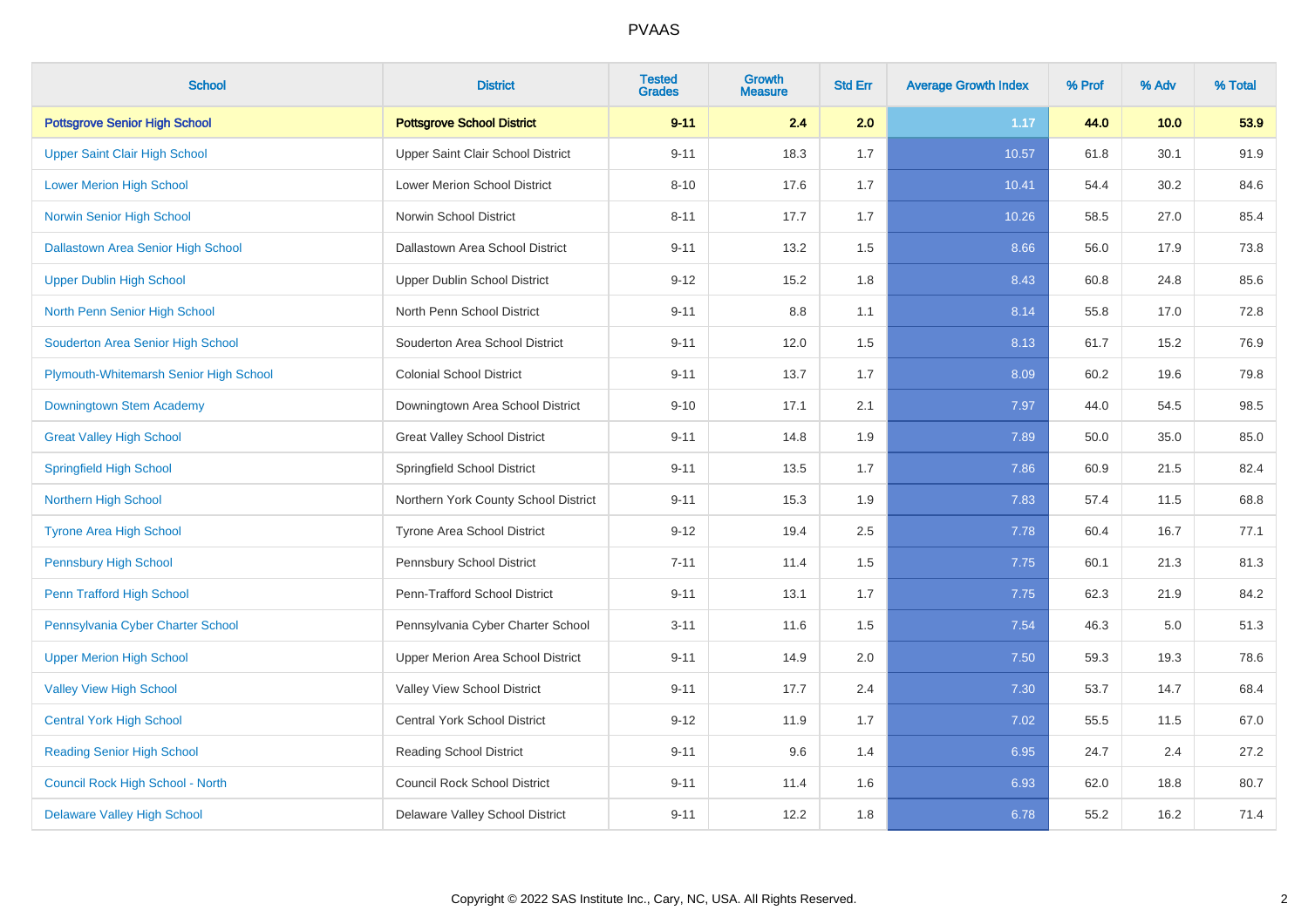| <b>School</b>                           | <b>District</b>                                  | <b>Tested</b><br><b>Grades</b> | Growth<br><b>Measure</b> | <b>Std Err</b> | <b>Average Growth Index</b> | % Prof | % Adv | % Total |
|-----------------------------------------|--------------------------------------------------|--------------------------------|--------------------------|----------------|-----------------------------|--------|-------|---------|
| <b>Pottsgrove Senior High School</b>    | <b>Pottsgrove School District</b>                | $9 - 11$                       | 2.4                      | 2.0            | 1.17                        | 44.0   | 10.0  | 53.9    |
| <b>Susquehannock High School</b>        | Southern York County School<br><b>District</b>   | $9 - 11$                       | 13.9                     | 2.0            | 6.78                        | 55.1   | 18.1  | 73.1    |
| West Chester East High School           | West Chester Area School District                | $9 - 11$                       | 13.3                     | 2.0            | 6.76                        | 63.1   | 22.0  | 85.1    |
| <b>Wissahickon Senior High School</b>   | Wissahickon School District                      | $9 - 10$                       | 12.2                     | 1.8            | 6.73                        | 58.3   | 22.4  | 80.7    |
| <b>Hazleton Area High School</b>        | Hazleton Area School District                    | $9 - 11$                       | 9.1                      | 1.4            | 6.52                        | 45.0   | 7.8   | 52.9    |
| West Chester Bayard Rustin High School  | West Chester Area School District                | $9 - 10$                       | 13.1                     | 2.0            | 6.43                        | 67.1   | 21.9  | 89.0    |
| <b>Garnet Valley High School</b>        | <b>Garnet Valley School District</b>             | $9 - 10$                       | 10.6                     | 1.7            | 6.40                        | 67.1   | 19.0  | 86.1    |
| <b>Hershey High School</b>              | Derry Township School District                   | $9 - 10$                       | 12.6                     | 2.0            | 6.29                        | 54.8   | 25.8  | 80.6    |
| Abington Heights High School            | Abington Heights School District                 | $8 - 11$                       | 13.5                     | 2.2            | 6.26                        | 58.4   | 16.3  | 74.7    |
| <b>Pine-Richland High School</b>        | Pine-Richland School District                    | $8 - 11$                       | 11.2                     | 1.8            | 6.21                        | 60.6   | 24.4  | 85.0    |
| Deer Lakes High School                  | Deer Lakes School District                       | $9 - 11$                       | 16.7                     | 2.7            | 6.21                        | 61.5   | 16.4  | 77.9    |
| <b>Girls High School</b>                | Philadelphia City School District                | $8 - 11$                       | 14.6                     | 2.4            | 6.11                        | 69.5   | 5.4   | 74.8    |
| <b>Avon Grove High School</b>           | Avon Grove School District                       | $9 - 10$                       | 9.7                      | 1.6            | 6.11                        | 56.3   | 18.6  | 74.9    |
| <b>Freedom High School</b>              | Bethlehem Area School District                   | $9 - 11$                       | 10.3                     | 1.7            | 6.10                        | 43.3   | 12.0  | 55.3    |
| Downingtown High School East Campus     | Downingtown Area School District                 | $9 - 11$                       | 11.0                     | 1.8            | 6.06                        | 67.6   | 17.1  | 84.6    |
| <b>Franklin LC</b>                      | Philadelphia City School District                | $9 - 11$                       | 13.8                     | 2.3            | 5.97                        | 51.9   | 3.7   | 55.6    |
| <b>Ridley High School</b>               | <b>Ridley School District</b>                    | $9 - 12$                       | 9.6                      | 1.6            | 5.90                        | 45.6   | 8.2   | 53.8    |
| Saucon Valley Senior High School        | Saucon Valley School District                    | $9 - 11$                       | 14.4                     | 2.5            | 5.87                        | 48.7   | 20.2  | 69.0    |
| Mountain View Junior/Senior High School | Mountain View School District                    | $7 - 11$                       | 20.6                     | 3.5            | 5.85                        | 57.8   | 20.3  | 78.1    |
| <b>Wilson High School</b>               | <b>Wilson School District</b>                    | $8 - 12$                       | 8.5                      | 1.5            | 5.78                        | 52.6   | 14.6  | 67.2    |
| <b>Fleetwood Senior High School</b>     | Fleetwood Area School District                   | $9 - 10$                       | 11.9                     | 2.1            | 5.54                        | 53.5   | 11.6  | 65.2    |
| <b>Liberty High School</b>              | Bethlehem Area School District                   | $9 - 11$                       | 7.7                      | 1.4            | 5.44                        | 45.6   | 12.0  | 57.6    |
| <b>Unionville High School</b>           | Unionville-Chadds Ford School<br><b>District</b> | $8 - 11$                       | 16.8                     | 3.1            | 5.44                        | 68.1   | 13.2  | 81.3    |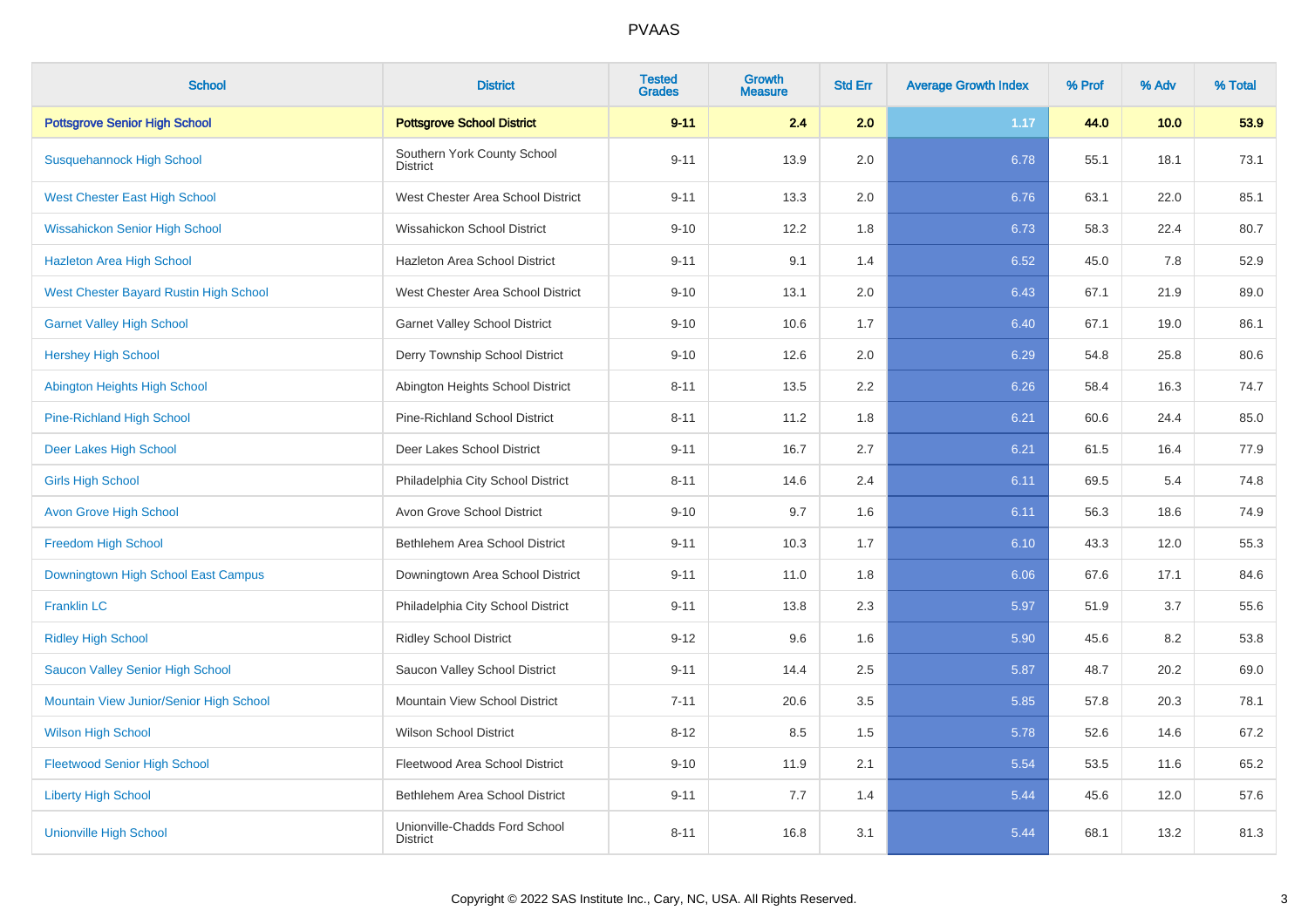| <b>School</b>                                      | <b>District</b>                                       | <b>Tested</b><br><b>Grades</b> | Growth<br><b>Measure</b> | <b>Std Err</b> | <b>Average Growth Index</b> | % Prof | % Adv | % Total |
|----------------------------------------------------|-------------------------------------------------------|--------------------------------|--------------------------|----------------|-----------------------------|--------|-------|---------|
| <b>Pottsgrove Senior High School</b>               | <b>Pottsgrove School District</b>                     | $9 - 11$                       | 2.4                      | 2.0            | 1.17                        | 44.0   | 10.0  | 53.9    |
| Downingtown High School West Campus                | Downingtown Area School District                      | $9 - 11$                       | 8.7                      | 1.6            | 5.28                        | 62.6   | 11.8  | 74.4    |
| <b>Mifflin County High School</b>                  | Mifflin County School District                        | $10 - 11$                      | 8.7                      | 1.6            | 5.28                        | 47.1   | 6.7   | 53.8    |
| Fox Chapel Area High School                        | Fox Chapel Area School District                       | $9 - 11$                       | 9.6                      | 1.8            | 5.26                        | 56.6   | 28.6  | 85.2    |
| <b>City Charter High School</b>                    | City CHS                                              | $10 - 11$                      | 13.6                     | 2.7            | 5.12                        | 45.8   | 3.0   | 48.8    |
| <b>Haverford Senior High School</b>                | Haverford Township School District                    | $9 - 11$                       | 7.7                      | 1.5            | 5.11                        | 53.0   | 25.5  | 78.6    |
| <b>Cocalico Senior High School</b>                 | <b>Cocalico School District</b>                       | $9 - 11$                       | 10.3                     | 2.0            | 5.04                        | 50.8   | 14.1  | 64.8    |
| West Chester Henderson High School                 | West Chester Area School District                     | $9 - 10$                       | 9.7                      | 1.9            | 4.99                        | 70.3   | 16.8  | 87.1    |
| <b>Commonwealth Charter Academy Charter School</b> | Commonwealth Charter Academy<br><b>Charter School</b> | $3 - 10$                       | 9.1                      | 1.9            | 4.90                        | 47.2   | 9.1   | 56.3    |
| <b>Cedar Crest High School</b>                     | Cornwall-Lebanon School District                      | $9 - 11$                       | 8.0                      | 1.6            | 4.90                        | 47.2   | 8.4   | 55.6    |
| <b>Red Land Senior High School</b>                 | <b>West Shore School District</b>                     | $9 - 11$                       | 9.4                      | 1.9            | 4.86                        | 53.0   | 10.3  | 63.2    |
| <b>West Perry Senior High School</b>               | West Perry School District                            | $7 - 11$                       | 12.1                     | 2.5            | 4.86                        | 56.6   | 8.4   | 65.0    |
| <b>York Suburban Senior High School</b>            | York Suburban School District                         | $8 - 11$                       | 9.9                      | 2.0            | 4.82                        | 53.5   | 27.8  | 81.3    |
| Penns Valley Area Junior/Senior High School        | Penns Valley Area School District                     | $6 - 12$                       | 13.7                     | 2.9            | 4.71                        | 41.9   | 23.1  | 65.0    |
| Shippensburg Area Senior High School               | Shippensburg Area School District                     | $9 - 11$                       | 9.0                      | 1.9            | 4.69                        | 53.1   | 10.2  | 63.3    |
| Fort Leboeuf Senior High School                    | Fort Leboeuf School District                          | $8 - 11$                       | 11.4                     | 2.5            | 4.62                        | 48.5   | 21.1  | 69.6    |
| Derry Area Senior High School                      | Derry Area School District                            | $9 - 11$                       | 12.9                     | 2.8            | 4.59                        | 60.0   | 12.5  | 72.5    |
| Conestoga Valley Senior High School                | Conestoga Valley School District                      | $9 - 11$                       | 8.3                      | 1.8            | 4.54                        | 60.3   | 13.5  | 73.8    |
| The Science Leadership Academy At Beeber           | Philadelphia City School District                     | $5 - 12$                       | 13.0                     | 2.9            | 4.52                        | 54.5   | 5.4   | 59.8    |
| Northern Bedford County High School                | Northern Bedford County School<br><b>District</b>     | $9 - 11$                       | 16.2                     | 3.6            | 4.51                        | 51.7   | 20.0  | 71.7    |
| <b>Littlestown Senior High School</b>              | Littlestown Area School District                      | $9 - 11$                       | 11.0                     | 2.5            | 4.49                        | 55.2   | 10.4  | 65.6    |
| <b>Upper Darby Senior High School</b>              | <b>Upper Darby School District</b>                    | $9 - 12$                       | 6.5                      | 1.5            | 4.37                        | 45.0   | 6.7   | 51.7    |
| Spring-Ford Senior High School 9-12 Center         | Spring-Ford Area School District                      | $9 - 11$                       | 5.7                      | 1.3            | 4.27                        | 60.8   | 16.5  | 77.4    |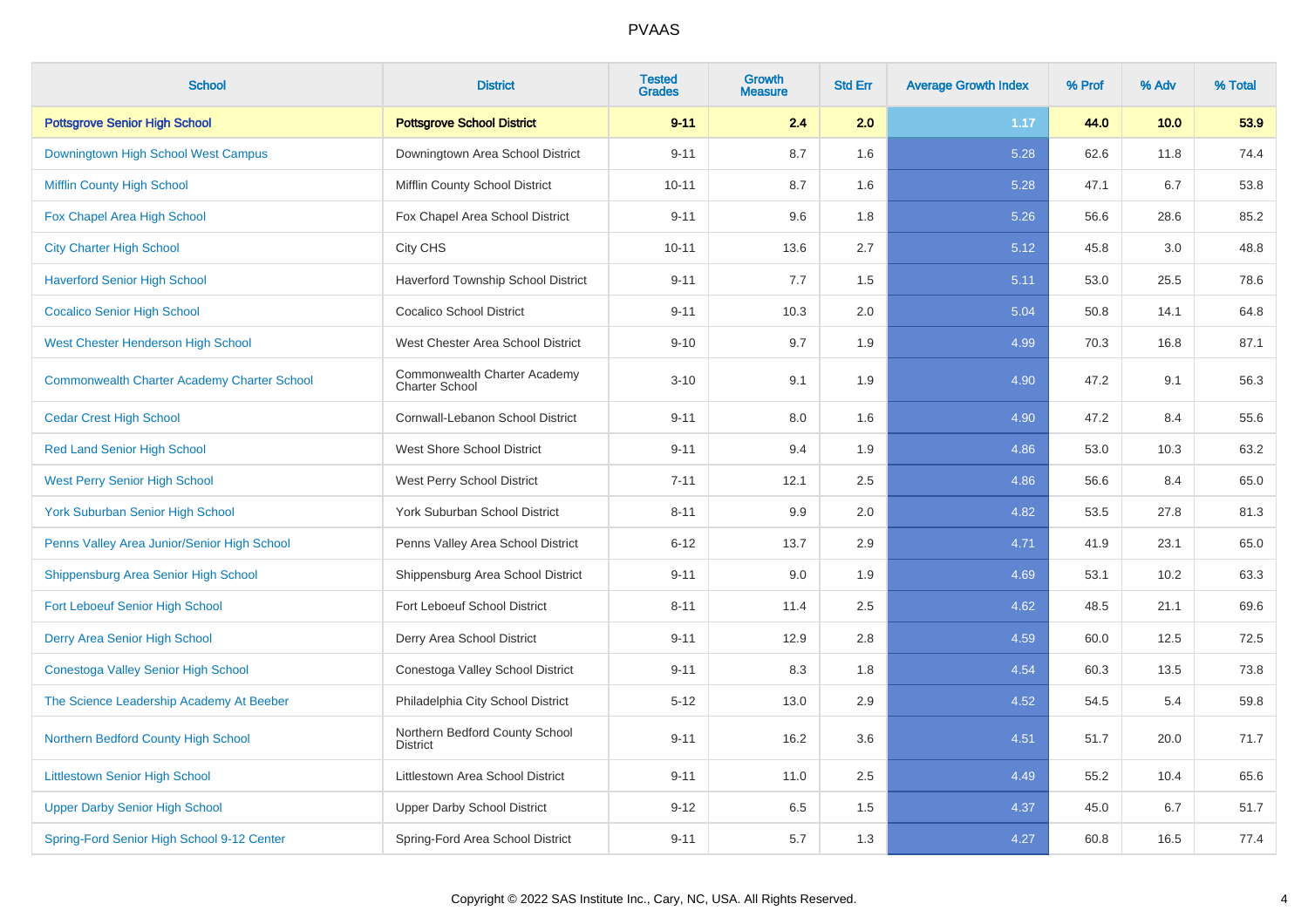| <b>School</b>                                    | <b>District</b>                                  | <b>Tested</b><br><b>Grades</b> | Growth<br><b>Measure</b> | <b>Std Err</b> | <b>Average Growth Index</b> | % Prof | % Adv | % Total |
|--------------------------------------------------|--------------------------------------------------|--------------------------------|--------------------------|----------------|-----------------------------|--------|-------|---------|
| <b>Pottsgrove Senior High School</b>             | <b>Pottsgrove School District</b>                | $9 - 11$                       | 2.4                      | 2.0            | 1.17                        | 44.0   | 10.0  | 53.9    |
| <b>Iroquois Junior/Senior High School</b>        | Iroquois School District                         | $7 - 11$                       | 12.7                     | 3.0            | 4.24                        | 48.2   | 7.8   | 56.0    |
| Masterman Julia R Sec School                     | Philadelphia City School District                | $5 - 10$                       | 11.6                     | 2.8            | 4.21                        | 27.7   | 72.3  | 100.0   |
| <b>Central High School</b>                       | Philadelphia City School District                | $9 - 10$                       | 5.6                      | 1.3            | 4.19                        | 67.3   | 31.5  | 98.8    |
| <b>Hill Freedman World Academy</b>               | Philadelphia City School District                | $6 - 10$                       | 16.2                     | 3.9            | 4.18                        | 63.6   | 0.0   | 63.6    |
| <b>Mastbaum Jules E AVTS</b>                     | Philadelphia City School District                | $9 - 10$                       | 11.5                     | 2.8            | 4.16                        | 19.3   | 0.0   | 19.3    |
| <b>Frankford High School</b>                     | Philadelphia City School District                | $9 - 11$                       | 16.8                     | 4.1            | 4.14                        | 18.5   | 0.0   | 18.5    |
| <b>William Allen High School</b>                 | Allentown City School District                   | $8 - 12$                       | 8.2                      | 2.0            | 4.13                        | 23.7   | 5.0   | 28.7    |
| Montoursville Area Senior High School            | Montoursville Area School District               | $9 - 12$                       | 10.5                     | 2.5            | 4.13                        | 44.6   | 20.1  | 64.8    |
| <b>Moon Senior High School</b>                   | Moon Area School District                        | $9 - 11$                       | 7.9                      | 1.9            | 4.11                        | 58.7   | 18.5  | 77.2    |
| <b>William Tennent High School</b>               | <b>Centennial School District</b>                | $6 - 10$                       | 6.8                      | 1.7            | 4.10                        | 50.1   | 8.7   | 58.9    |
| <b>Parkland High School</b>                      | <b>Parkland School District</b>                  | $9 - 11$                       | 5.0                      | 1.2            | 4.09                        | 58.0   | 22.3  | 80.4    |
| Pocono Mountain East High School                 | Pocono Mountain School District                  | $9 - 12$                       | 8.3                      | 2.0            | 4.09                        | 50.6   | 6.0   | 56.6    |
| <b>Greenwood High School</b>                     | <b>Greenwood School District</b>                 | $9 - 11$                       | 15.6                     | 3.9            | 4.05                        | 50.0   | 25.0  | 75.0    |
| Arts Academy At Benjamin Rush                    | Philadelphia City School District                | $9 - 10$                       | 10.0                     | 2.5            | 4.04                        | 68.7   | 12.9  | 81.6    |
| <b>Council Rock High School South</b>            | <b>Council Rock School District</b>              | $9 - 11$                       | 6.1                      | 1.5            | 4.01                        | 63.5   | 14.8  | 78.3    |
| <b>Greater Nanticoke Area Senior High School</b> | Greater Nanticoke Area School<br><b>District</b> | $9 - 12$                       | 10.8                     | 2.8            | 3.88                        | 38.0   | 12.4  | 50.4    |
| <b>Carver High School</b>                        | Philadelphia City School District                | $7 - 11$                       | 8.7                      | 2.2            | 3.87                        | 75.0   | 13.6  | 88.6    |
| Lake-Lehman Junior/Senior High School            | Lake-Lehman School District                      | $7 - 11$                       | 10.4                     | 2.7            | 3.81                        | 55.3   | 7.9   | 63.2    |
| <b>Freeport Area Senior High School</b>          | Freeport Area School District                    | $9 - 10$                       | 9.4                      | 2.5            | 3.80                        | 57.5   | 17.8  | 75.3    |
| Penn Wood High School                            | William Penn School District                     | $9 - 12$                       | 7.9                      | 2.1            | 3.78                        | 35.6   | 3.0   | 38.7    |
| Paul Robeson High School for Human Services      | Philadelphia City School District                | $9 - 11$                       | 12.5                     | 3.3            | 3.75                        | 30.1   | 0.0   | 30.1    |
| Eastern Lebanon County Senior High School        | Eastern Lebanon County School<br><b>District</b> | $9 - 11$                       | 8.2                      | 2.2            | 3.68                        | 48.8   | 11.4  | 60.3    |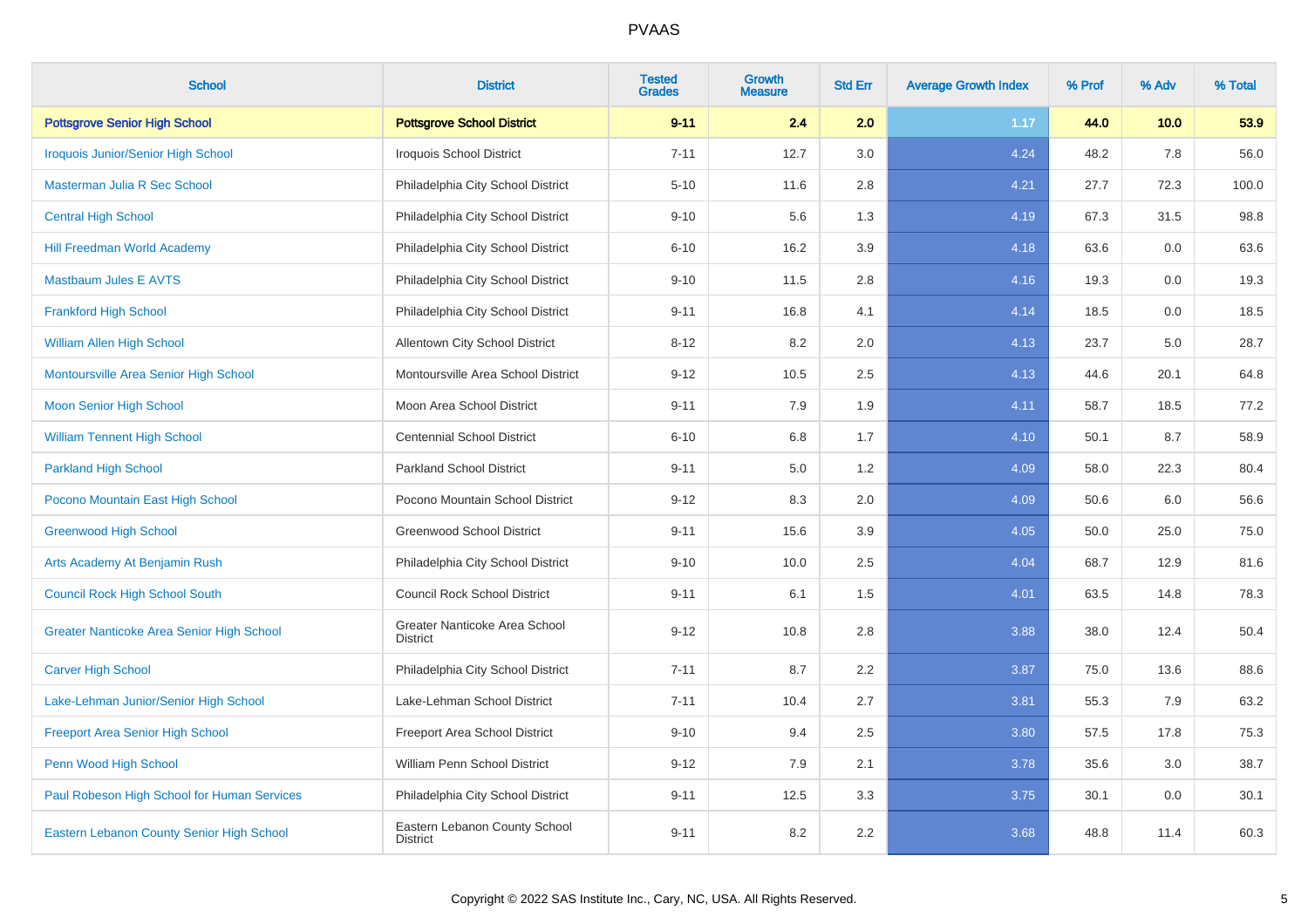| <b>School</b>                                  | <b>District</b>                            | <b>Tested</b><br><b>Grades</b> | Growth<br><b>Measure</b> | <b>Std Err</b> | <b>Average Growth Index</b> | % Prof | % Adv | % Total |
|------------------------------------------------|--------------------------------------------|--------------------------------|--------------------------|----------------|-----------------------------|--------|-------|---------|
| <b>Pottsgrove Senior High School</b>           | <b>Pottsgrove School District</b>          | $9 - 11$                       | 2.4                      | 2.0            | 1.17                        | 44.0   | 10.0  | 53.9    |
| <b>Midd-West High School</b>                   | Midd-West School District                  | $7 - 11$                       | 10.0                     | 2.7            | 3.68                        | 58.0   | 13.4  | 71.4    |
| Octorara Area Junior/Senior High School        | Octorara Area School District              | $7 - 11$                       | 8.7                      | 2.4            | 3.67                        | 52.1   | 8.5   | 60.6    |
| Eastern York High School                       | Eastern York School District               | $9 - 11$                       | 9.2                      | 2.6            | 3.60                        | 56.3   | 12.6  | 68.9    |
| <b>Mckeesport Area Senior High School</b>      | Mckeesport Area School District            | $9 - 12$                       | 8.5                      | 2.4            | 3.55                        | 31.0   | 4.5   | 35.5    |
| <b>Hamburg Area High School</b>                | Hamburg Area School District               | $9 - 11$                       | 8.5                      | 2.4            | 3.48                        | 43.5   | 8.2   | 51.7    |
| <b>School Lane Charter School</b>              | School Lane Charter School                 | $3 - 11$                       | 12.4                     | 3.6            | 3.43                        | 59.1   | 9.8   | 68.9    |
| Selinsgrove Area High School                   | Selinsgrove Area School District           | $8 - 12$                       | 7.9                      | 2.3            | 3.41                        | 56.8   | 10.0  | 66.8    |
| Pennsylvania Virtual Charter School            | Pennsylvania Virtual Charter School        | $3 - 11$                       | 11.8                     | 3.5            | 3.37                        | 56.5   | 11.1  | 67.6    |
| Pen Argyl Area High School                     | Pen Argyl Area School District             | $8 - 12$                       | 8.8                      | 2.6            | 3.34                        | 50.0   | 12.6  | 62.6    |
| <b>Mastery Charter School - Hardy Williams</b> | Mastery Charter School - Hardy<br>Williams | $3 - 11$                       | 11.4                     | 3.4            | 3.33                        | 44.3   | 5.7   | 50.0    |
| Ambridge Area High School                      | Ambridge Area School District              | $9 - 12$                       | 8.7                      | 2.6            | 3.32                        | 50.4   | 10.7  | 61.1    |
| Saegertown Junior/Senior High School           | <b>Penncrest School District</b>           | $7 - 11$                       | 11.4                     | 3.5            | 3.31                        | 50.0   | 8.6   | 58.6    |
| <b>Whitehall High School</b>                   | Whitehall-Coplay School District           | $9 - 11$                       | 5.8                      | 1.8            | 3.26                        | 49.3   | 7.4   | 56.6    |
| <b>Tech Freire Charter School</b>              | <b>Tech Freire Charter School</b>          | $9 - 11$                       | 9.3                      | 2.9            | 3.26                        | 18.0   | 1.1   | 19.1    |
| Jamestown Area Junior/Senior High School       | Jamestown Area School District             | $7 - 11$                       | 13.3                     | 4.2            | 3.14                        | 64.4   | 13.3  | 77.8    |
| <b>Avon Grove Charter School</b>               | Avon Grove Charter School                  | $3 - 11$                       | 9.0                      | 2.9            | 3.13                        | 58.8   | 16.7  | 75.5    |
| Mechanicsburg Area Senior High School          | Mechanicsburg Area School District         | $9 - 11$                       | 5.6                      | 1.8            | 3.13                        | 57.2   | 13.7  | 70.9    |
| Honesdale High School                          | Wayne Highlands School District            | $9 - 11$                       | $7.5\,$                  | 2.4            | 3.11                        | 52.3   | 13.1  | 65.4    |
| Sayre Area High School                         | Sayre Area School District                 | $7 - 11$                       | 10.8                     | 3.5            | 3.10                        | 52.2   | 7.5   | 59.7    |
| <b>Bethel Park High School</b>                 | <b>Bethel Park School District</b>         | $8 - 11$                       | 5.3                      | 1.8            | 3.04                        | 65.3   | 18.6  | 83.9    |
| <b>Emmaus High School</b>                      | East Penn School District                  | $9 - 11$                       | 3.8                      | 1.3            | 3.02                        | 55.8   | 11.5  | 67.3    |
| Swenson Arts & Technology High School          | Philadelphia City School District          | $9 - 10$                       | 7.2                      | 2.4            | 2.96                        | 44.9   | 2.0   | 46.9    |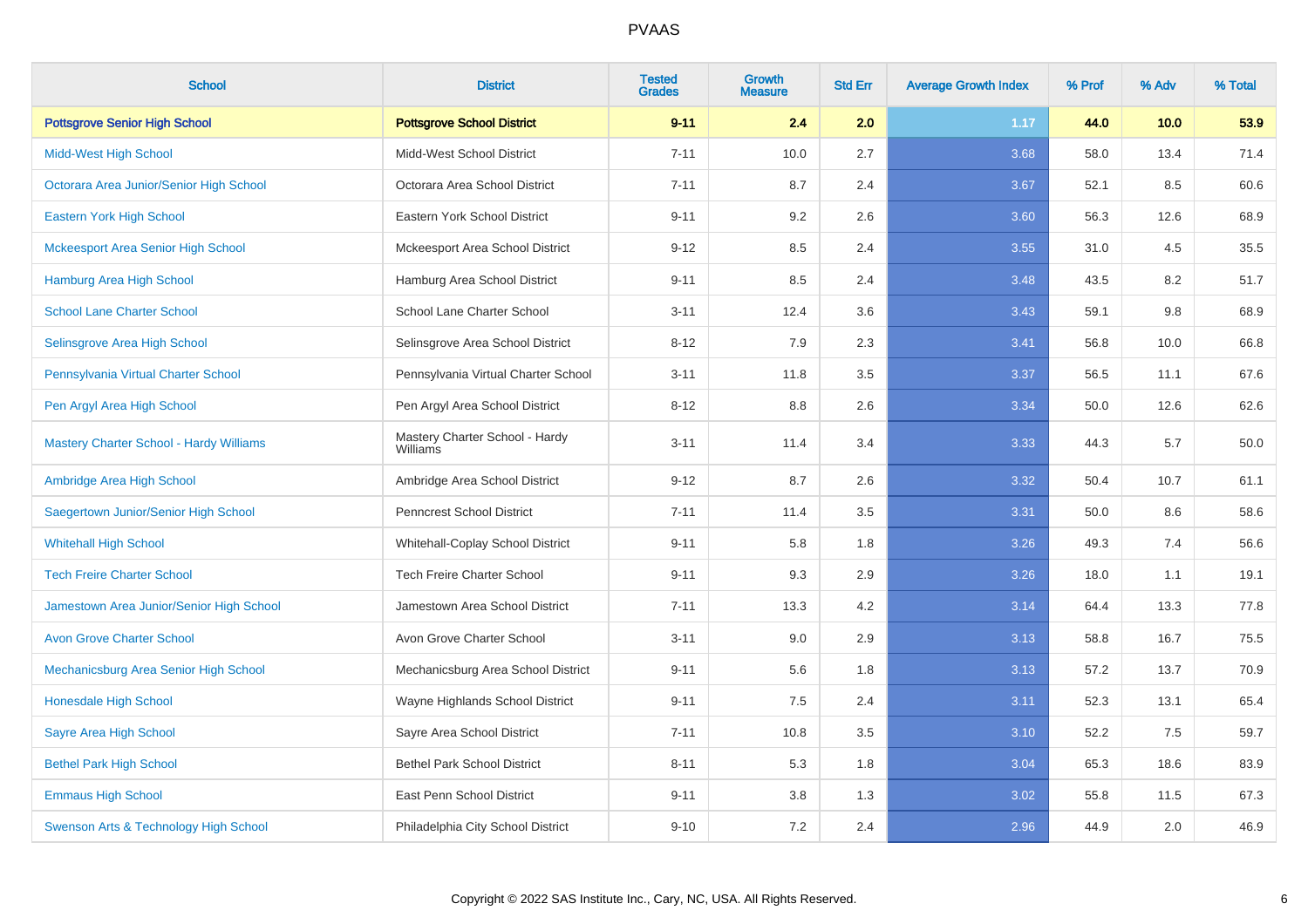| <b>School</b>                                   | <b>District</b>                                   | <b>Tested</b><br><b>Grades</b> | <b>Growth</b><br><b>Measure</b> | <b>Std Err</b> | <b>Average Growth Index</b> | % Prof | % Adv | % Total |
|-------------------------------------------------|---------------------------------------------------|--------------------------------|---------------------------------|----------------|-----------------------------|--------|-------|---------|
| <b>Pottsgrove Senior High School</b>            | <b>Pottsgrove School District</b>                 | $9 - 11$                       | 2.4                             | 2.0            | 1.17                        | 44.0   | 10.0  | 53.9    |
| Northern Cambria High School                    | Northern Cambria School District                  | $9 - 11$                       | 9.7                             | 3.3            | 2.94                        | 48.0   | 5.2   | 53.2    |
| <b>Ephrata Senior High School</b>               | Ephrata Area School District                      | $9 - 11$                       | 5.2                             | 1.8            | 2.93                        | 54.7   | 9.5   | 64.2    |
| Parkway Center City Middle College              | Philadelphia City School District                 | $9 - 10$                       | 8.1                             | 2.8            | 2.93                        | 77.0   | 4.4   | 81.4    |
| <b>Cranberry Area Junior/Senior High School</b> | <b>Cranberry Area School District</b>             | $7 - 12$                       | 8.8                             | 3.0            | 2.92                        | 47.5   | 10.2  | 57.6    |
| <b>St Marys Area Senior High School</b>         | Saint Marys Area School District                  | $9 - 11$                       | 7.4                             | 2.6            | 2.92                        | 57.0   | 8.2   | 65.2    |
| Northeastern Senior High School                 | Northeastern York School District                 | $8 - 11$                       | 5.6                             | 1.9            | 2.88                        | 51.1   | 16.6  | 67.6    |
| Montgomery Junior/Senior High School            | Montgomery Area School District                   | $7 - 11$                       | 10.4                            | 3.6            | 2.88                        | 48.7   | 12.4  | 61.1    |
| <b>Connellsville Area Senior High School</b>    | Connellsville Area School District                | $9 - 11$                       | 5.7                             | 2.0            | 2.87                        | 45.4   | 7.8   | 53.2    |
| Lehigh Valley Charter High School For The Arts  | Lehigh Valley Charter High School<br>For The Arts | $9 - 10$                       | 7.3                             | 2.6            | 2.82                        | 62.3   | 18.2  | 80.5    |
| <b>The Linc</b>                                 | Philadelphia City School District                 | $9 - 11$                       | 11.9                            | 4.2            | 2.81                        | 29.3   | 0.0   | 29.3    |
| <b>Neshaminy High School</b>                    | <b>Neshaminy School District</b>                  | $9 - 11$                       | 3.7                             | 1.3            | 2.80                        | 58.7   | 9.5   | 68.2    |
| Palmyra Area Senior High School                 | Palmyra Area School District                      | $9 - 11$                       | 5.3                             | 1.9            | 2.80                        | 56.4   | 15.6  | 72.0    |
| Jenkintown Middle/High School                   | Jenkintown School District                        | $6 - 11$                       | 12.2                            | 4.4            | 2.79                        | 54.6   | 29.6  | 84.1    |
| Dover Area High School                          | Dover Area School District                        | $9 - 12$                       | 5.6                             | 2.0            | 2.76                        | 52.2   | 6.0   | 58.2    |
| Hollidaysburg Area Senior High School           | Hollidaysburg Area School District                | $10 - 11$                      | 5.6                             | 2.1            | 2.74                        | 57.1   | 12.3  | 69.4    |
| <b>Central Dauphin Senior High School</b>       | Central Dauphin School District                   | $9 - 11$                       | 4.4                             | 1.6            | 2.73                        | 63.3   | 10.1  | 73.4    |
| Dobbins Avt High School                         | Philadelphia City School District                 | $9 - 10$                       | 7.0                             | 2.6            | 2.70                        | 12.6   | 0.8   | 13.4    |
| Daniel Boone Area High School                   | Daniel Boone Area School District                 | $9 - 12$                       | 5.3                             | $2.0\,$        | 2.70                        | 51.0   | 11.5  | 62.6    |
| <b>Stroudsburg High School</b>                  | Stroudsburg Area School District                  | $10 - 11$                      | 5.2                             | 1.9            | 2.70                        | 48.1   | 4.2   | 52.3    |
| <b>Lincoln High School</b>                      | Philadelphia City School District                 | $9 - 12$                       | 5.9                             | 2.2            | 2.69                        | 25.0   | 0.9   | 25.9    |
| Multicultural Academy Charter School            | Multicultural Academy Charter<br>School           | $9 - 11$                       | 9.5                             | 3.5            | 2.69                        | 22.0   | 0.0   | 22.0    |
| Hempfield Area Senior High School               | Hempfield Area School District                    | $9 - 12$                       | 4.3                             | 1.6            | 2.68                        | 53.5   | 20.1  | 73.6    |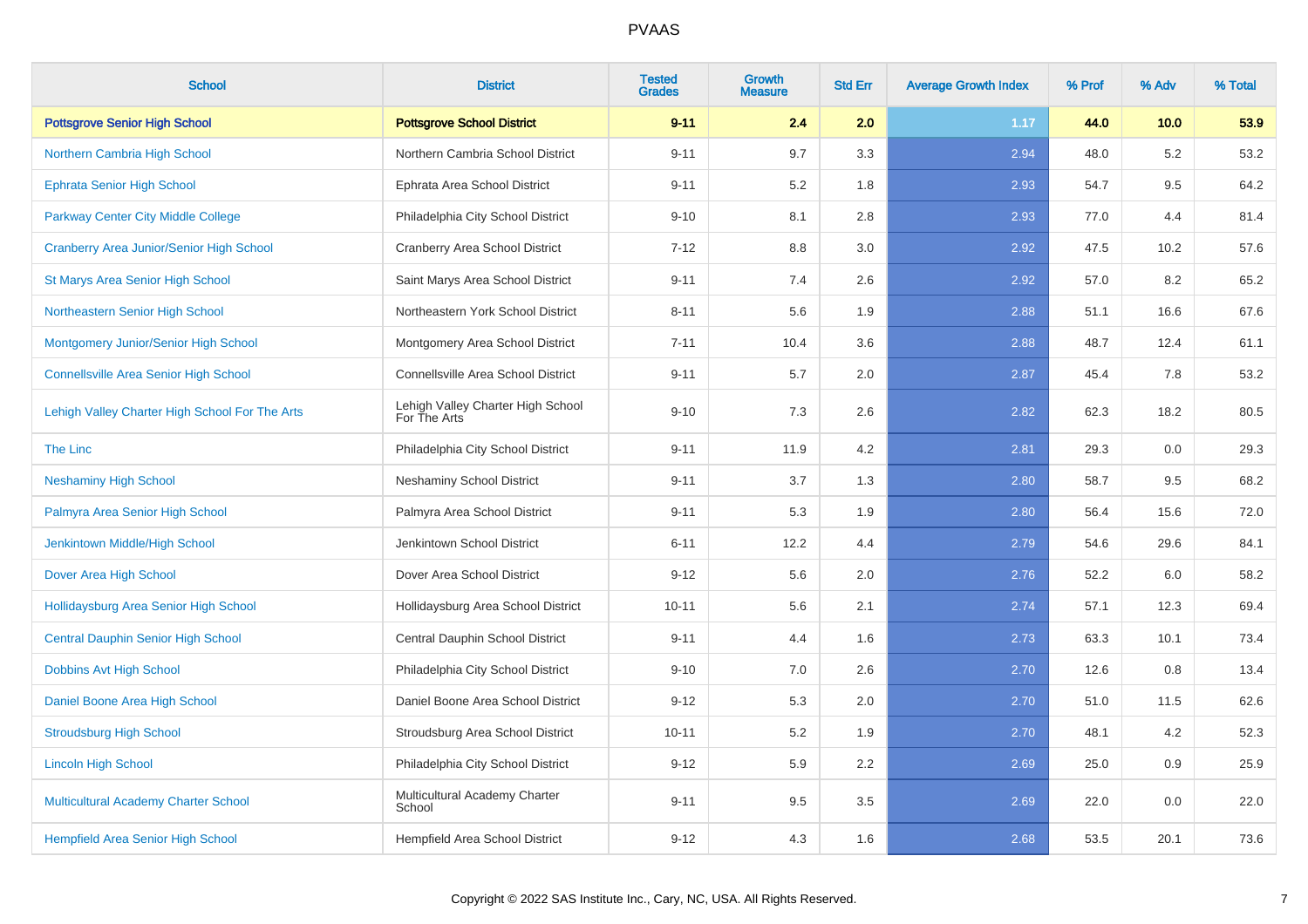| <b>School</b>                                     | <b>District</b>                        | <b>Tested</b><br><b>Grades</b> | Growth<br><b>Measure</b> | <b>Std Err</b> | <b>Average Growth Index</b> | % Prof | % Adv | % Total |
|---------------------------------------------------|----------------------------------------|--------------------------------|--------------------------|----------------|-----------------------------|--------|-------|---------|
| <b>Pottsgrove Senior High School</b>              | <b>Pottsgrove School District</b>      | $9 - 11$                       | 2.4                      | 2.0            | 1.17                        | 44.0   | 10.0  | 53.9    |
| <b>Central Bucks High School -South</b>           | Central Bucks School District          | $10 - 11$                      | 3.8                      | 1.4            | 2.66                        | 63.3   | 18.0  | 81.4    |
| <b>Mars Area Senior High School</b>               | Mars Area School District              | $8 - 10$                       | 5.4                      | 2.0            | 2.64                        | 57.9   | 18.2  | 76.1    |
| <b>Peters Township High School</b>                | <b>Peters Township School District</b> | $8 - 11$                       | 4.8                      | 1.8            | 2.63                        | 59.8   | 26.1  | 85.9    |
| Homer-Center Junior/Senior High School            | Homer-Center School District           | $7 - 11$                       | 9.4                      | 3.6            | 2.62                        | 45.1   | 17.2  | 62.3    |
| <b>Building 21</b>                                | Philadelphia City School District      | $9 - 11$                       | 8.2                      | 3.2            | 2.59                        | 6.9    | 0.0   | 6.9     |
| <b>Wyalusing Valley Junior/Senior High School</b> | <b>Wyalusing Area School District</b>  | $7 - 12$                       | 8.4                      | 3.3            | 2.58                        | 54.6   | 11.7  | 66.2    |
| <b>Warwick Senior High School</b>                 | <b>Warwick School District</b>         | $9 - 11$                       | 4.8                      | 1.9            | 2.57                        | 46.4   | 17.0  | 63.3    |
| <b>Academy At Palumbo</b>                         | Philadelphia City School District      | $8 - 11$                       | 5.3                      | 2.1            | 2.57                        | 65.9   | 6.6   | 72.5    |
| <b>Spring Grove Area High School</b>              | Spring Grove Area School District      | $9 - 11$                       | 5.3                      | 2.1            | 2.54                        | 55.1   | 15.0  | 70.1    |
| Renaissance Academy Charter School                | Renaissance Academy Charter<br>School  | $3 - 11$                       | 8.3                      | 3.3            | 2.54                        | 45.6   | 22.8  | 68.4    |
| 21st Century Cyber Charter School                 | 21st Century Cyber Charter School      | $6 - 12$                       | 5.7                      | 2.3            | 2.50                        | 56.7   | 8.3   | 65.0    |
| New Hope-Solebury High School                     | New Hope-Solebury School District      | $9 - 11$                       | 7.3                      | 2.9            | 2.50                        | 68.2   | 22.7  | 90.9    |
| <b>Kennett High School</b>                        | Kennett Consolidated School District   | $9 - 11$                       | 4.4                      | 1.8            | 2.45                        | 52.5   | 10.7  | 63.2    |
| <b>Belmont Charter School</b>                     | <b>Belmont Charter School</b>          | $3 - 10$                       | 16.0                     | 6.5            | 2.45                        | 64.3   | 0.0   | 64.3    |
| <b>People For People Charter School</b>           | People For People Charter School       | $3 - 12$                       | 13.3                     | 5.5            | 2.43                        | 13.5   | 0.0   | 13.5    |
| <b>Clarion Area Junior/Senior High School</b>     | Clarion Area School District           | $7 - 11$                       | 9.9                      | 4.1            | 2.43                        | 45.4   | 14.6  | 60.0    |
| <b>New Foundations Charter School</b>             | New Foundations Charter School         | $3 - 11$                       | 5.4                      | 2.2            | 2.41                        | 47.2   | 2.5   | 49.8    |
| Shenandoah Valley Junior/Senior High School       | Shenandoah Valley School District      | $7 - 11$                       | 9.4                      | 3.9            | 2.40                        | 28.3   | 5.0   | 33.3    |
| <b>Wilmington Area High School</b>                | Wilmington Area School District        | $8 - 11$                       | 7.1                      | 3.0            | 2.38                        | 55.1   | 5.1   | 60.2    |
| Bethlehem-Center Senior High School               | Bethlehem-Center School District       | $9 - 10$                       | 7.7                      | 3.3            | 2.35                        | 35.1   | 1.4   | 36.5    |
| <b>Collegium Charter School</b>                   | Collegium Charter School               | $3 - 10$                       | 5.9                      | 2.5            | 2.33                        | 38.1   | 7.9   | 46.0    |
| <b>Belle Vernon Area High School</b>              | Belle Vernon Area School District      | $9 - 11$                       | 6.1                      | 2.6            | 2.32                        | 55.6   | 11.1  | 66.7    |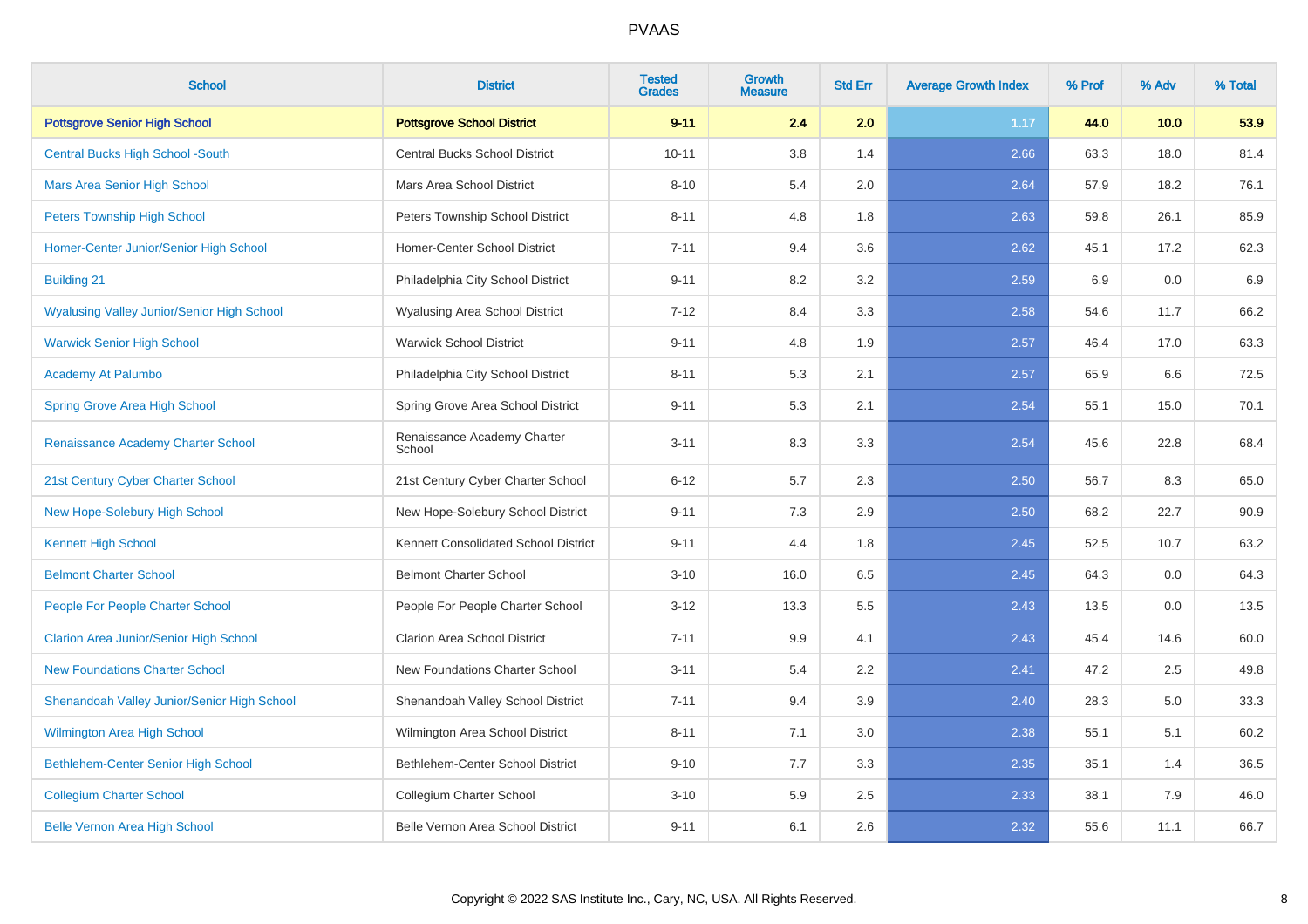| <b>School</b>                                    | <b>District</b>                                         | <b>Tested</b><br><b>Grades</b> | <b>Growth</b><br><b>Measure</b> | <b>Std Err</b> | <b>Average Growth Index</b> | % Prof | % Adv | % Total |
|--------------------------------------------------|---------------------------------------------------------|--------------------------------|---------------------------------|----------------|-----------------------------|--------|-------|---------|
| <b>Pottsgrove Senior High School</b>             | <b>Pottsgrove School District</b>                       | $9 - 11$                       | 2.4                             | 2.0            | 1.17                        | 44.0   | 10.0  | 53.9    |
| Seneca High School                               | Wattsburg Area School District                          | $9 - 11$                       | 6.2                             | 2.7            | 2.31                        | 42.7   | 7.6   | 50.3    |
| Northampton Area High School                     | Northampton Area School District                        | $9 - 11$                       | 3.6                             | 1.6            | 2.30                        | 52.3   | 10.8  | 63.1    |
| <b>Agora Cyber Charter School</b>                | Agora Cyber Charter School                              | $3 - 11$                       | 5.8                             | 2.6            | 2.28                        | 42.8   | 6.6   | 49.4    |
| <b>Hampton High School</b>                       | Hampton Township School District                        | $9 - 11$                       | 4.8                             | 2.1            | 2.25                        | 54.0   | 28.2  | 82.2    |
| <b>Eisenhower M/Hs</b>                           | Warren County School District                           | $6 - 11$                       | 7.9                             | 3.5            | 2.24                        | 37.7   | 1.4   | 39.0    |
| Pennsylvania Distance Learning Charter School    | Pennsylvania Distance Learning<br><b>Charter School</b> | $3 - 12$                       | 9.3                             | 4.2            | 2.22                        | 42.2   | 3.1   | 45.3    |
| Lincoln Leadership Academy Charter School        | Lincoln Leadership Academy<br><b>Charter School</b>     | $3 - 12$                       | 14.2                            | 6.4            | 2.22                        | 23.5   | 0.0   | 23.5    |
| Franklin Area Junior/Senior High School          | Franklin Area School District                           | $7 - 11$                       | 6.2                             | 2.8            | 2.21                        | 48.2   | 4.5   | 52.7    |
| <b>Richland High School</b>                      | <b>Richland School District</b>                         | $7 - 11$                       | 6.3                             | 2.9            | 2.21                        | 62.2   | 19.2  | 81.4    |
| <b>Brookville Junior/Senior High School</b>      | <b>Brookville Area School District</b>                  | $7 - 11$                       | 6.6                             | 3.0            | 2.19                        | 55.2   | 15.6  | 70.8    |
| <b>Wilson Area High School</b>                   | Wilson Area School District                             | $9 - 11$                       | 5.6                             | 2.6            | 2.18                        | 48.7   | 8.5   | 57.2    |
| Saul W B Agricultural School                     | Philadelphia City School District                       | $9 - 10$                       | 5.6                             | 2.6            | 2.17                        | 29.5   | 0.8   | 30.2    |
| Pocono Mountain West High School                 | Pocono Mountain School District                         | $9 - 11$                       | 4.3                             | 2.0            | 2.15                        | 41.2   | 4.0   | 45.1    |
| Carbondale Area Junior/Senior High School        | Carbondale Area School District                         | $7 - 10$                       | 7.1                             | 3.3            | 2.14                        | 56.6   | 2.6   | 59.2    |
| Pennsylvania Leadership Charter School           | Pennsylvania Leadership Charter<br>School               | $3 - 11$                       | 4.6                             | 2.2            | 2.13                        | 55.4   | 11.2  | 66.7    |
| <b>Governor Mifflin Senior High School</b>       | Governor Mifflin School District                        | $9 - 11$                       | 3.7                             | 1.8            | 2.12                        | 42.5   | 7.2   | 49.7    |
| <b>Carlynton Junior/Senior High School</b>       | Carlynton School District                               | $7 - 11$                       | 6.9                             | 3.3            | 2.12                        | 41.0   | 10.5  | 51.6    |
| Community Academy Of Philadelphia Charter School | Community Academy Of<br>Philadelphia Charter School     | $3 - 11$                       | 5.8                             | 2.7            | 2.12                        | 26.7   | 0.9   | 27.6    |
| Springdale Junior/Senior High School             | Allegheny Valley School District                        | $7 - 11$                       | 8.2                             | 3.9            | 2.09                        | 53.1   | 12.2  | 65.3    |
| <b>Kensington Health Sciences</b>                | Philadelphia City School District                       | $9 - 10$                       | 13.7                            | 6.5            | 2.09                        | 30.8   | 7.7   | 38.5    |
| <b>Parkway West</b>                              | Philadelphia City School District                       | $9 - 10$                       | 7.4                             | 3.6            | 2.06                        | 24.6   | 0.0   | 24.6    |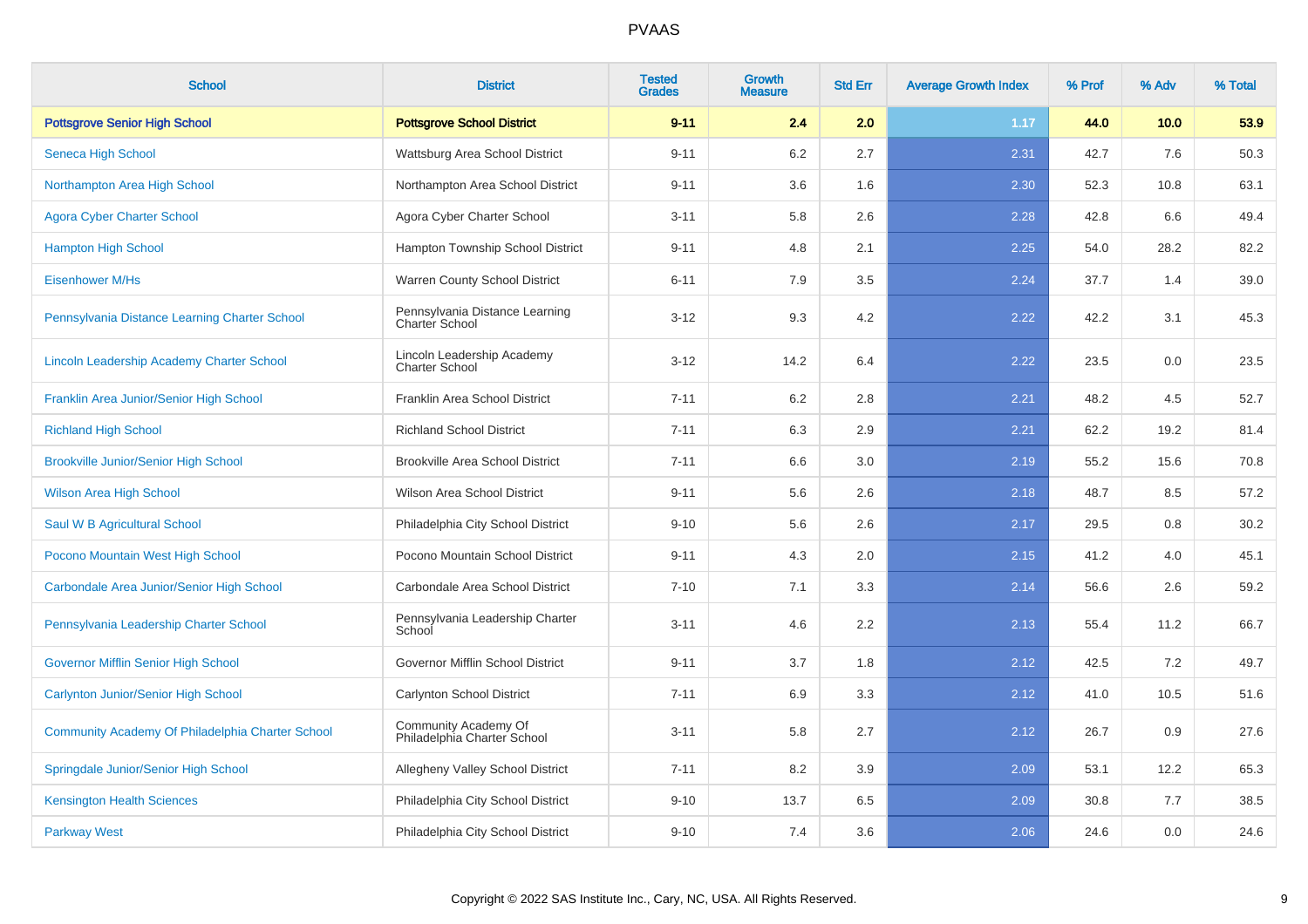| <b>School</b>                                          | <b>District</b>                                           | <b>Tested</b><br><b>Grades</b> | <b>Growth</b><br><b>Measure</b> | <b>Std Err</b> | <b>Average Growth Index</b> | % Prof | % Adv | % Total |
|--------------------------------------------------------|-----------------------------------------------------------|--------------------------------|---------------------------------|----------------|-----------------------------|--------|-------|---------|
| <b>Pottsgrove Senior High School</b>                   | <b>Pottsgrove School District</b>                         | $9 - 11$                       | 2.4                             | 2.0            | 1.17                        | 44.0   | 10.0  | 53.9    |
| <b>Penn Treaty School</b>                              | Philadelphia City School District                         | $6 - 11$                       | 8.0                             | 3.9            | 2.05                        | 16.4   | 0.0   | 16.4    |
| Dr Robert Ketterer Charter School Inc                  | Dr Robert Ketterer Charter School<br><b>Inc</b>           | $6 - 12$                       | 10.1                            | 5.0            | 2.04                        | 14.9   | 0.4   | 15.3    |
| <b>Chester Charter Scholars Academy Charter School</b> | Chester Charter Scholars Academy<br><b>Charter School</b> | $3 - 12$                       | 8.4                             | 4.1            | 2.03                        | 23.4   | 0.0   | 23.4    |
| <b>Motivation High School</b>                          | Philadelphia City School District                         | $9 - 10$                       | 6.3                             | 3.2            | 1.99                        | 21.8   | 0.0   | 21.8    |
| <b>Keystone Oaks High School</b>                       | Keystone Oaks School District                             | $9 - 11$                       | 5.2                             | 2.6            | 1.97                        | 53.2   | 12.1  | 65.4    |
| <b>Grove City Area High School</b>                     | Grove City Area School District                           | $8 - 12$                       | 4.8                             | 2.4            | 1.97                        | 41.3   | 18.7  | 60.0    |
| <b>Coudersport Area Junior/Senior High School</b>      | <b>Coudersport Area School District</b>                   | $7 - 11$                       | 7.4                             | 3.7            | 1.97                        | 55.7   | 8.2   | 63.9    |
| <b>Garden Spot Senior High School</b>                  | Eastern Lancaster County School<br><b>District</b>        | $8 - 12$                       | 4.2                             | 2.2            | 1.94                        | 46.3   | 11.4  | 57.6    |
| <b>Bodine William W High School</b>                    | Philadelphia City School District                         | $8 - 11$                       | 4.6                             | 2.4            | 1.91                        | 60.8   | 5.7   | 66.5    |
| South Western Senior High School                       | South Western School District                             | $9 - 12$                       | 3.6                             | 1.9            | 1.91                        | 60.2   | 8.1   | 68.3    |
| <b>Muhlenberg High School</b>                          | Muhlenberg School District                                | $10 - 10$                      | 3.6                             | 1.9            | 1.87                        | 34.2   | 2.6   | 36.8    |
| <b>Central Valley High School</b>                      | <b>Central Valley School District</b>                     | $9 - 10$                       | 4.5                             | 2.4            | 1.86                        | 56.9   | 9.0   | 65.9    |
| <b>Blackhawk High School</b>                           | <b>Blackhawk School District</b>                          | $8 - 11$                       | 4.3                             | 2.3            | 1.85                        | 55.8   | 8.8   | 64.6    |
| <b>Mcdowell High School</b>                            | Millcreek Township School District                        | $9 - 11$                       | 2.7                             | 1.5            | 1.85                        | 55.6   | 14.2  | 69.7    |
| <b>West Allegheny Senior High School</b>               | West Allegheny School District                            | $9 - 12$                       | 3.7                             | 2.1            | 1.82                        | 63.1   | 15.7  | 78.8    |
| <b>Beaver Area Senior High School</b>                  | <b>Beaver Area School District</b>                        | $9 - 10$                       | 4.4                             | 2.4            | 1.82                        | 57.4   | 16.8  | 74.2    |
| Randolph A. Philip AVT High School                     | Philadelphia City School District                         | $9 - 10$                       | 6.8                             | 3.8            | 1.82                        | 7.3    | 0.0   | 7.3     |
| <b>Western Wayne High School</b>                       | Western Wayne School District                             | $9 - 11$                       | 5.3                             | 2.9            | 1.82                        | 41.3   | 17.4  | 58.7    |
| <b>Steel Valley Senior High School</b>                 | <b>Steel Valley School District</b>                       | $9 - 11$                       | 6.1                             | 3.4            | 1.79                        | 50.7   | 5.6   | 56.3    |
| Pottsville Area High School                            | Pottsville Area School District                           | $9 - 12$                       | 4.1                             | 2.3            | 1.79                        | 44.8   | 5.4   | 50.2    |
| <b>York Academy Regional Charter School</b>            | York Academy Regional Charter<br>School                   | $3 - 11$                       | 9.0                             | 5.0            | 1.79                        | 55.2   | 0.0   | 55.2    |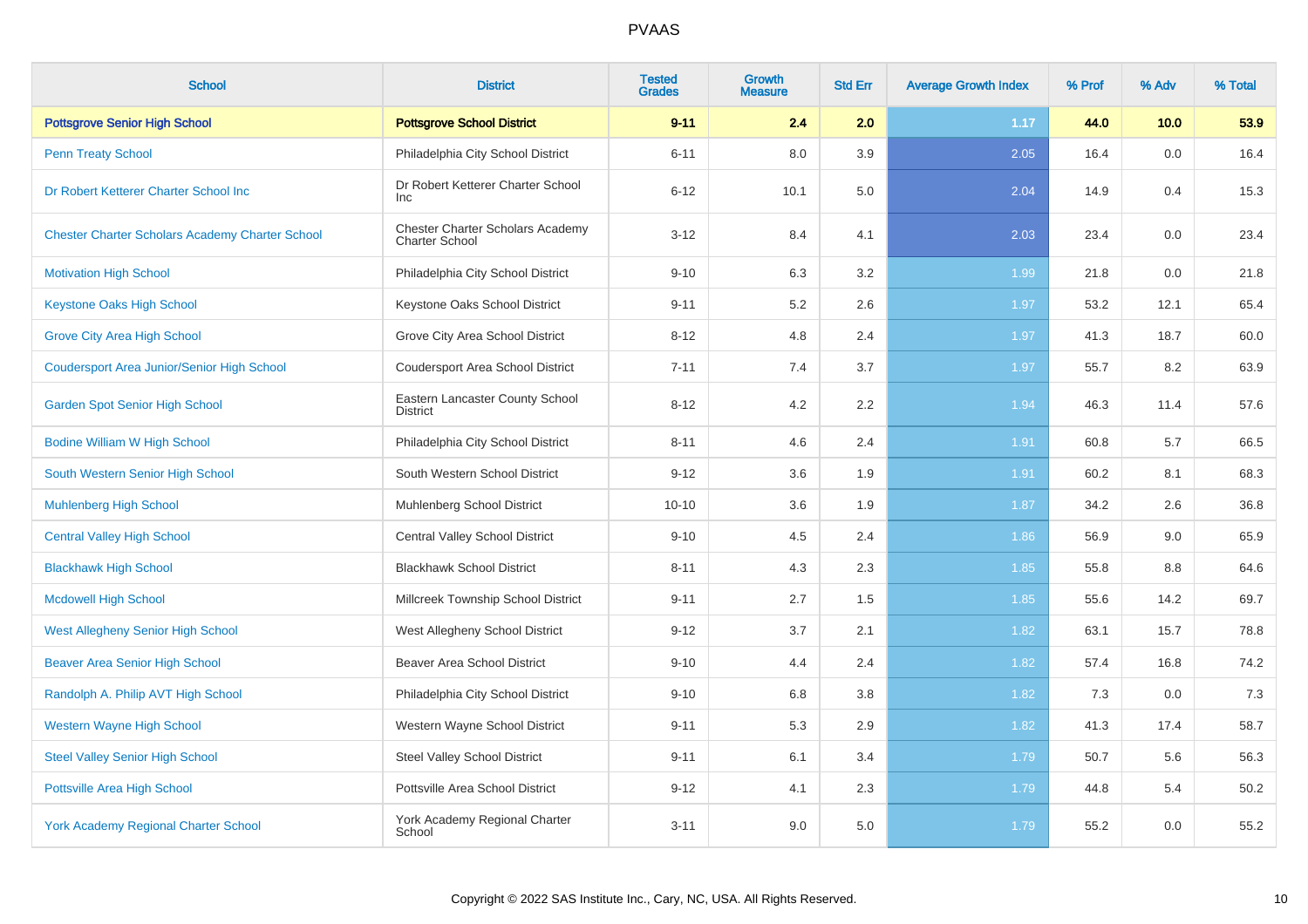| <b>School</b>                                     | <b>District</b>                                    | <b>Tested</b><br><b>Grades</b> | <b>Growth</b><br><b>Measure</b> | <b>Std Err</b> | <b>Average Growth Index</b> | % Prof | % Adv | % Total |
|---------------------------------------------------|----------------------------------------------------|--------------------------------|---------------------------------|----------------|-----------------------------|--------|-------|---------|
| <b>Pottsgrove Senior High School</b>              | <b>Pottsgrove School District</b>                  | $9 - 11$                       | 2.4                             | 2.0            | 1.17                        | 44.0   | 10.0  | 53.9    |
| <b>Monessen Senior High School</b>                | Monessen City School District                      | $8 - 10$                       | 7.9                             | 4.5            | 1.77                        | 42.9   | 2.9   | 45.7    |
| Altoona Area High School                          | Altoona Area School District                       | $9 - 12$                       | 2.9                             | 1.6            | 1.77                        | 47.7   | 8.2   | 55.9    |
| <b>Blacklick Valley Junior/Senior High School</b> | <b>Blacklick Valley School District</b>            | $7 - 11$                       | 7.6                             | 4.3            | 1.77                        | 34.1   | 0.0   | 34.1    |
| <b>Washington George High School</b>              | Philadelphia City School District                  | $9 - 11$                       | 5.3                             | 3.0            | 1.76                        | 37.2   | 2.9   | 40.2    |
| Uniontown Area Senior High School                 | Uniontown Area School District                     | $9 - 11$                       | 5.6                             | 3.2            | 1.76                        | 62.4   | 5.9   | 68.2    |
| <b>Sharon High School</b>                         | Sharon City School District                        | $8 - 11$                       | 4.5                             | 2.6            | 1.73                        | 48.2   | 5.3   | 53.4    |
| Pittsburgh Obama 6-12                             | Pittsburgh School District                         | $6 - 11$                       | 5.1                             | 3.0            | 1.72                        | 42.3   | 5.2   | 47.4    |
| <b>Hanover Senior High School</b>                 | Hanover Public School District                     | $9 - 11$                       | 4.9                             | 2.8            | 1.72                        | 52.2   | 14.4  | 66.7    |
| <b>Reach Cyber Charter School</b>                 | Reach Cyber Charter School                         | $3 - 11$                       | 8.1                             | 4.7            | 1.72                        | 42.4   | 4.6   | 47.0    |
| <b>Salisbury Senior High School</b>               | Salisbury Township School District                 | $9 - 11$                       | 6.0                             | 3.6            | 1.68                        | 46.2   | 6.6   | 52.8    |
| Sto-Rox Junior/Senior High School                 | <b>Sto-Rox School District</b>                     | $7 - 10$                       | 6.2                             | 3.7            | 1.67                        | 13.4   | 0.0   | 13.4    |
| Northgate Middle School High School               | Northgate School District                          | $7 - 11$                       | 6.0                             | 3.6            | 1.65                        | 53.3   | 16.7  | 70.0    |
| <b>Laurel Highlands Senior High School</b>        | Laurel Highlands School District                   | $9 - 11$                       | 3.9                             | 2.4            | 1.65                        | 44.9   | 9.6   | 54.5    |
| <b>Bentworth Senior High School</b>               | <b>Bentworth School District</b>                   | $9 - 11$                       | 5.3                             | 3.2            | 1.65                        | 44.2   | 19.5  | 63.6    |
| <b>Oswayo Valley High School</b>                  | Oswayo Valley School District                      | $9 - 12$                       | 8.3                             | 5.0            | 1.64                        | 50.0   | 16.7  | 66.7    |
| <b>Esperanza Academy Charter School</b>           | Esperanza Academy Charter School                   | $4 - 11$                       | 4.0                             | 2.5            | 1.61                        | 32.4   | 0.7   | 33.1    |
| <b>Allegheny-Clarion Valley High School</b>       | Allegheny-Clarion Valley School<br><b>District</b> | $7 - 10$                       | 7.5                             | 4.7            | 1.59                        | 53.3   | 3.3   | 56.7    |
| <b>Furness Horace High School</b>                 | Philadelphia City School District                  | $8 - 12$                       | 4.7                             | 2.9            | 1.59                        | 19.6   | 0.0   | 19.6    |
| Millersburg Area Senior High School               | Millersburg Area School District                   | $8 - 11$                       | 5.9                             | 3.8            | 1.56                        | 51.8   | 7.4   | 59.3    |
| Central Dauphin East Senior High School           | Central Dauphin School District                    | $9 - 11$                       | 3.2                             | 2.1            | 1.55                        | 39.3   | 3.6   | 42.9    |
| <b>Hickory High School</b>                        | Hermitage School District                          | $7 - 12$                       | 3.5                             | 2.4            | 1.46                        | 57.5   | 9.3   | 66.8    |
| <b>Conrad Weiser High School</b>                  | <b>Conrad Weiser Area School District</b>          | $9 - 11$                       | 3.3                             | 2.2            | 1.46                        | 52.1   | 2.1   | 54.2    |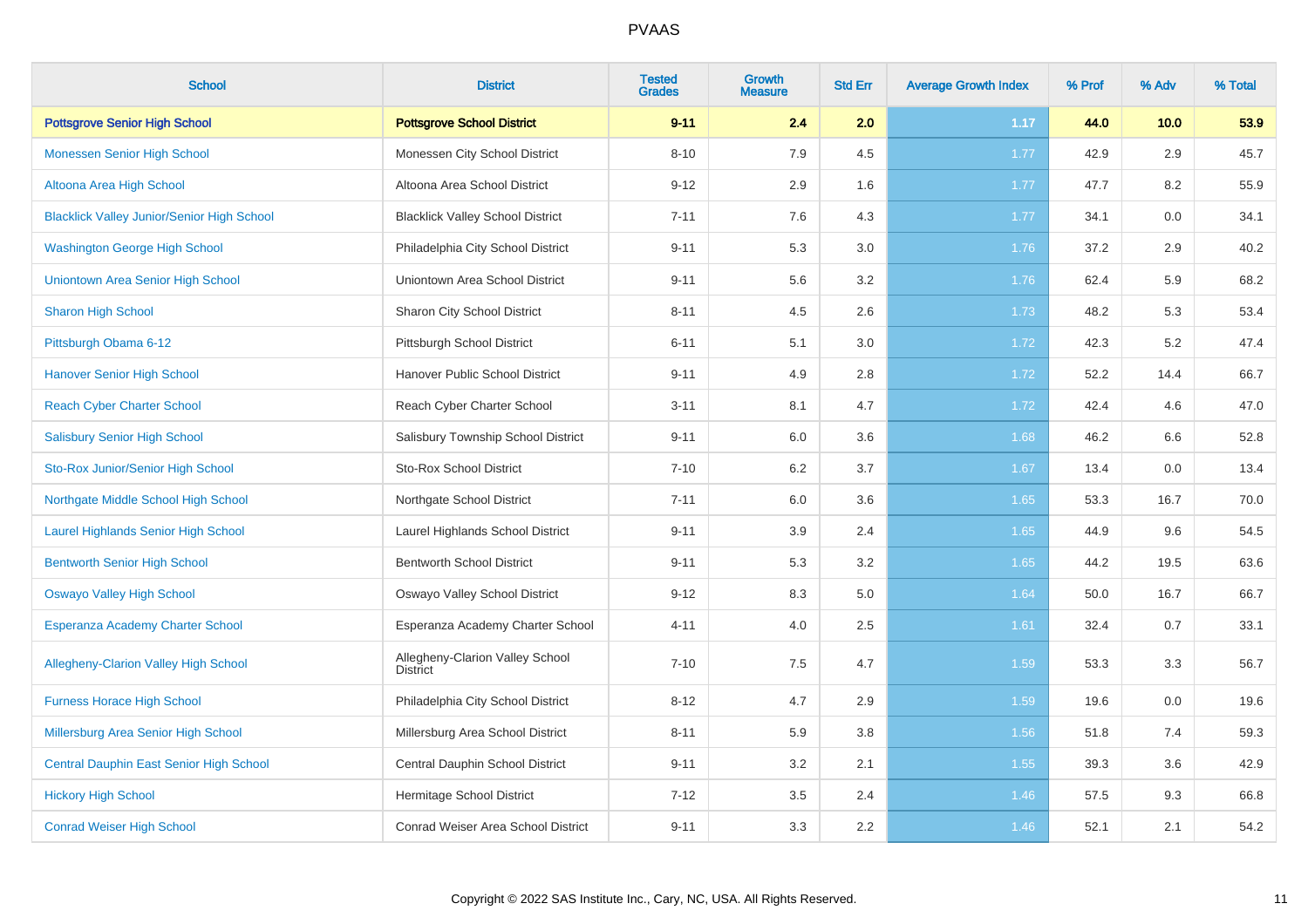| <b>School</b>                                      | <b>District</b>                                    | <b>Tested</b><br><b>Grades</b> | <b>Growth</b><br><b>Measure</b> | <b>Std Err</b> | <b>Average Growth Index</b> | % Prof | % Adv | % Total |
|----------------------------------------------------|----------------------------------------------------|--------------------------------|---------------------------------|----------------|-----------------------------|--------|-------|---------|
| <b>Pottsgrove Senior High School</b>               | <b>Pottsgrove School District</b>                  | $9 - 11$                       | 2.4                             | 2.0            | 1.17                        | 44.0   | 10.0  | 53.9    |
| Pittsburgh Capa 6-12                               | Pittsburgh School District                         | $6 - 11$                       | 4.0                             | 2.8            | 1.45                        | 56.4   | 25.0  | 81.4    |
| James M Coughlin Junior/Senior High School         | Wilkes-Barre Area School District                  | $9 - 11$                       | 7.7                             | 5.5            | 1.42                        | 31.8   | 4.6   | 36.4    |
| <b>Lincoln Park Performing Arts Charter School</b> | Lincoln Park Performing Arts Charter<br>School     | $7 - 11$                       | 3.6                             | 2.5            | 1.42                        | 59.6   | 14.7  | 74.3    |
| <b>Warrior Run High School</b>                     | Warrior Run School District                        | $8 - 11$                       | 4.3                             | $3.0\,$        | 1.41                        | 40.9   | 8.1   | 49.0    |
| <b>Knoch High School</b>                           | South Butler County School District                | $9 - 10$                       | 3.5                             | 2.5            | 1.41                        | 53.1   | 16.6  | 69.7    |
| <b>KIPP Dubois Charter School</b>                  | <b>KIPP Dubois Charter School</b>                  | $9 - 10$                       | 4.7                             | 3.3            | 1.40                        | 31.0   | 1.4   | 32.4    |
| Capital Area School for the Arts Charter School    | Capital Area School for the Arts<br>Charter School | $9 - 11$                       | 5.8                             | 4.1            | 1.39                        | 59.3   | 18.6  | 78.0    |
| <b>Burrell High School</b>                         | <b>Burrell School District</b>                     | $9 - 11$                       | 4.2                             | 3.0            | 1.39                        | 58.5   | 13.8  | 72.3    |
| <b>Pleasant Valley High School</b>                 | Pleasant Valley School District                    | $9 - 11$                       | 2.7                             | 2.0            | 1.39                        | 57.2   | 5.5   | 62.8    |
| <b>Everett Area High School</b>                    | <b>Everett Area School District</b>                | $9 - 11$                       | 4.6                             | 3.4            | 1.37                        | 60.5   | 1.3   | 61.8    |
| <b>MaST Community Charter School II</b>            | MaST Community Charter School II                   | $3 - 10$                       | 4.4                             | 3.2            | 1.37                        | 28.4   | 3.4   | 31.8    |
| <b>Armstrong Junior/Senior High School</b>         | Armstrong School District                          | $6 - 11$                       | 2.7                             | 2.0            | 1.37                        | 51.1   | 6.2   | 57.3    |
| New Brighton Area High School                      | New Brighton Area School District                  | $9 - 11$                       | 4.2                             | 3.1            | 1.36                        | 60.9   | 5.8   | 66.7    |
| <b>Kensington High School</b>                      | Philadelphia City School District                  | $9 - 11$                       | 4.9                             | 3.6            | 1.36                        | 10.7   | 0.0   | 10.7    |
| <b>Loyalsock Township Senior High School</b>       | Loyalsock Township School District                 | $8 - 12$                       | 3.9                             | 2.8            | 1.36                        | 54.3   | 2.1   | 56.4    |
| Lankenau High School                               | Philadelphia City School District                  | $9 - 10$                       | 4.4                             | 3.3            | 1.35                        | 43.6   | 1.3   | 44.9    |
| <b>Fels Samuel High School</b>                     | Philadelphia City School District                  | $9 - 11$                       | 5.0                             | 3.8            | 1.34                        | 13.9   | 0.0   | 13.9    |
| <b>Mastery Charter School - Shoemaker Campus</b>   | Mastery Charter School -<br>Shoemaker Campus       | $7 - 10$                       | 4.1                             | 3.0            | 1.34                        | 20.9   | 3.3   | 24.2    |
| <b>Punxsutawney Area High School</b>               | Punxsutawney Area School District                  | $7 - 11$                       | 3.8                             | 2.9            | 1.33                        | 55.0   | 5.5   | 60.6    |
| Cambridge Springs Junior/Senior High School        | Penncrest School District                          | $7 - 11$                       | 4.9                             | 3.7            | 1.30                        | 45.9   | 9.8   | 55.7    |
| Towanda Area Junior/Senior High School             | Towanda Area School District                       | $7 - 11$                       | 3.6                             | 2.8            | 1.29                        | 39.4   | 6.6   | 46.0    |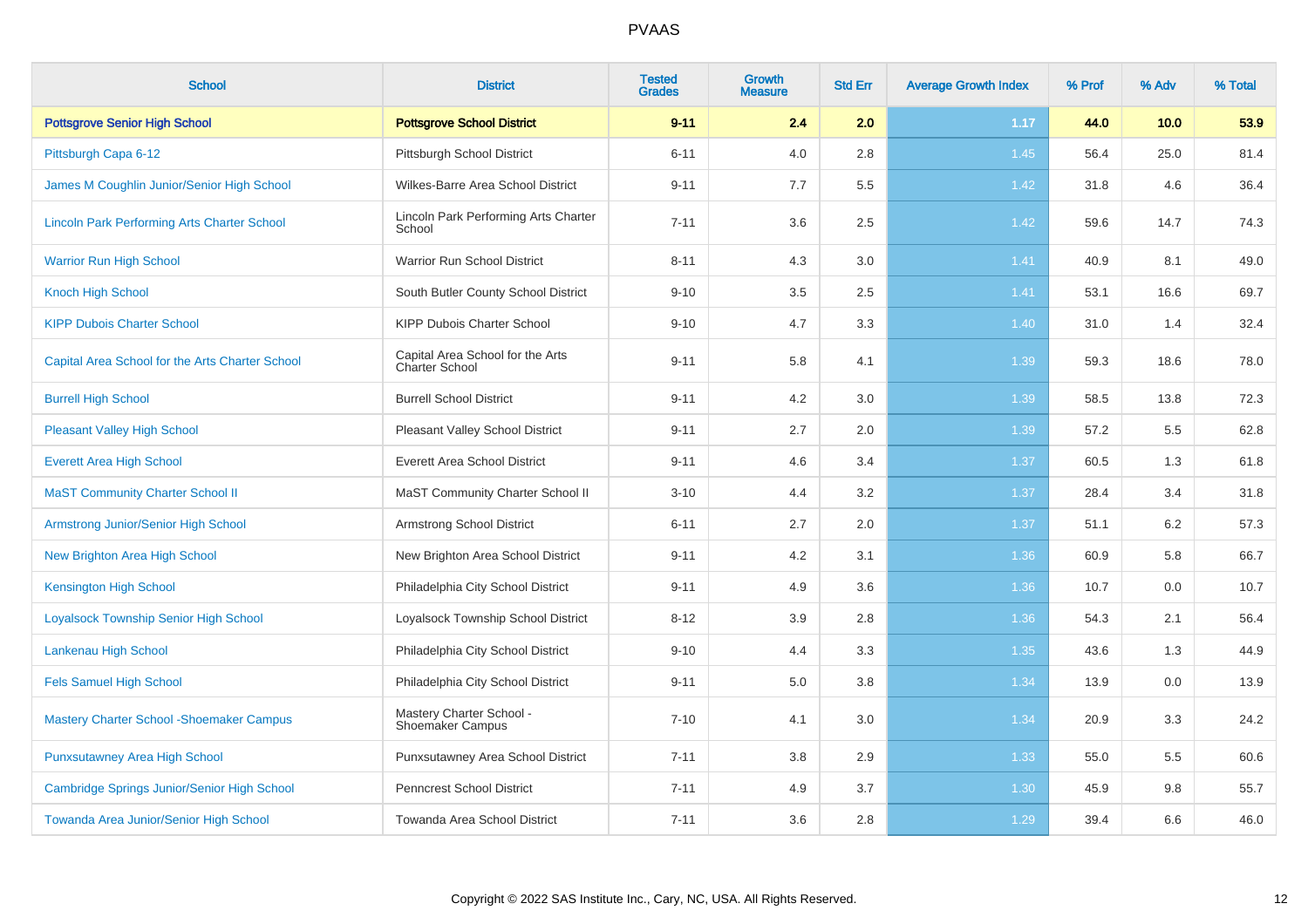| <b>School</b>                             | <b>District</b>                                  | <b>Tested</b><br><b>Grades</b> | <b>Growth</b><br><b>Measure</b> | <b>Std Err</b> | <b>Average Growth Index</b> | % Prof | % Adv | % Total |
|-------------------------------------------|--------------------------------------------------|--------------------------------|---------------------------------|----------------|-----------------------------|--------|-------|---------|
| <b>Pottsgrove Senior High School</b>      | <b>Pottsgrove School District</b>                | $9 - 11$                       | 2.4                             | 2.0            | 1.17                        | 44.0   | 10.0  | 53.9    |
| <b>Methacton High School</b>              | <b>Methacton School District</b>                 | $9 - 11$                       | 2.1                             | 1.7            | 1.25                        | 62.5   | 16.4  | 79.0    |
| <b>West York Area High School</b>         | West York Area School District                   | $8 - 12$                       | 2.9                             | 2.3            | 1.24                        | 53.8   | 4.4   | 58.2    |
| <b>Ligonier Valley High School</b>        | <b>Ligonier Valley School District</b>           | $9 - 11$                       | 3.8                             | 3.1            | 1.24                        | 59.1   | 10.3  | 69.5    |
| <b>Fairview High School</b>               | <b>Fairview School District</b>                  | $9 - 11$                       | 3.1                             | 2.6            | 1.21                        | 57.2   | 17.6  | 74.8    |
| <b>Central High School</b>                | Spring Cove School District                      | $9 - 11$                       | 3.0                             | 2.5            | 1.20                        | 47.8   | 12.7  | 60.4    |
| <b>Science Leadership Academy</b>         | Philadelphia City School District                | $8 - 11$                       | 4.1                             | 3.5            | 1.19                        | 65.8   | 6.6   | 72.4    |
| <b>Constitution High School</b>           | Philadelphia City School District                | $8 - 11$                       | 3.9                             | 3.3            | 1.17                        | 40.0   | 2.4   | 42.4    |
| <b>Harrisburg High School</b>             | Harrisburg City School District                  | $9 - 11$                       | 3.4                             | 2.9            | 1.17                        | 4.2    | 0.0   | 4.2     |
| <b>Shanksville-Stonycreek High School</b> | Shanksville-Stonycreek School<br><b>District</b> | $9 - 10$                       | 6.9                             | 5.9            | 1.17                        | 64.7   | 17.6  | 82.4    |
| <b>Pottsgrove Senior High School</b>      | <b>Pottsgrove School District</b>                | $9 - 11$                       | 2.4                             | 2.0            | 1.17                        | 44.0   | 10.0  | 53.9    |
| Line Mountain High School                 | Line Mountain School District                    | $9 - 11$                       | $3.7\,$                         | $3.2\,$        | 1.16                        | 52.9   | 9.2   | 62.1    |
| <b>Bucktail High School</b>               | Keystone Central School District                 | $9 - 10$                       | 6.3                             | 5.5            | 1.16                        | 65.0   | 0.0   | 65.0    |
| <b>Donegal High School</b>                | Donegal School District                          | $8 - 12$                       | 2.8                             | 2.4            | 1.16                        | 60.6   | 9.1   | 69.7    |
| <b>Esperanza Cyber Charter School</b>     | Esperanza Cyber Charter School                   | $3 - 11$                       | 7.1                             | 6.1            | 1.16                        | 9.1    | 0.0   | 9.1     |
| <b>Halifax Area High School</b>           | <b>Halifax Area School District</b>              | $9 - 11$                       | 4.4                             | 3.9            | 1.14                        | 61.5   | 9.6   | 71.2    |
| Port Allegany Junior/Senior High School   | Port Allegany School District                    | $7 - 11$                       | 4.0                             | 3.6            | 1.11                        | 28.1   | 9.4   | 37.5    |
| <b>Tidioute Community Charter School</b>  | <b>Tidioute Community Charter School</b>         | $3 - 11$                       | 5.7                             | 5.1            | 1.11                        | 34.4   | 21.9  | 56.2    |
| <b>Woodland Hills High School</b>         | Woodland Hills School District                   | $8 - 12$                       | 2.8                             | 2.6            | 1.05                        | 31.4   | 3.6   | 35.0    |
| <b>Central Cambria High School</b>        | Central Cambria School District                  | $9 - 11$                       | 2.6                             | 2.5            | 1.04                        | 56.2   | 9.7   | 66.0    |
| Morrisville High School (8381)            | Morrisville Borough School District              | $6 - 11$                       | 4.4                             | 4.3            | 1.02                        | 30.2   | 2.3   | 32.6    |
| Gamp                                      | Philadelphia City School District                | $5 - 10$                       | 5.3                             | 5.2            | 1.01                        | 66.7   | 20.8  | 87.5    |
| Leechburg Area High School                | Leechburg Area School District                   | $8 - 11$                       | 4.1                             | 4.0            | 1.01                        | 47.8   | 19.6  | 67.4    |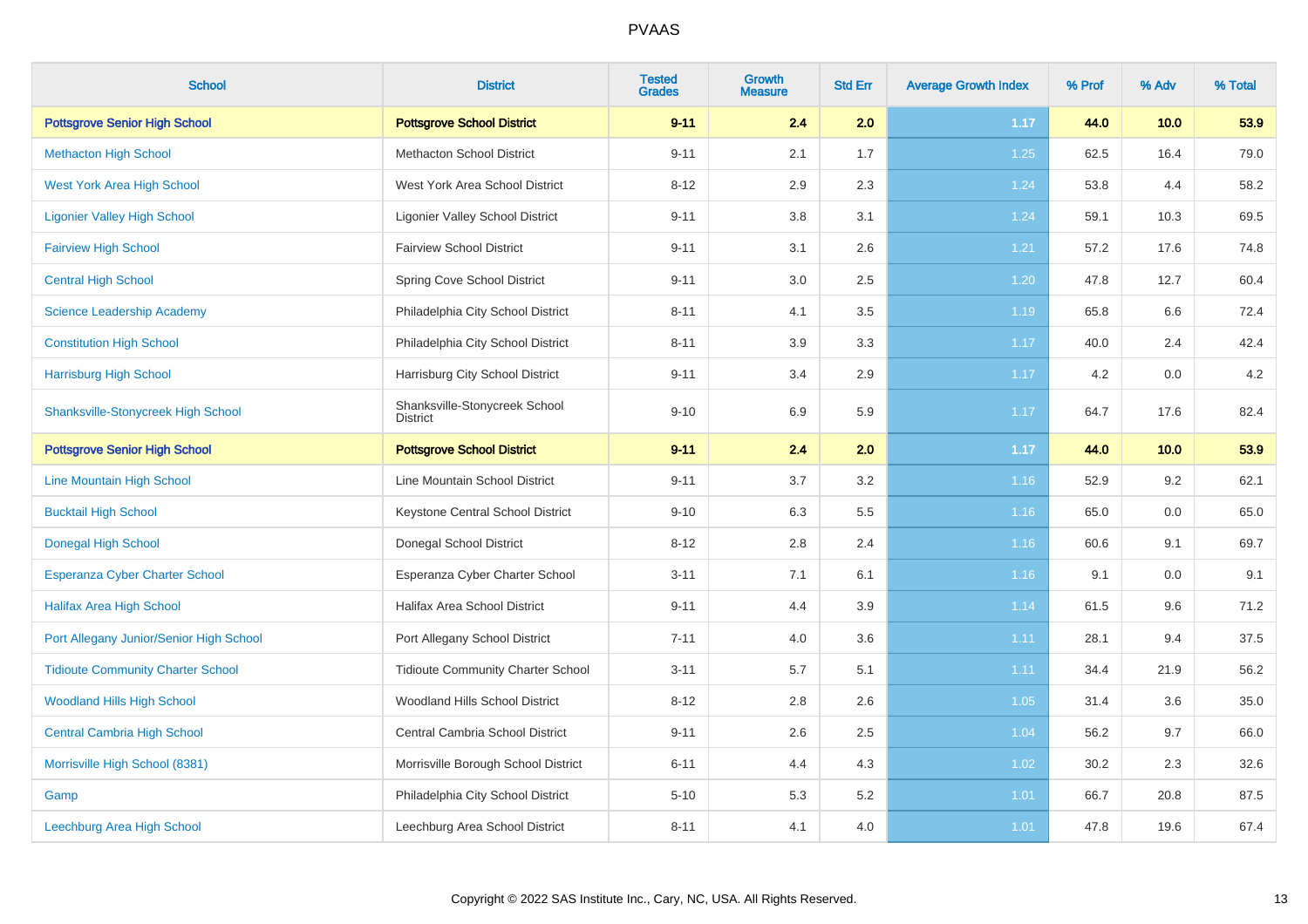| <b>School</b>                                   | <b>District</b>                                   | <b>Tested</b><br><b>Grades</b> | Growth<br><b>Measure</b> | <b>Std Err</b> | <b>Average Growth Index</b> | % Prof | % Adv | % Total |
|-------------------------------------------------|---------------------------------------------------|--------------------------------|--------------------------|----------------|-----------------------------|--------|-------|---------|
| <b>Pottsgrove Senior High School</b>            | <b>Pottsgrove School District</b>                 | $9 - 11$                       | 2.4                      | 2.0            | 1.17                        | 44.0   | 10.0  | 53.9    |
| <b>Mastery Charter School-Pickett Campus</b>    | Mastery Charter School - Pickett<br>Campus        | $6 - 10$                       | 5.6                      | 5.7            | 1.00                        | 27.8   | 0.0   | 27.8    |
| Meyersdale Area High School                     | Meyersdale Area School District                   | $9 - 11$                       | 3.9                      | 4.0            | 1.00                        | 43.1   | 6.9   | 50.0    |
| East Stroudsburg Senior High School South       | East Stroudsburg Area School<br><b>District</b>   | $9 - 11$                       | 2.0                      | 2.0            | 0.99                        | 48.8   | 7.7   | 56.4    |
| <b>Stem At Showalter</b>                        | <b>Chester-Upland School District</b>             | $7 - 10$                       | 3.2                      | 3.2            | 0.99                        | 19.8   | 1.2   | 21.0    |
| Lehigh Career & Technical Institute             | Lehigh Career & Technical Institute               | $10 - 12$                      | 5.6                      | 5.6            | 0.99                        | 78.3   | 0.0   | 78.3    |
| <b>Building 21 Allentown</b>                    | Allentown City School District                    | $9 - 11$                       | 3.6                      | 3.8            | 0.96                        | 24.6   | 0.0   | 24.6    |
| <b>General Mclane High School</b>               | General Mclane School District                    | $8 - 11$                       | 2.7                      | 2.9            | 0.95                        | 62.3   | 4.9   | 67.2    |
| <b>Berlin Brothersvalley Senior High School</b> | Berlin Brothersvalley School District             | $9 - 11$                       | 3.8                      | 4.2            | 0.90                        | 48.8   | 14.0  | 62.8    |
| <b>Manheim Central Senior High School</b>       | Manheim Central School District                   | $9 - 11$                       | 1.8                      | 2.1            | 0.87                        | 53.2   | 11.6  | 64.8    |
| <b>Franklin Regional Senior High School</b>     | Franklin Regional School District                 | $9 - 11$                       | 1.7                      | 1.9            | 0.87                        | 66.7   | 15.5  | 82.1    |
| Keystone Junior/Senior High School              | Keystone School District                          | $7 - 11$                       | 2.7                      | 3.3            | 0.84                        | 50.6   | 6.5   | 57.1    |
| Williamsport Area Senior High School            | Williamsport Area School District                 | $9 - 11$                       | 1.5                      | 1.8            | 0.84                        | 44.1   | 12.8  | 56.9    |
| <b>Tunkhannock High School</b>                  | Tunkhannock Area School District                  | $8 - 11$                       | 1.9                      | 2.2            | 0.84                        | 44.9   | 9.6   | 54.6    |
| <b>Hopewell Senior High School</b>              | Hopewell Area School District                     | $9 - 11$                       | 2.2                      | 2.7            | 0.82                        | 58.4   | 4.0   | 62.4    |
| <b>Clairton Middle/High School</b>              | <b>Clairton City School District</b>              | $6 - 11$                       | 3.0                      | 3.7            | 0.82                        | 13.4   | 0.0   | 13.4    |
| Louis E Dieruff High School                     | Allentown City School District                    | $8 - 12$                       | 1.6                      | 1.9            | 0.81                        | 27.2   | 0.7   | 28.0    |
| <b>Lower Moreland High School</b>               | Lower Moreland Township School<br><b>District</b> | $8 - 11$                       | 1.8                      | 2.2            | 0.81                        | 62.8   | 17.0  | 79.8    |
| <b>Bedford Senior High School</b>               | <b>Bedford Area School District</b>               | $9 - 11$                       | 2.1                      | 2.6            | 0.80                        | 48.5   | 10.0  | 58.5    |
| North Clarion County Junior/Senior High School  | North Clarion County School District              | $7 - 12$                       | $3.5\,$                  | 4.3            | 0.80                        | 67.5   | 15.0  | 82.5    |
| Northwestern Lehigh High School                 | Northwestern Lehigh School District               | $9 - 11$                       | 1.8                      | 2.3            | 0.79                        | 53.3   | 9.7   | 63.0    |
| South Fayette Township High School              | South Fayette Township School<br><b>District</b>  | $9 - 11$                       | 1.5                      | 1.9            | 0.77                        | 61.0   | 26.5  | 87.6    |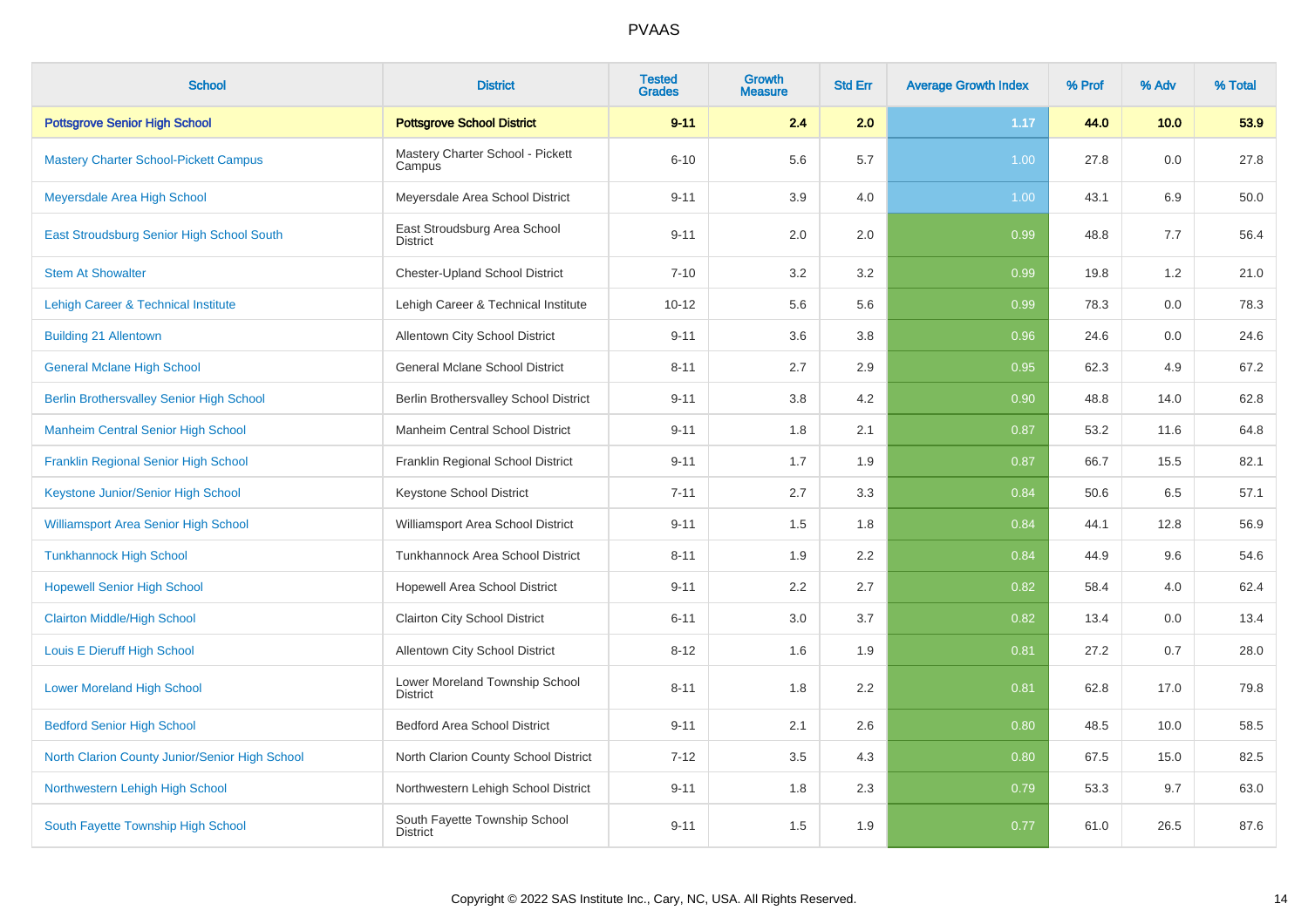| <b>School</b>                                     | <b>District</b>                          | <b>Tested</b><br><b>Grades</b> | <b>Growth</b><br><b>Measure</b> | <b>Std Err</b> | <b>Average Growth Index</b> | % Prof | % Adv | % Total |
|---------------------------------------------------|------------------------------------------|--------------------------------|---------------------------------|----------------|-----------------------------|--------|-------|---------|
| <b>Pottsgrove Senior High School</b>              | <b>Pottsgrove School District</b>        | $9 - 11$                       | 2.4                             | 2.0            | 1.17                        | 44.0   | 10.0  | 53.9    |
| <b>Baldwin Senior High School</b>                 | <b>Baldwin-Whitehall School District</b> | $7 - 11$                       | 1.4                             | 1.9            | 0.76                        | 58.6   | 8.6   | 67.1    |
| Urban Pathways 6-12 Charter School                | Urban Pathways 6-12 Charter<br>School    | $6 - 11$                       | 4.8                             | 6.4            | 0.75                        | 28.6   | 0.0   | 28.6    |
| <b>Thomas Jefferson High School</b>               | West Jefferson Hills School District     | $8 - 11$                       | 1.5                             | 2.1            | 0.74                        | 55.7   | 20.8  | 76.4    |
| <b>Bensalem Township High School</b>              | Bensalem Township School District        | $7 - 11$                       | 1.2                             | 1.6            | 0.74                        | 38.8   | 8.3   | 47.1    |
| <b>Scranton High School</b>                       | <b>Scranton School District</b>          | $9 - 11$                       | 2.7                             | 3.7            | 0.72                        | 49.2   | 6.4   | 55.6    |
| Harmony Area Junior/Senior High School            | Harmony Area School District             | $7 - 10$                       | 4.4                             | 6.3            | 0.69                        | 33.3   | 13.3  | 46.7    |
| Camp Hill Senior High School                      | Camp Hill School District                | $9 - 12$                       | 2.0                             | 3.0            | 0.69                        | 53.6   | 17.5  | 71.1    |
| <b>Marple Newtown Senior High School</b>          | Marple Newtown School District           | $9 - 11$                       | 1.7                             | 2.4            | 0.69                        | 57.6   | 12.8  | 70.4    |
| <b>Mcguffey High School</b>                       | <b>Mcguffey School District</b>          | $9 - 11$                       | 1.8                             | 2.6            | 0.67                        | 57.7   | 3.1   | 60.8    |
| Mapletown Junior/Senior High School               | Southeastern Greene School District      | $7 - 10$                       | 3.1                             | 4.6            | 0.66                        | 57.6   | 6.1   | 63.6    |
| Kensington Creative & Performing Arts High School | Philadelphia City School District        | $8 - 11$                       | 2.2                             | 3.4            | 0.65                        | 10.4   | 3.9   | 14.3    |
| <b>Strawberry Mansion High School</b>             | Philadelphia City School District        | $9 - 11$                       | 3.6                             | 5.6            | 0.64                        | 16.7   | 0.0   | 16.7    |
| <b>Creative And Performing Arts</b>               | Philadelphia City School District        | $8 - 11$                       | 1.5                             | 2.3            | 0.64                        | 65.6   | 9.8   | 75.4    |
| <b>Central Bucks High School - East</b>           | Central Bucks School District            | $9 - 11$                       | 0.9                             | 1.5            | 0.60                        | 61.6   | 16.0  | 77.6    |
| Wilkes-Barre Area Sd Stem Academy                 | Wilkes-Barre Area School District        | $9 - 11$                       | 3.8                             | 6.6            | 0.57                        | 72.7   | 27.3  | 100.0   |
| <b>Commodore Perry Junior/Senior High School</b>  | Commodore Perry School District          | $7 - 11$                       | 2.9                             | 5.6            | 0.53                        | 58.3   | 0.0   | 58.3    |
| <b>United Junior/Senior High School</b>           | <b>United School District</b>            | $7 - 11$                       | 1.8                             | 3.4            | 0.53                        | 60.3   | 6.6   | 66.9    |
| Forbes Road Junior/Senior High School             | <b>Forbes Road School District</b>       | $7 - 11$                       | 2.6                             | 5.1            | 0.51                        | 41.4   | 10.3  | 51.7    |
| <b>Athens Area High School</b>                    | Athens Area School District              | $9 - 11$                       | 1.2                             | 2.5            | 0.49                        | 46.9   | 7.6   | 54.5    |
| <b>Laurel High School</b>                         | <b>Laurel School District</b>            | $9 - 11$                       | 1.5                             | 3.1            | 0.48                        | 70.1   | 2.3   | 72.4    |
| <b>Union High School</b>                          | <b>Union School District</b>             | $6 - 12$                       | 1.9                             | 4.2            | 0.45                        | 32.6   | 7.0   | 39.5    |
| <b>Roberto Clemente Charter School</b>            | Roberto Clemente Charter School          | $3 - 12$                       | 2.2                             | 4.9            | 0.45                        | 27.5   | 5.0   | 32.5    |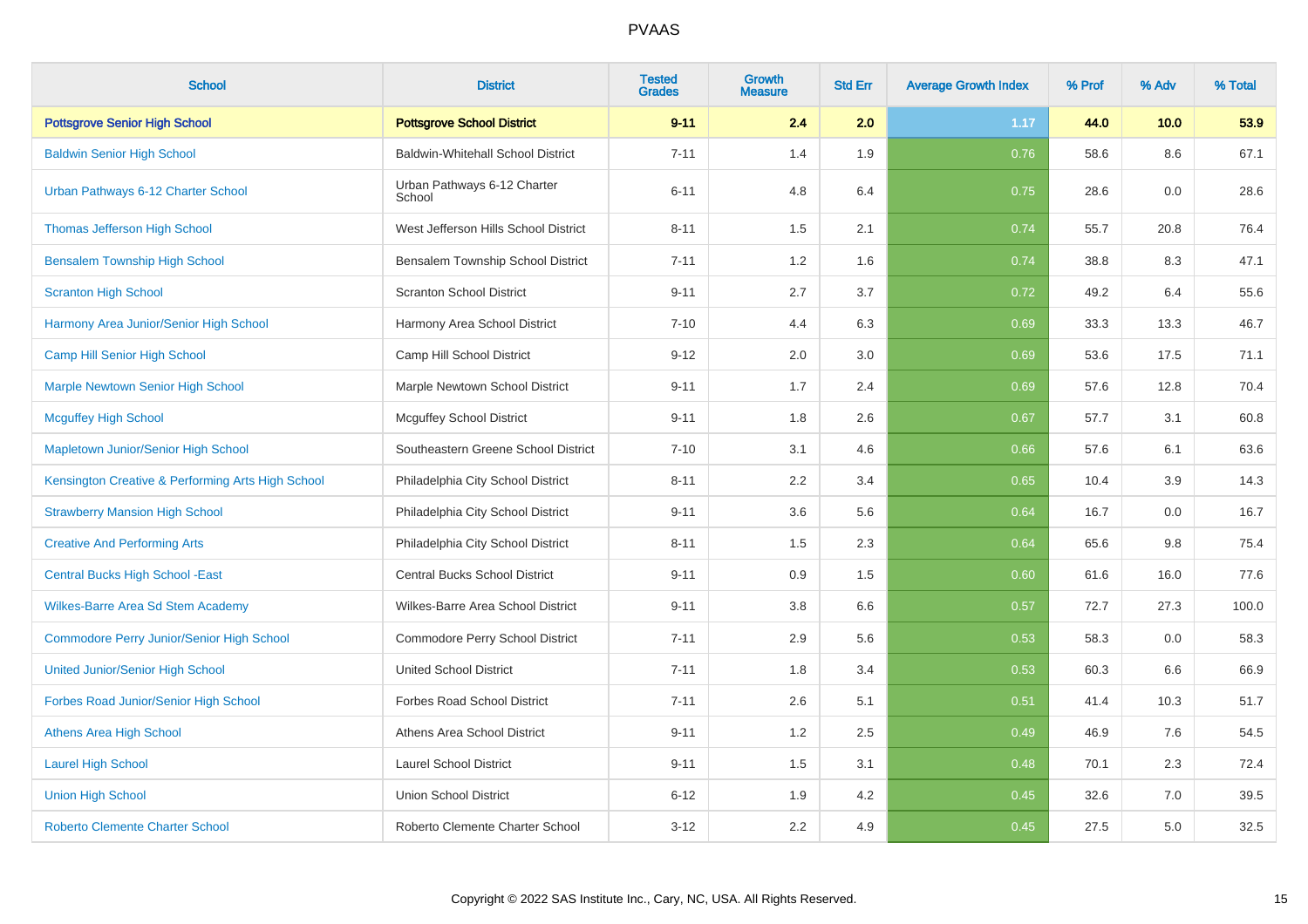| <b>School</b>                                  | <b>District</b>                                         | <b>Tested</b><br><b>Grades</b> | Growth<br><b>Measure</b> | <b>Std Err</b> | <b>Average Growth Index</b> | % Prof | % Adv | % Total |
|------------------------------------------------|---------------------------------------------------------|--------------------------------|--------------------------|----------------|-----------------------------|--------|-------|---------|
| <b>Pottsgrove Senior High School</b>           | <b>Pottsgrove School District</b>                       | $9 - 11$                       | 2.4                      | 2.0            | 1.17                        | 44.0   | 10.0  | 53.9    |
| Schuylkill Valley High School                  | Schuylkill Valley School District                       | $9 - 11$                       | 1.1                      | 2.5            | 0.43                        | 55.1   | 10.2  | 65.3    |
| Mastery Charter High School-Lenfest Campus     | Mastery Charter High School-<br>Lenfest Campus          | $7 - 11$                       | 2.5                      | 5.7            | 0.43                        | 40.0   | 0.0   | 40.0    |
| Hanover Area Junior/Senior High School         | Hanover Area School District                            | $7 - 11$                       | 1.9                      | 4.6            | 0.41                        | 42.9   | 5.7   | 48.6    |
| Pittsburgh Science And Technology Academy 6-12 | Pittsburgh School District                              | $6 - 11$                       | 1.2                      | 3.0            | 0.41                        | 53.8   | 10.6  | 64.4    |
| <b>Radnor Senior High School</b>               | Radnor Township School District                         | $8 - 12$                       | 0.8                      | 2.1            | 0.39                        | 65.0   | 23.2  | 88.2    |
| <b>Union Area High School</b>                  | Union Area School District                              | $9 - 11$                       | 1.6                      | 4.3            | 0.37                        | 61.5   | 0.0   | 61.5    |
| <b>Galeton Area School</b>                     | Galeton Area School District                            | $3 - 11$                       | 2.0                      | 5.3            | 0.37                        | 41.3   | 4.4   | 45.6    |
| <b>Biglerville High School</b>                 | <b>Upper Adams School District</b>                      | $9 - 11$                       | 1.0                      | 2.9            | 0.35                        | 55.2   | 8.6   | 63.8    |
| Purchase Line Junior/Senior High School        | <b>Purchase Line School District</b>                    | $7 - 12$                       | 1.2                      | 3.5            | 0.35                        | 43.1   | 5.4   | 48.5    |
| <b>Mastery Charter School - Thomas Campus</b>  | Mastery Charter School - Thomas<br>Campus               | $3 - 10$                       | 2.1                      | 6.2            | 0.33                        | 28.6   | 0.0   | 28.6    |
| <b>Newport High School</b>                     | <b>Newport School District</b>                          | $9 - 12$                       | 1.1                      | 3.5            | 0.32                        | 51.5   | 10.3  | 61.8    |
| Lehigh Valley Academy Regional Charter School  | Lehigh Valley Academy Regional<br><b>Charter School</b> | $3 - 11$                       | 0.7                      | 2.3            | 0.32                        | 46.3   | 5.0   | 51.4    |
| Warren Area High School                        | Warren County School District                           | $8 - 11$                       | 0.8                      | 2.4            | 0.32                        | 41.2   | 9.6   | 50.8    |
| West Shamokin Junior/Senior High School        | Armstrong School District                               | $7 - 10$                       | 0.9                      | 2.9            | 0.31                        | 52.4   | 5.7   | 58.1    |
| <b>Tussey Mountain High School</b>             | <b>Tussey Mountain School District</b>                  | $9 - 12$                       | 1.1                      | 3.7            | 0.29                        | 38.6   | 1.8   | 40.4    |
| <b>Strath Haven High School</b>                | Wallingford-Swarthmore School<br><b>District</b>        | $9 - 10$                       | 0.7                      | 2.4            | 0.28                        | 64.4   | 22.7  | 87.1    |
| <b>Lakeland Junior/Senior High School</b>      | <b>Lakeland School District</b>                         | $7 - 11$                       | 0.7                      | 2.8            | 0.25                        | 48.6   | 3.7   | 52.3    |
| Kennard-Dale High School                       | South Eastern School District                           | $9 - 11$                       | 0.6                      | 2.4            | 0.24                        | 54.8   | 6.6   | 61.4    |
| Sheffield M/Hs                                 | Warren County School District                           | $6 - 11$                       | 1.1                      | 4.7            | 0.23                        | 42.2   | 0.0   | 42.2    |
| Edison High School/Fareira Skills              | Philadelphia City School District                       | $8 - 12$                       | 0.7                      | 3.1            | 0.23                        | 11.0   | 0.0   | 11.0    |
| <b>Gateway Senior High School</b>              | <b>Gateway School District</b>                          | $9 - 11$                       | 0.5                      | 2.2            | 0.22                        | 52.1   | 13.8  | 65.9    |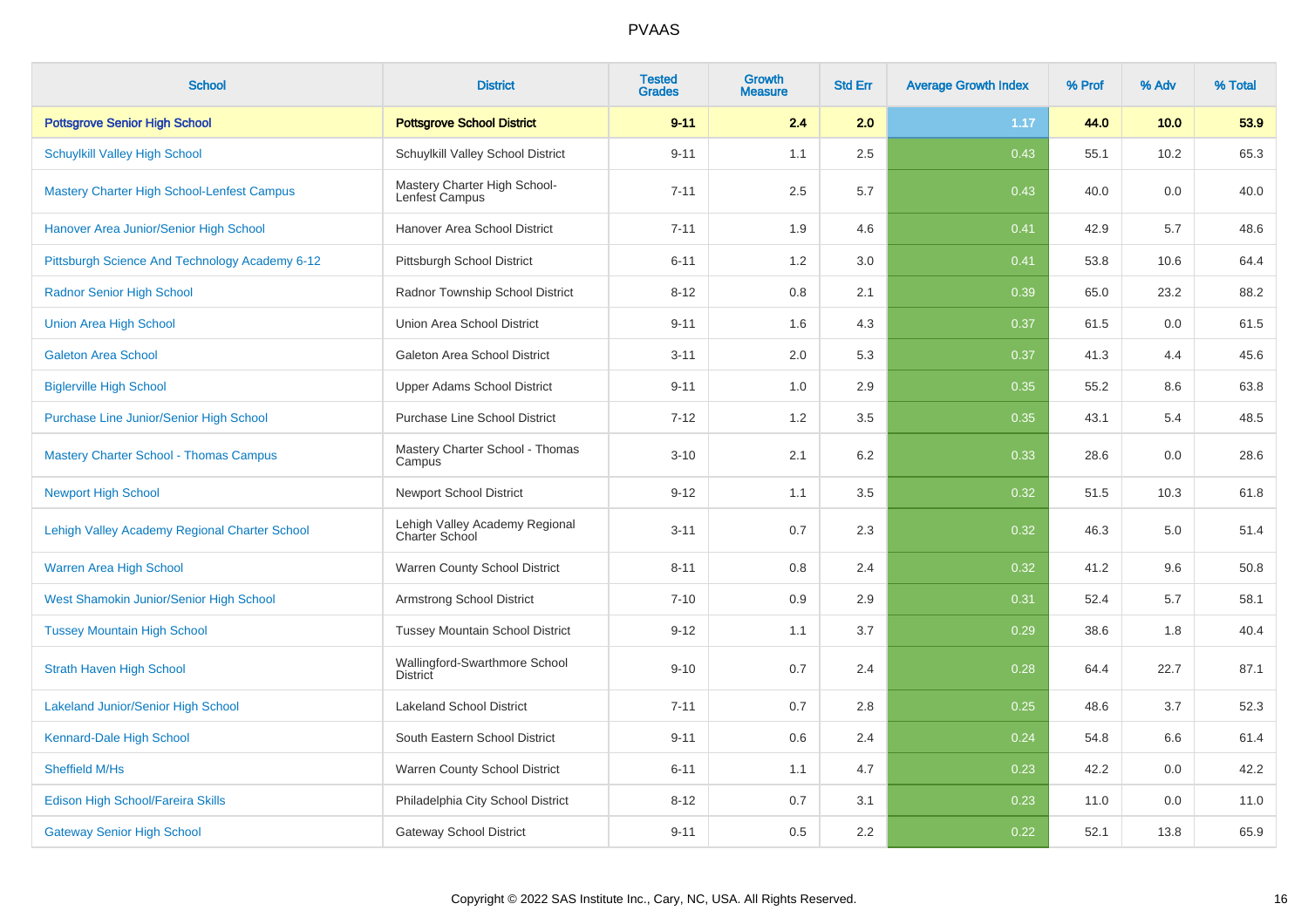| <b>School</b>                                    | <b>District</b>                        | <b>Tested</b><br><b>Grades</b> | <b>Growth</b><br><b>Measure</b> | <b>Std Err</b> | <b>Average Growth Index</b> | % Prof | % Adv | % Total |
|--------------------------------------------------|----------------------------------------|--------------------------------|---------------------------------|----------------|-----------------------------|--------|-------|---------|
| <b>Pottsgrove Senior High School</b>             | <b>Pottsgrove School District</b>      | $9 - 11$                       | 2.4                             | 2.0            | 1.17                        | 44.0   | 10.0  | 53.9    |
| <b>Wyomissing Area Junior/Senior High School</b> | Wyomissing Area School District        | $7 - 12$                       | 0.5                             | 2.6            | 0.21                        | 55.7   | 17.6  | 73.3    |
| Lower Dauphin High School                        | Lower Dauphin School District          | $9 - 10$                       | 0.3                             | 1.9            | 0.17                        | 49.6   | 12.7  | 62.3    |
| <b>Cougar Academy</b>                            | Harrisburg City School District        | $3 - 10$                       | 0.9                             | 6.2            | 0.15                        | 15.8   | 0.0   | 15.8    |
| <b>Greenville Junior/Senior High School</b>      | Greenville Area School District        | $7 - 11$                       | 0.4                             | 2.9            | 0.15                        | 53.4   | 6.9   | 60.3    |
| <b>Greater Latrobe Senior High School</b>        | <b>Greater Latrobe School District</b> | $9 - 11$                       | 0.3                             | 1.9            | 0.14                        | 55.5   | 14.1  | 69.5    |
| <b>Bloomsburg Area High School</b>               | Bloomsburg Area School District        | $8 - 10$                       | 0.4                             | 3.0            | 0.12                        | 55.9   | 11.8  | 67.6    |
| Insight PA Cyber Charter School                  | Insight PA Cyber Charter School        | $3 - 11$                       | 0.7                             | 5.7            | 0.12                        | 50.0   | 4.8   | 54.8    |
| <b>Parkway Northwest</b>                         | Philadelphia City School District      | $9 - 10$                       | 0.4                             | 3.8            | 0.09                        | 32.7   | 1.8   | 34.6    |
| Juniata Senior High School                       | Juniata County School District         | $8 - 11$                       | 0.2                             | 2.6            | 0.08                        | 38.2   | 1.5   | 39.7    |
| Smethport Area Junior/Senior High School         | Smethport Area School District         | $7 - 12$                       | 0.2                             | 3.9            | 0.06                        | 37.0   | 1.8   | 38.9    |
| Reynolds Junior/Senior High School               | <b>Reynolds School District</b>        | $7 - 10$                       | 0.2                             | 3.4            | 0.06                        | 52.1   | 7.0   | 59.2    |
| Brockway Area Junior/Senior High School          | Brockway Area School District          | $7 - 11$                       | 0.2                             | 3.6            | 0.06                        | 49.2   | 7.7   | 56.9    |
| Jersey Shore Area Senior High School             | Jersey Shore Area School District      | $9 - 11$                       | 0.1                             | 2.5            | 0.05                        | 47.1   | 9.2   | 56.2    |
| Danville Area Senior High School                 | Danville Area School District          | $9 - 11$                       | 0.1                             | 2.6            | 0.05                        | 57.4   | 18.4  | 75.7    |
| <b>Cedar Cliff High School</b>                   | <b>West Shore School District</b>      | $9 - 12$                       | 0.0                             | 1.9            | 0.01                        | 55.4   | 8.6   | 64.0    |
| Northern Lebanon Senior High School              | Northern Lebanon School District       | $9 - 11$                       | $-0.0$                          | 2.4            | $-0.01$                     | 28.0   | 3.0   | 31.0    |
| West Branch Area High School                     | West Branch Area School District       | $9 - 11$                       | $-0.2$                          | 3.8            | $-0.04$                     | 47.2   | 1.9   | 49.1    |
| South Philadelphia High School                   | Philadelphia City School District      | $9 - 10$                       | $-0.4$                          | 4.3            | $-0.08$                     | 20.0   | 0.0   | 20.0    |
| Avella Area Junior/Senior High School            | Avella Area School District            | $7 - 12$                       | $-0.6$                          | 4.7            | $-0.11$                     | 49.3   | 14.5  | 63.8    |
| Philadelphia Military Acad At Elverson           | Philadelphia City School District      | $9 - 10$                       | $-0.4$                          | 3.7            | $-0.12$                     | 8.5    | 0.0   | 8.5     |
| Penn Cambria High School                         | Penn Cambria School District           | $9 - 11$                       | $-0.3$                          | 2.7            | $-0.12$                     | 61.5   | 7.7   | 69.2    |
| <b>Susquenita High School</b>                    | Susquenita School District             | $9 - 11$                       | $-0.4$                          | 2.8            | $-0.14$                     | 47.7   | 10.1  | 57.8    |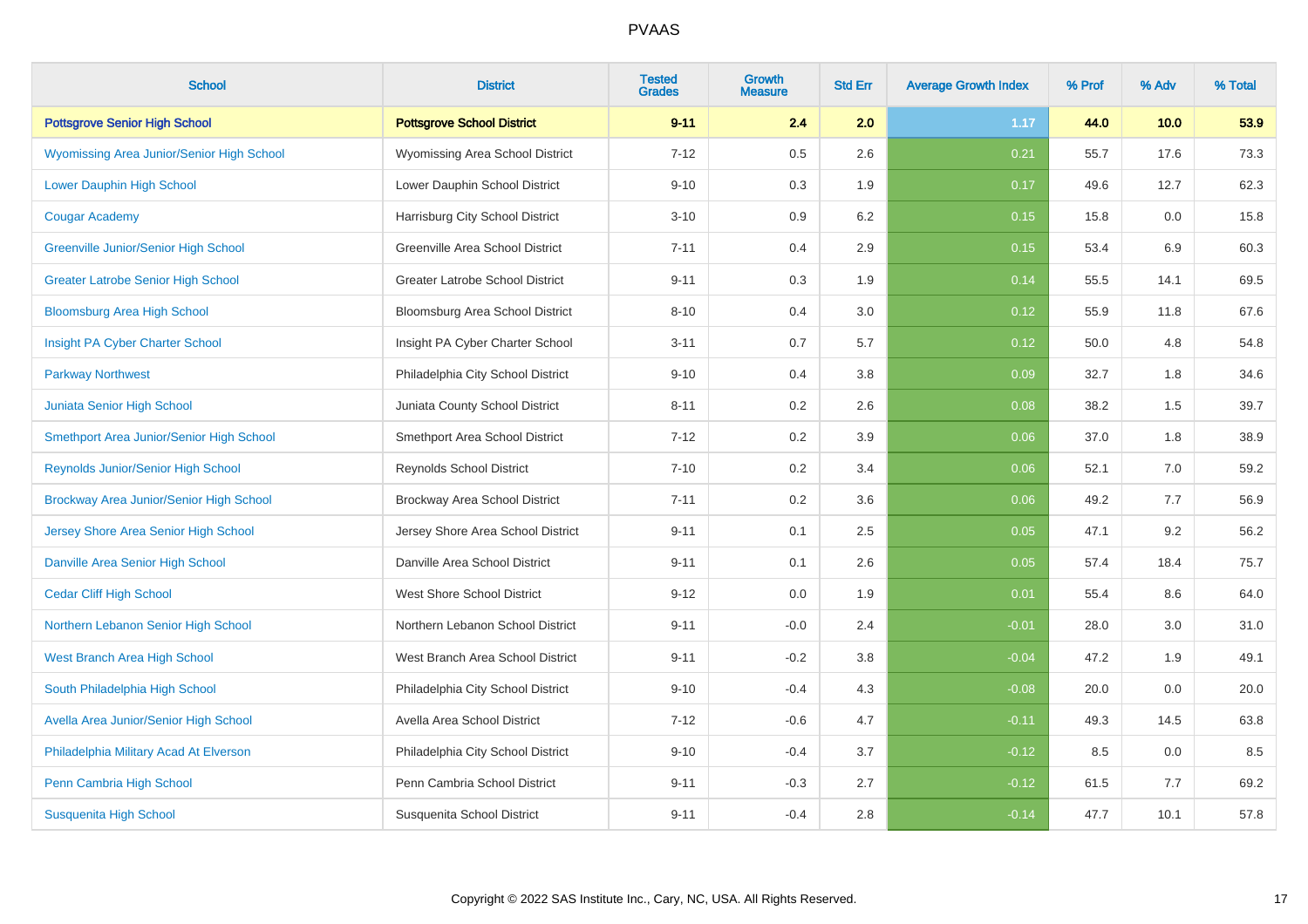| <b>School</b>                                      | <b>District</b>                                       | <b>Tested</b><br><b>Grades</b> | Growth<br><b>Measure</b> | <b>Std Err</b> | <b>Average Growth Index</b> | % Prof | % Adv | % Total |
|----------------------------------------------------|-------------------------------------------------------|--------------------------------|--------------------------|----------------|-----------------------------|--------|-------|---------|
| <b>Pottsgrove Senior High School</b>               | <b>Pottsgrove School District</b>                     | $9 - 11$                       | 2.4                      | 2.0            | 1.17                        | 44.0   | 10.0  | 53.9    |
| <b>Hempfield Senior High School</b>                | <b>Hempfield School District</b>                      | $9 - 11$                       | $-0.2$                   | 1.4            | $-0.15$                     | 58.2   | 9.9   | 68.2    |
| Kutztown Area Senior High School                   | Kutztown Area School District                         | $9 - 12$                       | $-0.5$                   | 3.2            | $-0.15$                     | 55.4   | 13.3  | 68.7    |
| Philadelphia Electrical & Tech Charter High School | Philadelphia Electrical & Tech<br>Charter High School | $10 - 10$                      | $-0.5$                   | 2.9            | $-0.15$                     | 8.8    | 0.0   | 8.8     |
| <b>Achievement House Charter School</b>            | Achievement House Charter School                      | $7 - 11$                       | $-0.7$                   | 4.0            | $-0.17$                     | 32.5   | 2.6   | 35.1    |
| <b>Westinghouse Arts Academy Charter School</b>    | Westinghouse Arts Academy<br>Charter School           | $9 - 10$                       | $-0.7$                   | 3.6            | $-0.19$                     | 59.2   | 8.4   | 67.6    |
| <b>Valley Junior/Senior High School</b>            | New Kensington-Arnold School<br><b>District</b>       | $7 - 11$                       | $-0.8$                   | 3.8            | $-0.22$                     | 40.7   | 3.7   | 44.4    |
| <b>Mcconnellsburg High School</b>                  | <b>Central Fulton School District</b>                 | $9 - 11$                       | $-0.8$                   | $3.5\,$        | $-0.23$                     | 51.4   | 8.6   | 60.0    |
| <b>Blue Ridge High School</b>                      | <b>Blue Ridge School District</b>                     | $9 - 11$                       | $-0.8$                   | 3.6            | $-0.23$                     | 44.6   | 3.1   | 47.7    |
| <b>Otto-Eldred Junior/Senior High School</b>       | Otto-Eldred School District                           | $7 - 11$                       | $-1.0$                   | 4.2            | $-0.23$                     | 56.2   | 6.2   | 62.5    |
| Mercer Area Senior High School                     | Mercer Area School District                           | $8 - 11$                       | $-0.8$                   | 3.3            | $-0.23$                     | 56.8   | 8.1   | 64.9    |
| Millville Area Junior/Senior High School           | Millville Area School District                        | $7 - 12$                       | $-1.1$                   | 4.7            | $-0.24$                     | 51.4   | 5.4   | 56.8    |
| <b>Oley Valley Senior High School</b>              | Oley Valley School District                           | $9 - 11$                       | $-0.8$                   | 2.7            | $-0.29$                     | 43.1   | 12.9  | 56.0    |
| <b>Crestwood Secondary Campus</b>                  | <b>Crestwood School District</b>                      | $7 - 11$                       | $-0.7$                   | 2.3            | $-0.31$                     | 57.4   | 17.0  | 74.4    |
| Southern Lehigh Senior High School                 | Southern Lehigh School District                       | $9 - 11$                       | $-0.7$                   | 2.3            | $-0.31$                     | 66.1   | 11.9  | 78.0    |
| Panther Valley Junior/Senior High School           | Panther Valley School District                        | $7 - 12$                       | $-1.0$                   | 3.3            | $-0.31$                     | 47.9   | 4.3   | 52.1    |
| Mount Carmel Area High School                      | Mount Carmel Area School District                     | $6 - 11$                       | $-1.0$                   | 3.1            | $-0.32$                     | 45.3   | 2.1   | 47.4    |
| Hope For Hyndman Charter School                    | Hope For Hyndman Charter School                       | $3 - 11$                       | $-2.0$                   | 6.1            | $-0.32$                     | 33.3   | 0.0   | 33.3    |
| <b>Bellefonte Area High School</b>                 | Bellefonte Area School District                       | $9 - 11$                       | $-0.7$                   | 2.2            | $-0.33$                     | 47.6   | 10.6  | 58.2    |
| <b>Lakeview Middle-High School</b>                 | <b>Lakeview School District</b>                       | $6 - 11$                       | $-1.2$                   | 3.7            | $-0.33$                     | 60.3   | 3.2   | 63.5    |
| <b>Girard High School</b>                          | <b>Girard School District</b>                         | $9 - 11$                       | $-0.9$                   | 2.7            | $-0.33$                     | 53.9   | 15.6  | 69.6    |
| <b>Glendale Junior/Senior High School</b>          | <b>Glendale School District</b>                       | $7 - 10$                       | $-1.3$                   | 3.7            | $-0.34$                     | 50.0   | 5.4   | 55.4    |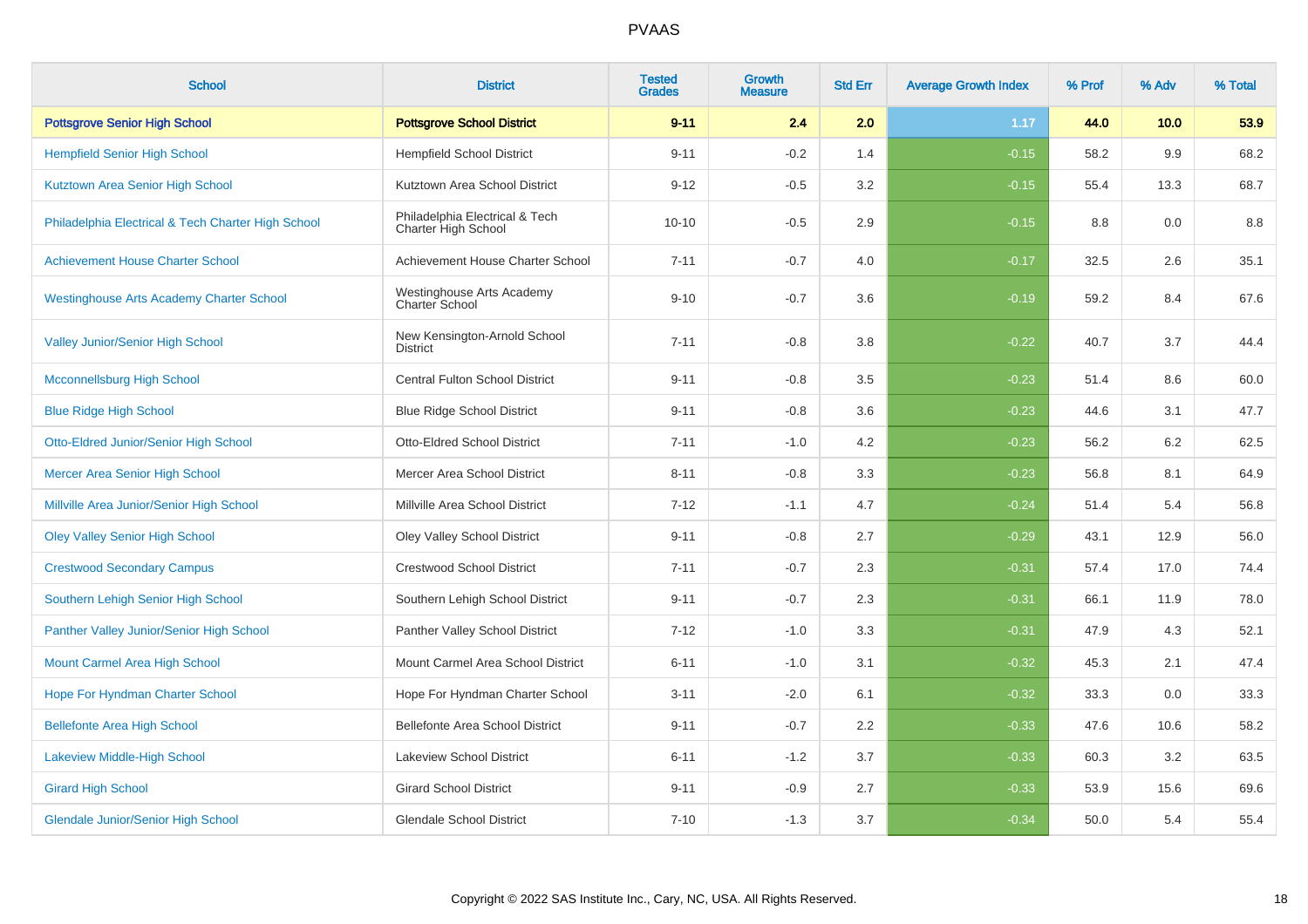| <b>School</b>                                      | <b>District</b>                                            | <b>Tested</b><br><b>Grades</b> | <b>Growth</b><br><b>Measure</b> | <b>Std Err</b> | <b>Average Growth Index</b> | % Prof | % Adv | % Total |
|----------------------------------------------------|------------------------------------------------------------|--------------------------------|---------------------------------|----------------|-----------------------------|--------|-------|---------|
| <b>Pottsgrove Senior High School</b>               | <b>Pottsgrove School District</b>                          | $9 - 11$                       | 2.4                             | 2.0            | 1.17                        | 44.0   | 10.0  | 53.9    |
| <b>Cornell High School</b>                         | <b>Cornell School District</b>                             | $7 - 11$                       | $-2.0$                          | 5.0            | $-0.39$                     | 33.8   | 1.5   | 35.4    |
| James Buchanan High School                         | <b>Tuscarora School District</b>                           | $9 - 11$                       | $-1.0$                          | 2.3            | $-0.43$                     | 45.1   | 8.1   | 53.2    |
| Penn Manor High School                             | Penn Manor School District                                 | $7 - 11$                       | $-0.8$                          | 1.6            | $-0.47$                     | 51.9   | 12.6  | 64.5    |
| Center For Student Lrng Charter School Pennsbury   | Center For Student Learning Charter<br>School At Pennsbury | $6 - 12$                       | $-2.9$                          | 6.1            | $-0.47$                     | 42.9   | 0.0   | 42.9    |
| Albert Gallatin Area Senior High School            | Albert Gallatin Area School District                       | $8 - 11$                       | $-1.1$                          | 2.4            | $-0.47$                     | 54.5   | 10.0  | 64.6    |
| <b>Sharpsville Area Senior High School</b>         | Sharpsville Area School District                           | $7 - 11$                       | $-1.7$                          | 3.5            | $-0.48$                     | 55.2   | 13.4  | 68.7    |
| <b>Cowanesque Valley Junior/Senior High School</b> | Northern Tioga School District                             | $7 - 12$                       | $-2.1$                          | 4.4            | $-0.48$                     | 56.3   | 1.2   | 57.5    |
| <b>Bellwood-Antis High School</b>                  | Bellwood-Antis School District                             | $9 - 10$                       | $-1.6$                          | 3.2            | $-0.50$                     | 55.1   | 10.1  | 65.2    |
| Pittsburgh Allderdice High School                  | Pittsburgh School District                                 | $9 - 10$                       | $-1.0$                          | 2.0            | $-0.51$                     | 44.4   | 13.9  | 58.3    |
| Palmerton Area High School                         | Palmerton Area School District                             | $9 - 11$                       | $-1.6$                          | 3.0            | $-0.52$                     | 57.4   | 5.0   | 62.4    |
| North Schuylkill Junior/Senior High School         | North Schuylkill School District                           | $7 - 11$                       | $-1.4$                          | 2.4            | $-0.58$                     | 41.8   | 5.1   | 46.8    |
| South Side High School                             | South Side Area School District                            | $9 - 11$                       | $-2.0$                          | $3.3\,$        | $-0.59$                     | 50.0   | 6.8   | 56.8    |
| <b>Cochranton Junior/Senior High School</b>        | <b>Crawford Central School District</b>                    | $7 - 11$                       | $-2.3$                          | 3.8            | $-0.62$                     | 47.9   | 18.3  | 66.2    |
| <b>New Oxford Senior High School</b>               | Conewago Valley School District                            | $7 - 12$                       | $-1.2$                          | 2.0            | $-0.62$                     | 51.7   | 9.6   | 61.3    |
| <b>Shaler Area High School</b>                     | <b>Shaler Area School District</b>                         | $9 - 11$                       | $-1.2$                          | 1.9            | $-0.63$                     | 49.1   | 9.6   | 58.7    |
| <b>Wyoming Area Sec Center</b>                     | Wyoming Area School District                               | $7 - 10$                       | $-1.7$                          | 2.6            | $-0.64$                     | 53.8   | 10.8  | 64.6    |
| <b>Bangor Area High School</b>                     | <b>Bangor Area School District</b>                         | $9 - 12$                       | $-1.3$                          | 2.0            | $-0.66$                     | 44.3   | 4.7   | 49.0    |
| Maplewood Junior/Senior High School                | Penncrest School District                                  | $7 - 11$                       | $-2.4$                          | 3.6            | $-0.66$                     | 46.3   | 5.2   | 51.5    |
| Clarion-Limestone Area Junior/Senior High School   | Clarion-Limestone Area School<br><b>District</b>           | $7 - 12$                       | $-2.8$                          | 4.1            | $-0.67$                     | 56.8   | 6.8   | 63.6    |
| <b>Waynesburg Central High School</b>              | Central Greene School District                             | $9 - 11$                       | $-1.9$                          | 2.8            | $-0.67$                     | 54.2   | 2.8   | 57.0    |
| Elizabethtown Area Senior High School              | Elizabethtown Area School District                         | $9 - 12$                       | $-1.2$                          | 1.8            | $-0.67$                     | 50.0   | 11.2  | 61.2    |
| Sayre William L Middle School                      | Philadelphia City School District                          | $9 - 12$                       | $-2.8$                          | 4.2            | $-0.67$                     | 8.2    | 0.0   | $8.2\,$ |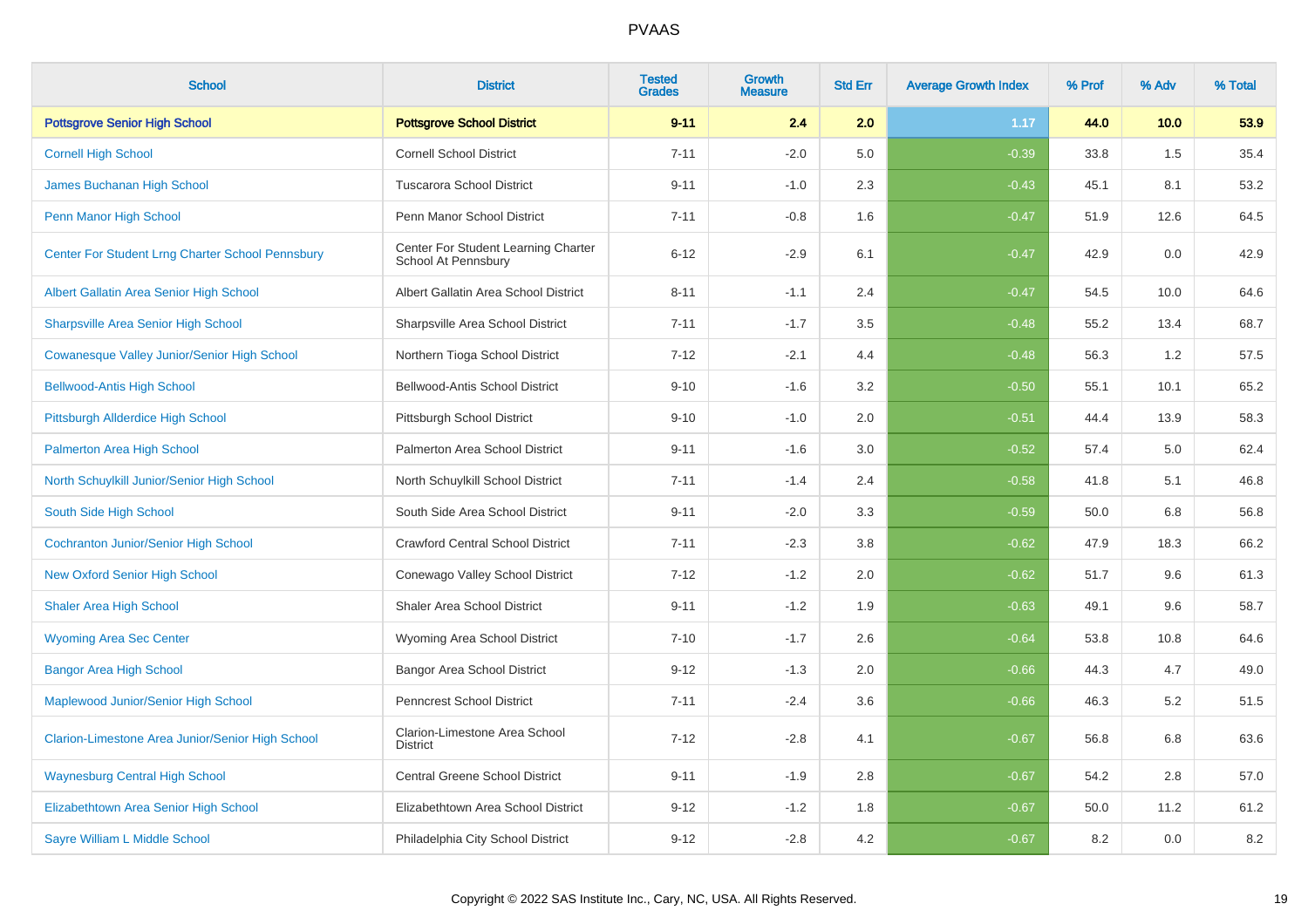| <b>School</b>                                           | <b>District</b>                                  | <b>Tested</b><br><b>Grades</b> | <b>Growth</b><br><b>Measure</b> | <b>Std Err</b> | <b>Average Growth Index</b> | % Prof | % Adv | % Total |
|---------------------------------------------------------|--------------------------------------------------|--------------------------------|---------------------------------|----------------|-----------------------------|--------|-------|---------|
| <b>Pottsgrove Senior High School</b>                    | <b>Pottsgrove School District</b>                | $9 - 11$                       | 2.4                             | 2.0            | 1.17                        | 44.0   | 10.0  | 53.9    |
| <b>Mid Valley Secondary Center</b>                      | Mid Valley School District                       | $7 - 10$                       | $-2.0$                          | 2.9            | $-0.69$                     | 45.1   | 7.8   | 52.9    |
| Canon-Mcmillan Senior High School                       | Canon-Mcmillan School District                   | $9 - 11$                       | $-1.1$                          | 1.6            | $-0.69$                     | 58.7   | 15.9  | 74.6    |
| <b>Burgettstown Middle/High School</b>                  | Burgettstown Area School District                | $6 - 11$                       | $-2.5$                          | 3.4            | $-0.73$                     | 50.0   | 1.4   | 51.4    |
| <b>Fannett-Metal Senior High School</b>                 | Fannett-Metal School District                    | $9 - 11$                       | $-3.8$                          | 5.1            | $-0.73$                     | 38.7   | 8.1   | 46.8    |
| Susquehanna Community Junior/Senior High School         | Susquehanna Community School<br><b>District</b>  | $7 - 11$                       | $-3.1$                          | 4.2            | $-0.74$                     | 49.4   | 6.9   | 56.3    |
| North Pocono High School                                | North Pocono School District                     | $9 - 11$                       | $-2.6$                          | 3.4            | $-0.76$                     | 52.0   | 16.4  | 68.5    |
| King Martin Luther High School                          | Philadelphia City School District                | $9 - 10$                       | $-3.6$                          | 4.7            | $-0.76$                     | 13.3   | 0.0   | 13.3    |
| <b>Manheim Township High School</b>                     | Manheim Township School District                 | $8 - 12$                       | $-1.2$                          | 1.6            | $-0.77$                     | 53.2   | 15.5  | 68.7    |
| <b>Gillingham Charter School</b>                        | Gillingham Charter School                        | $3 - 11$                       | $-4.4$                          | 5.6            | $-0.77$                     | 20.8   | 8.3   | 29.2    |
| <b>Turkeyfoot Valley Area Junior/Senior High School</b> | Turkeyfoot Valley Area School<br><b>District</b> | $7 - 12$                       | $-4.6$                          | 5.6            | $-0.83$                     | 22.0   | 5.1   | 27.1    |
| <b>Cheltenham High School</b>                           | Cheltenham School District                       | $9 - 11$                       | $-1.7$                          | 2.0            | $-0.84$                     | 46.1   | 10.0  | 56.1    |
| Huntingdon Area Senior High School                      | Huntingdon Area School District                  | $9 - 11$                       | $-2.4$                          | 2.7            | $-0.86$                     | 36.8   | 10.3  | 47.0    |
| Conemaugh Valley Junior/Senior High School              | Conemaugh Valley School District                 | $7 - 12$                       | $-3.5$                          | 4.1            | $-0.86$                     | 48.2   | 5.6   | 53.7    |
| Lehighton Area High School                              | Lehighton Area School District                   | $9 - 11$                       | $-2.0$                          | 2.3            | $-0.87$                     | 51.1   | 5.6   | 56.7    |
| Mt Lebanon Senior High School                           | Mt Lebanon School District                       | $8 - 11$                       | $-1.3$                          | 1.5            | $-0.87$                     | 61.9   | 24.0  | 85.9    |
| Northeast Bradford Junior/Senior High School            | Northeast Bradford School District               | $7 - 10$                       | $-3.5$                          | 4.0            | $-0.87$                     | 33.9   | 3.4   | 37.3    |
| West Forest Junior/Senior High School                   | <b>Forest Area School District</b>               | $7 - 11$                       | $-5.5$                          | 6.2            | $-0.88$                     | 22.2   | 3.7   | 25.9    |
| <b>Shenango High School</b>                             | Shenango Area School District                    | $7 - 11$                       | $-2.9$                          | 3.3            | $-0.88$                     | 50.6   | 13.9  | 64.6    |
| <b>Bald Eagle Area Junior/Senior High School</b>        | Bald Eagle Area School District                  | $6 - 11$                       | $-2.4$                          | 2.7            | $-0.88$                     | 48.4   | 9.4   | 57.7    |
| Bartram John - Main                                     | Philadelphia City School District                | $8 - 11$                       | $-2.9$                          | 3.3            | $-0.89$                     | 5.0    | 0.0   | 5.0     |
| <b>G A R Middle School</b>                              | Wilkes-Barre Area School District                | $7 - 11$                       | $-5.1$                          | 5.5            | $-0.92$                     | 25.9   | 0.0   | 25.9    |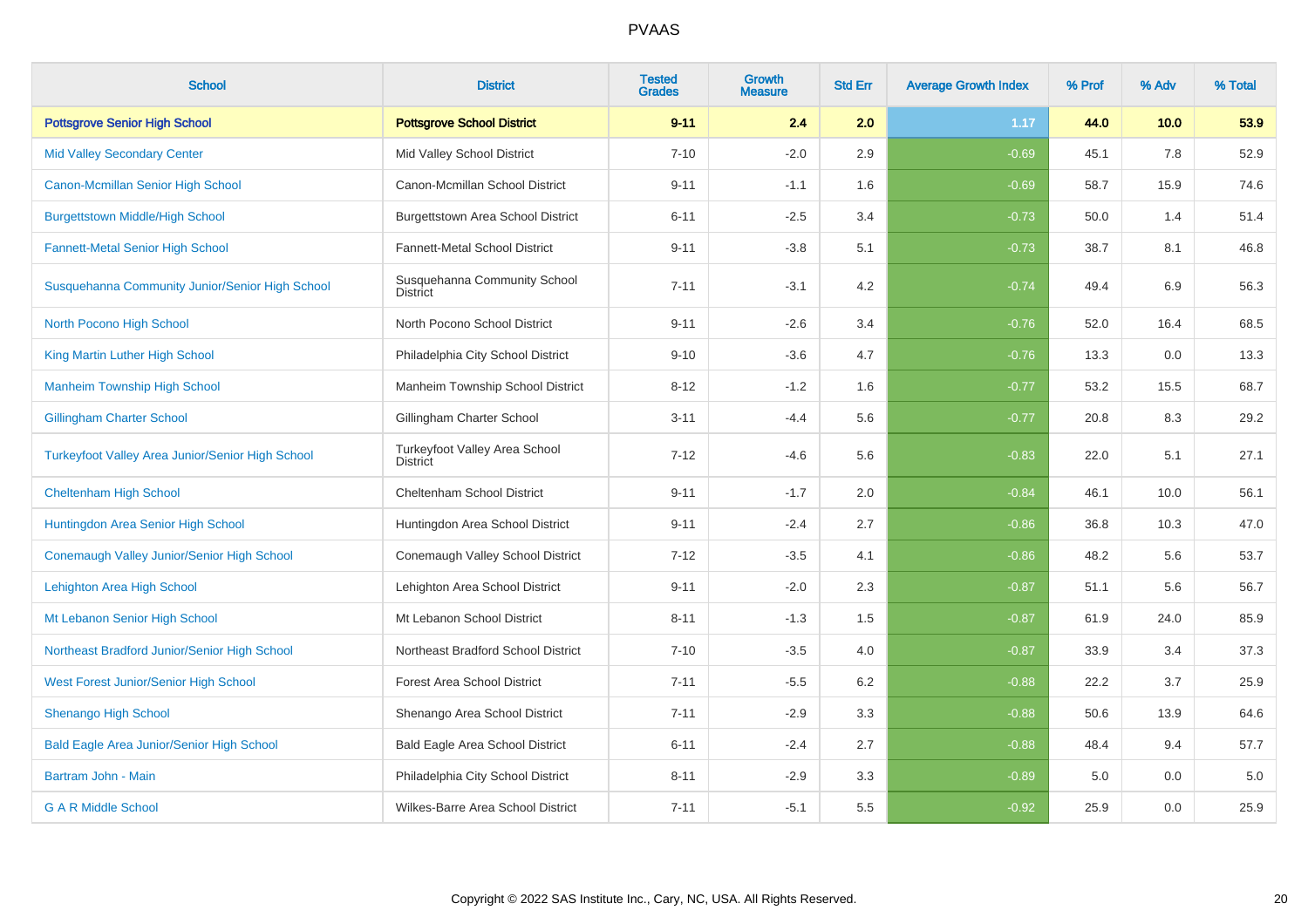| <b>School</b>                                     | <b>District</b>                                   | <b>Tested</b><br><b>Grades</b> | <b>Growth</b><br><b>Measure</b> | <b>Std Err</b> | <b>Average Growth Index</b> | % Prof | % Adv | % Total |
|---------------------------------------------------|---------------------------------------------------|--------------------------------|---------------------------------|----------------|-----------------------------|--------|-------|---------|
| <b>Pottsgrove Senior High School</b>              | <b>Pottsgrove School District</b>                 | $9 - 11$                       | 2.4                             | 2.0            | 1.17                        | 44.0   | 10.0  | 53.9    |
| Imhotep Institute Charter High School             | Imhotep Institute Charter High<br>School          | $9 - 11$                       | $-5.3$                          | 5.8            | $-0.92$                     | 25.0   | 0.0   | 25.0    |
| <b>Central Bucks High School - West</b>           | <b>Central Bucks School District</b>              | $10 - 11$                      | $-1.4$                          | 1.5            | $-0.93$                     | 63.9   | 16.1  | 80.0    |
| Austin Area Junior/Senior High School             | Austin Area School District                       | $7 - 11$                       | $-6.0$                          | 6.4            | $-0.93$                     | 33.3   | 5.6   | 38.9    |
| <b>Sullivan County Junior/Senior High School</b>  | <b>Sullivan County School District</b>            | $7 - 10$                       | $-4.3$                          | 4.4            | $-0.97$                     | 66.7   | 2.6   | 69.2    |
| Roxborough High School                            | Philadelphia City School District                 | $9 - 10$                       | $-3.1$                          | 3.2            | $-0.97$                     | 14.1   | 2.2   | 16.3    |
| Elmer L Meyers Junior/Senior High School          | Wilkes-Barre Area School District                 | $7 - 11$                       | $-4.7$                          | 4.8            | $-0.98$                     | 33.3   | 3.0   | 36.4    |
| <b>Phoenixville Area High School</b>              | Phoenixville Area School District                 | $9 - 11$                       | $-2.0$                          | 2.1            | $-0.98$                     | 59.9   | 10.6  | 70.5    |
| <b>Overbrook High School</b>                      | Philadelphia City School District                 | $9 - 11$                       | $-4.4$                          | 4.4            | $-0.99$                     | 8.7    | 0.0   | 8.7     |
| Charleroi Area High School                        | Charleroi School District                         | $8 - 11$                       | $-2.9$                          | 3.0            | $-0.99$                     | 55.7   | 7.4   | 63.1    |
| <b>Chartiers Valley High School</b>               | <b>Chartiers Valley School District</b>           | $9 - 11$                       | $-2.0$                          | 2.0            | $-1.00$                     | 54.7   | 8.4   | 63.1    |
| <b>Columbia High School</b>                       | Columbia Borough School District                  | $8 - 12$                       | $-3.6$                          | 3.5            | $-1.02$                     | 29.5   | 1.9   | 31.4    |
| <b>Montour High School</b>                        | <b>Montour School District</b>                    | $9 - 11$                       | $-2.1$                          | 2.1            | $-1.03$                     | 61.4   | 15.1  | 76.5    |
| <b>Lebanon Senior High School</b>                 | <b>Lebanon School District</b>                    | $9 - 11$                       | $-2.0$                          | 1.9            | $-1.06$                     | 24.4   | 2.6   | 27.0    |
| Wyoming Valley West Senior High School            | Wyoming Valley West School<br><b>District</b>     | $9 - 11$                       | $-2.6$                          | 2.4            | $-1.08$                     | 49.4   | 3.0   | 52.4    |
| Rocky Grove Junior/Senior High School             | Valley Grove School District                      | $7 - 10$                       | $-4.1$                          | 3.7            | $-1.11$                     | 51.2   | 6.1   | 57.3    |
| West Greene Junior/Senior High School             | West Greene School District                       | $7 - 11$                       | $-4.9$                          | 4.3            | $-1.12$                     | 36.6   | 7.3   | 43.9    |
| <b>Lewisburg High School</b>                      | Lewisburg Area School District                    | $9 - 11$                       | $-2.9$                          | 2.6            | $-1.13$                     | 57.0   | 18.5  | 75.6    |
| <b>North Hills Senior High School</b>             | North Hills School District                       | $9 - 11$                       | $-2.1$                          | 1.8            | $-1.14$                     | 59.1   | 14.1  | 73.2    |
| <b>Quaker Valley High School</b>                  | Quaker Valley School District                     | $9 - 11$                       | $-3.1$                          | 2.6            | $-1.19$                     | 55.2   | 13.2  | 68.4    |
| Conemaugh Township Area Middle/Senior High School | Conemaugh Township Area School<br><b>District</b> | $6 - 12$                       | $-4.0$                          | 3.4            | $-1.19$                     | 53.8   | 17.6  | 71.4    |
| Juniata Valley Junior/Senior High School          | Juniata Valley School District                    | $6 - 11$                       | $-4.3$                          | 3.5            | $-1.21$                     | 44.4   | 3.5   | 47.8    |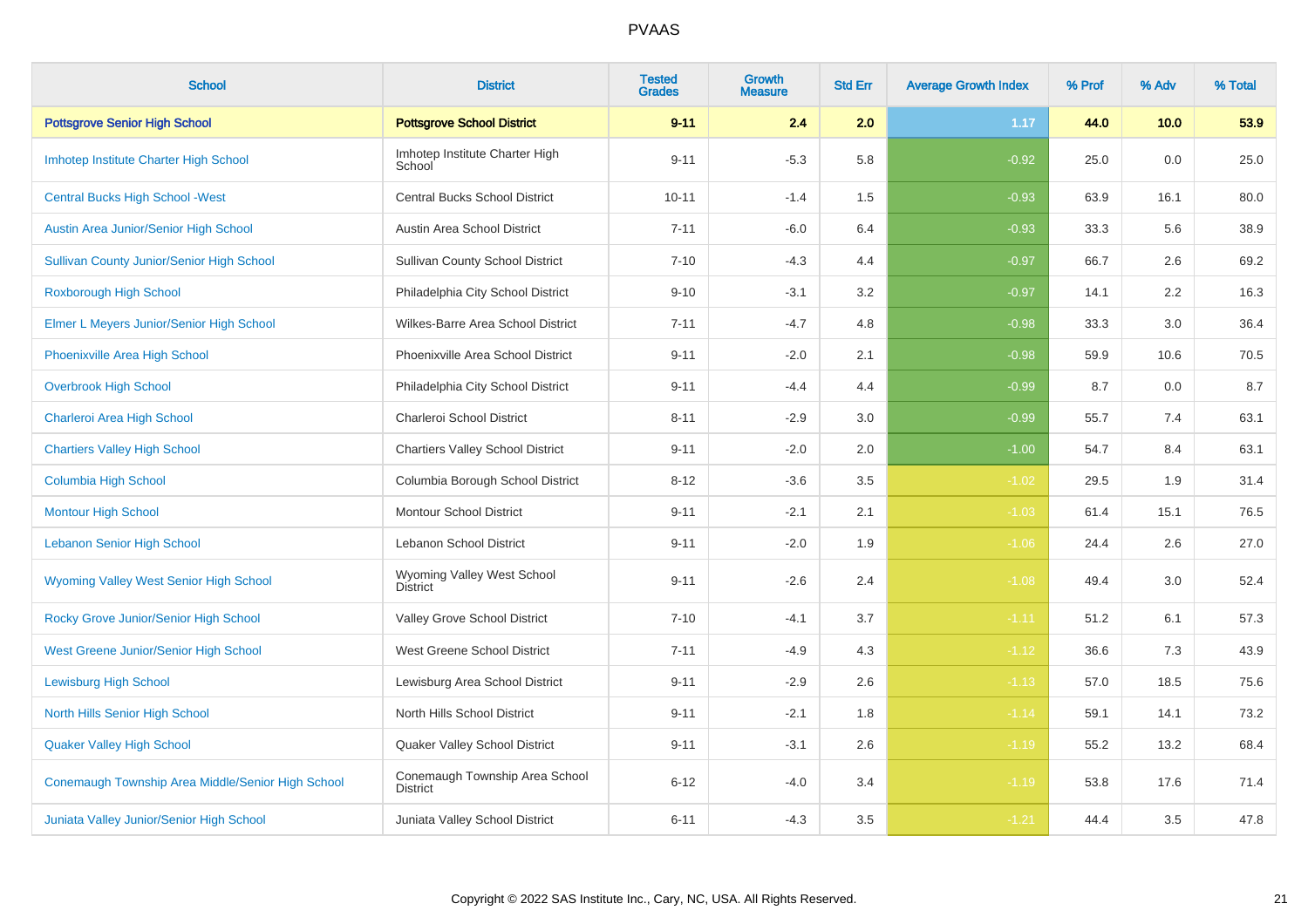| <b>School</b>                                  | <b>District</b>                                 | <b>Tested</b><br><b>Grades</b> | <b>Growth</b><br><b>Measure</b> | <b>Std Err</b> | <b>Average Growth Index</b> | % Prof | % Adv | % Total |
|------------------------------------------------|-------------------------------------------------|--------------------------------|---------------------------------|----------------|-----------------------------|--------|-------|---------|
| <b>Pottsgrove Senior High School</b>           | <b>Pottsgrove School District</b>               | $9 - 11$                       | 2.4                             | 2.0            | 1.17                        | 44.0   | 10.0  | 53.9    |
| Riverside Junior/Senior High School            | <b>Riverside School District</b>                | $7 - 11$                       | $-3.6$                          | 2.9            | $-1.22$                     | 43.0   | 9.0   | 52.0    |
| Antietam Middle/High School                    | Antietam School District                        | $7 - 10$                       | $-4.7$                          | 3.8            | $-1.23$                     | 36.4   | 5.4   | 41.8    |
| Seneca Valley High School                      | Seneca Valley School District                   | $7 - 11$                       | $-1.7$                          | 1.4            | $-1.23$                     | 57.2   | 11.4  | 68.6    |
| Oil City Senior High School                    | Oil City Area School District                   | $9 - 11$                       | $-3.3$                          | 2.6            | $-1.24$                     | 44.4   | 5.8   | 50.2    |
| Jeannette High School                          | Jeannette City School District                  | $7 - 11$                       | $-4.8$                          | 3.8            | $-1.24$                     | 46.7   | 7.5   | 54.2    |
| <b>Dallas Senior High School</b>               | <b>Dallas School District</b>                   | $9 - 11$                       | $-2.9$                          | 2.2            | $-1.28$                     | 54.9   | 7.6   | 62.4    |
| <b>Riverview Junior/Senior High School</b>     | <b>Riverview School District</b>                | $7 - 11$                       | $-4.8$                          | 3.8            | $-1.28$                     | 57.9   | 15.8  | 73.7    |
| Kane Area High School                          | Kane Area School District                       | $9 - 10$                       | $-4.1$                          | 3.1            | $-1.29$                     | 39.5   | 9.9   | 49.4    |
| North Penn-Mansfield Junior/Senior High School | Southern Tioga School District                  | $7 - 10$                       | $-4.3$                          | 3.4            | $-1.29$                     | 53.2   | 7.2   | 60.4    |
| <b>Chestnut Ridge Senior High School</b>       | Chestnut Ridge School District                  | $8 - 12$                       | $-3.8$                          | 2.9            | $-1.29$                     | 46.6   | 5.8   | 52.4    |
| Beaver Falls Area Senior High School           | Big Beaver Falls Area School District           | $9 - 11$                       | $-4.3$                          | 3.3            | $-1.30$                     | 34.1   | 3.5   | 37.6    |
| <b>Apollo-Ridge High School</b>                | Apollo-Ridge School District                    | $9 - 12$                       | $-5.0$                          | 3.7            | $-1.32$                     | 50.0   | 10.0  | 60.0    |
| <b>Chichester Senior High School</b>           | <b>Chichester School District</b>               | $9 - 11$                       | $-3.1$                          | 2.3            | $-1.33$                     | 44.6   | 6.6   | 51.2    |
| Shade Junior/Senior High School                | Shade-Central City School District              | $7 - 11$                       | $-6.3$                          | 4.6            | $-1.36$                     | 27.8   | 0.0   | 27.8    |
| Elk Lake Junior/Senior High School             | Elk Lake School District                        | $7 - 11$                       | $-4.5$                          | 3.2            | $-1.37$                     | 46.2   | 3.3   | 49.4    |
| Troy Area Junior/Senior High School            | Troy Area School District                       | $7 - 10$                       | $-4.7$                          | 3.4            | $-1.38$                     | 43.2   | 5.7   | 48.9    |
| <b>Bristol High School</b>                     | <b>Bristol Borough School District</b>          | $9 - 12$                       | $-4.7$                          | 3.4            | $-1.39$                     | 39.7   | 1.3   | 41.0    |
| <b>Lincoln Junior/Senior High School</b>       | Ellwood City Area School District               | $7 - 11$                       | $-4.5$                          | 3.2            | $-1.39$                     | 54.1   | 14.1  | 68.2    |
| <b>Greater Johnstown Senior High School</b>    | Greater Johnstown School District               | $8 - 11$                       | $-3.6$                          | 2.6            | $-1.40$                     | 26.1   | 0.0   | 26.1    |
| East Stroudsburg Senior High School North      | East Stroudsburg Area School<br><b>District</b> | $9 - 11$                       | $-3.3$                          | 2.3            | $-1.41$                     | 41.8   | 7.9   | 49.7    |
| Ferndale Area Junior/Senior High School        | Ferndale Area School District                   | $7 - 10$                       | $-6.1$                          | 4.3            | $-1.42$                     | 40.0   | 0.0   | 40.0    |
| <b>Cambria Heights Senior High School</b>      | Cambria Heights School District                 | $9 - 10$                       | $-4.5$                          | 3.1            | $-1.44$                     | 51.0   | 6.0   | 57.0    |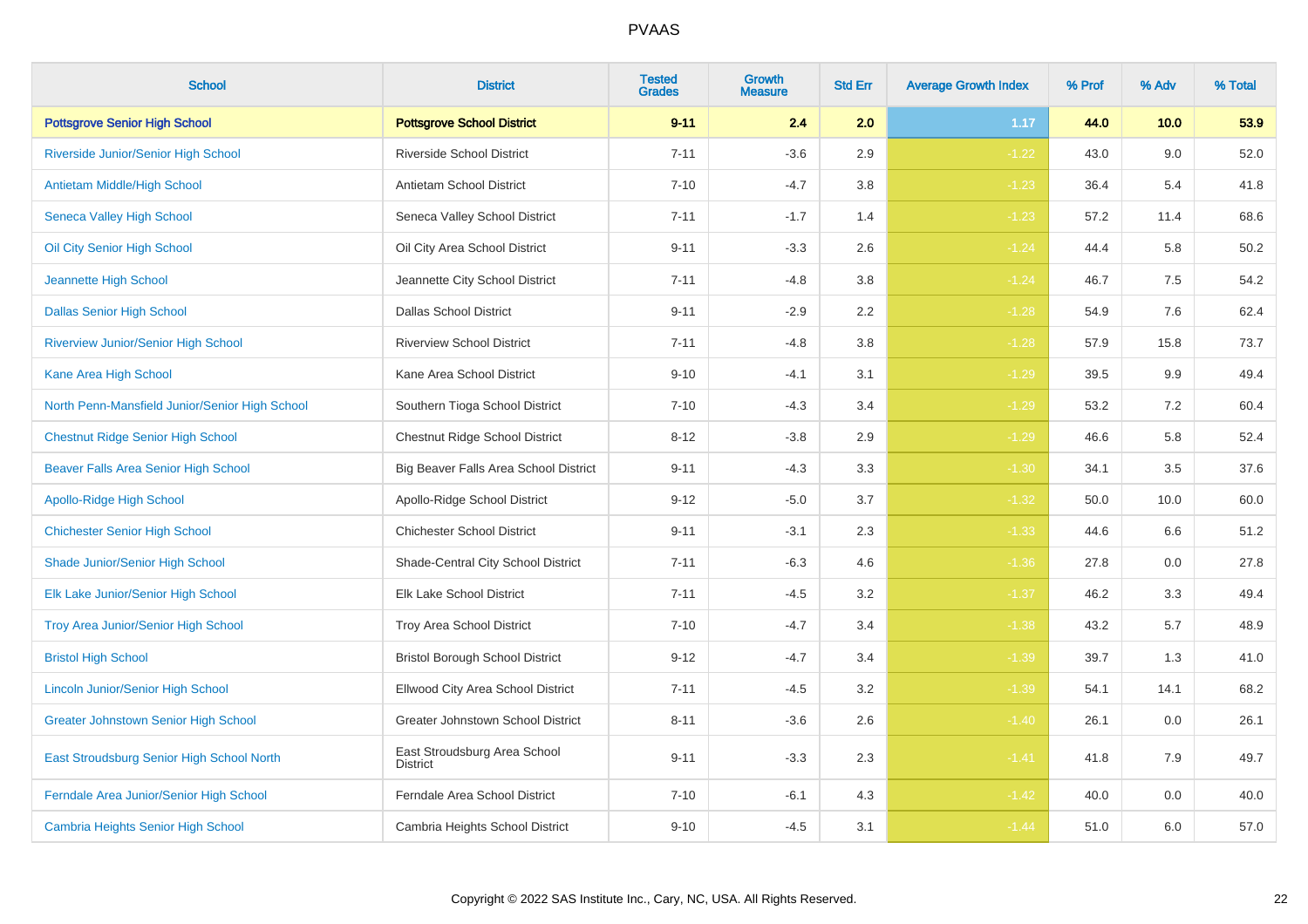| <b>School</b>                                                                   | <b>District</b>                                                             | <b>Tested</b><br><b>Grades</b> | <b>Growth</b><br><b>Measure</b> | <b>Std Err</b> | <b>Average Growth Index</b> | % Prof | % Adv | % Total |
|---------------------------------------------------------------------------------|-----------------------------------------------------------------------------|--------------------------------|---------------------------------|----------------|-----------------------------|--------|-------|---------|
| <b>Pottsgrove Senior High School</b>                                            | <b>Pottsgrove School District</b>                                           | $9 - 11$                       | 2.4                             | 2.0            | 1.17                        | 44.0   | 10.0  | 53.9    |
| Greencastle-Antrim Senior High School                                           | Greencastle-Antrim School District                                          | $9 - 11$                       | $-3.3$                          | 2.2            | $-1.51$                     | 62.4   | 9.9   | 72.3    |
| <b>Westmont Hilltop Junior/Senior High School</b>                               | Westmont Hilltop School District                                            | $7 - 11$                       | $-4.3$                          | 2.8            | $-1.52$                     | 36.3   | 13.3  | 49.6    |
| <b>Claysburg-Kimmel High School</b>                                             | Claysburg-Kimmel School District                                            | $7 - 11$                       | $-6.0$                          | 4.0            | $-1.52$                     | 42.9   | 8.2   | 51.0    |
| <b>MaST Community Charter School</b>                                            | <b>MaST Community Charter School</b>                                        | $3 - 10$                       | $-4.1$                          | 2.7            | $-1.52$                     | 44.0   | 9.5   | 53.4    |
| Preparatory Charter School Of Mathematics, Science,<br><b>Tech, And Careers</b> | Preparatory Charter School Of<br>Mathematics, Science, Tech, And<br>Careers | $9 - 10$                       | $-4.0$                          | 2.5            | $-1.59$                     | 15.0   | 0.0   | 15.0    |
| <b>Carbon Career &amp; Technical Institute</b>                                  | Carbon Career & Technical Institute                                         | $9 - 11$                       | $-5.7$                          | 3.6            | $-1.59$                     | 34.5   | 1.2   | 35.7    |
| Pittsburgh Carrick High School                                                  | Pittsburgh School District                                                  | $9 - 10$                       | $-4.8$                          | 3.0            | $-1.60$                     | 22.3   | 3.2   | 25.5    |
| Fort Cherry Junior/Senior High School                                           | Fort Cherry School District                                                 | $7 - 10$                       | $-6.3$                          | 3.8            | $-1.66$                     | 55.2   | 5.2   | 60.3    |
| <b>Shamokin Area High School</b>                                                | Shamokin Area School District                                               | $8 - 11$                       | $-8.0$                          | 4.8            | $-1.66$                     | 38.1   | 3.2   | 41.3    |
| The U School: Innovative Lab                                                    | Philadelphia City School District                                           | $9 - 11$                       | $-7.1$                          | 4.2            | $-1.67$                     | 2.2    | 0.0   | 2.2     |
| <b>Tri-Valley Junior/Senior High School</b>                                     | Tri-Valley School District                                                  | $7 - 10$                       | $-6.8$                          | 4.1            | $-1.67$                     | 37.0   | 4.4   | 41.3    |
| Perseus House Charter School Of Excellence                                      | Perseus House Charter School Of<br>Excellence                               | $6 - 11$                       | $-5.2$                          | 3.0            | $-1.72$                     | 16.5   | 0.0   | 16.5    |
| Saltsburg Middle/High School                                                    | Blairsville-Saltsburg School District                                       | $6 - 11$                       | $-7.6$                          | 4.3            | $-1.76$                     | 36.7   | 8.9   | 45.6    |
| <b>Fairfield Area High School</b>                                               | Fairfield Area School District                                              | $8 - 11$                       | $-6.0$                          | 3.4            | $-1.76$                     | 57.9   | 4.0   | 61.8    |
| <b>Chester High School</b>                                                      | <b>Chester-Upland School District</b>                                       | $9 - 11$                       | $-8.2$                          | 4.5            | $-1.84$                     | 2.4    | 0.0   | 2.4     |
| <b>Brentwood Senior High School</b>                                             | <b>Brentwood Borough School District</b>                                    | $9 - 11$                       | $-5.6$                          | 3.0            | $-1.84$                     | 52.0   | 6.1   | 58.2    |
| <b>Pittston Area Senior High School</b>                                         | <b>Pittston Area School District</b>                                        | $9 - 11$                       | $-10.3$                         | 5.6            | $-1.85$                     | 38.1   | 9.5   | 47.6    |
| Old Forge Junior/Senior High School                                             | Old Forge School District                                                   | $7 - 12$                       | $-6.3$                          | 3.4            | $-1.85$                     | 52.9   | 7.1   | 60.0    |
| East Pennsboro Area Senior High School                                          | East Pennsboro Area School District                                         | $9 - 11$                       | $-4.5$                          | 2.4            | $-1.85$                     | 60.8   | 8.5   | 69.3    |
| <b>Twin Valley High School</b>                                                  | Twin Valley School District                                                 | $9 - 12$                       | $-4.0$                          | 2.1            | $-1.86$                     | 49.6   | 7.1   | 56.8    |
| <b>Pottstown Senior High School</b>                                             | <b>Pottstown School District</b>                                            | $9 - 12$                       | $-4.5$                          | 2.4            | $-1.87$                     | 29.8   | 1.2   | 31.0    |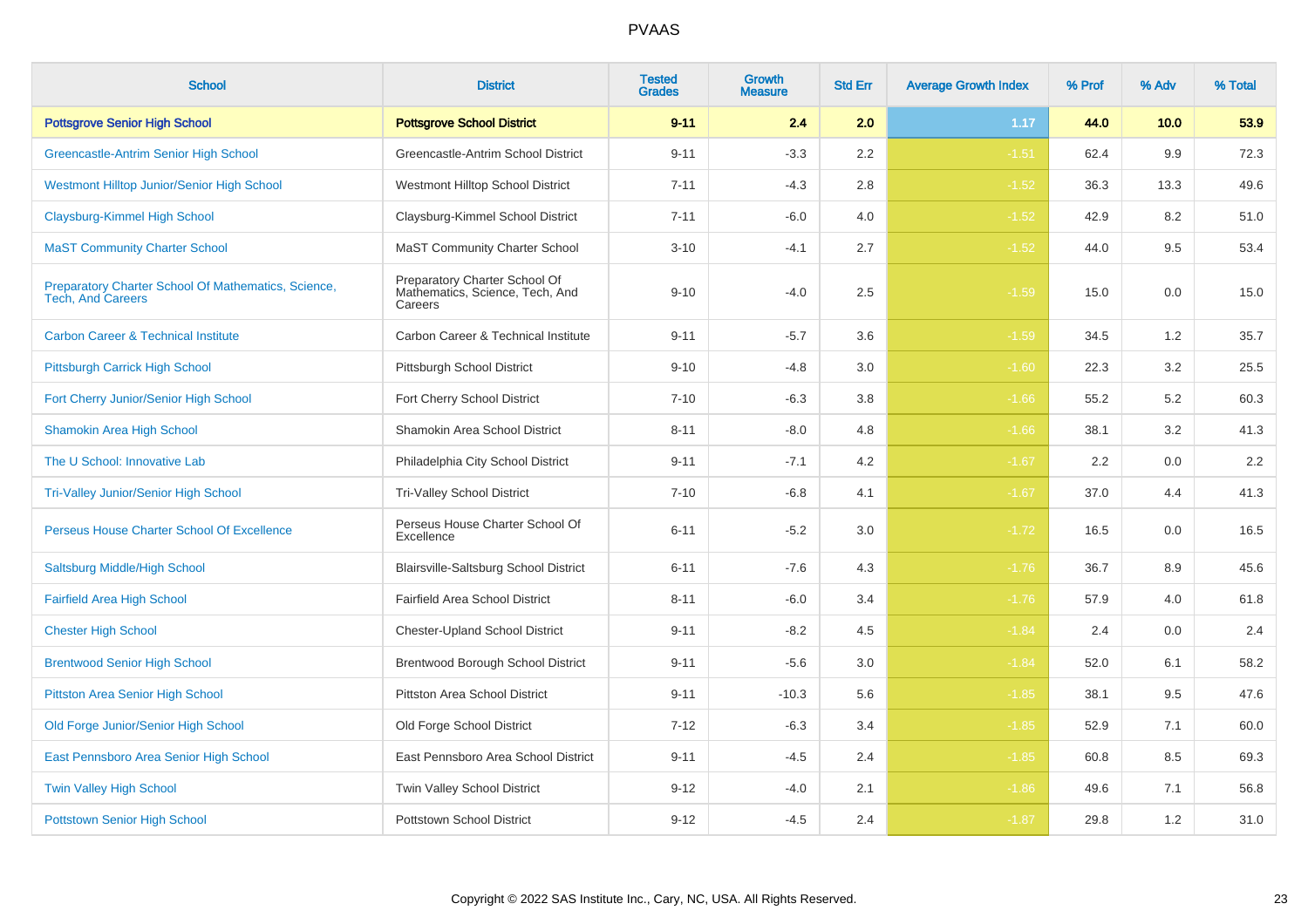| <b>School</b>                                     | <b>District</b>                                             | <b>Tested</b><br><b>Grades</b> | <b>Growth</b><br><b>Measure</b> | <b>Std Err</b> | <b>Average Growth Index</b> | % Prof | % Adv | % Total |
|---------------------------------------------------|-------------------------------------------------------------|--------------------------------|---------------------------------|----------------|-----------------------------|--------|-------|---------|
| <b>Pottsgrove Senior High School</b>              | <b>Pottsgrove School District</b>                           | $9 - 11$                       | 2.4                             | 2.0            | 1.17                        | 44.0   | 10.0  | 53.9    |
| <b>Canton Junior/Senior High School</b>           | Canton Area School District                                 | $7 - 11$                       | $-6.0$                          | 3.2            | $-1.88$                     | 40.7   | 2.3   | 43.0    |
| <b>Pequea Valley High School</b>                  | Pequea Valley School District                               | $9 - 11$                       | $-6.1$                          | 3.2            | $-1.90$                     | 39.8   | 9.1   | 48.9    |
| <b>Washington High School</b>                     | Washington School District                                  | $9 - 11$                       | $-5.3$                          | 2.8            | $-1.92$                     | 30.1   | 2.4   | 32.5    |
| <b>Brownsville Area High School</b>               | <b>Brownsville Area School District</b>                     | $7 - 12$                       | $-7.6$                          | 3.9            | $-1.93$                     | 34.4   | 6.1   | 40.5    |
| Montrose Area Junior/Senior High School           | Montrose Area School District                               | $7 - 10$                       | $-5.9$                          | 3.0            | $-1.95$                     | 46.7   | 5.4   | 52.2    |
| Western Beaver County Junior/Senior High School   | Western Beaver County School<br><b>District</b>             | $6 - 11$                       | $-8.1$                          | 4.2            | $-1.95$                     | 56.5   | 6.5   | 63.0    |
| <b>Brandywine Heights High School</b>             | Brandywine Heights Area School<br><b>District</b>           | $9 - 11$                       | $-5.3$                          | 2.7            | $-1.96$                     | 49.2   | 8.2   | 57.4    |
| Harrisburg High School - SciTech Cmp              | Harrisburg City School District                             | $9 - 11$                       | $-6.1$                          | 3.1            | $-1.97$                     | 32.2   | 1.1   | 33.3    |
| <b>Central Columbia Senior High School</b>        | Central Columbia School District                            | $9 - 12$                       | $-5.1$                          | 2.6            | $-1.97$                     | 53.7   | 14.8  | 68.5    |
| East Allegheny Junior/Senior High School          | East Allegheny School District                              | $7 - 11$                       | $-6.7$                          | 3.3            | $-1.99$                     | 31.9   | 9.7   | 41.7    |
| The New Academy Charter School                    | The New Academy Charter School                              | $8 - 11$                       | $-10.4$                         | 5.2            | $-2.00$                     | 0.0    | 0.0   | 0.0     |
| <b>Blairsville Senior High School</b>             | Blairsville-Saltsburg School District                       | $9 - 11$                       | $-7.7$                          | 3.8            | $-2.03$                     | 37.8   | 5.4   | 43.2    |
| Kiski Area High School                            | Kiski Area School District                                  | $8 - 11$                       | $-4.0$                          | 2.0            | $-2.03$                     | 57.4   | 10.4  | 67.8    |
| Greensburg-Salem High School                      | Greensburg Salem School District                            | $9 - 11$                       | $-4.8$                          | 2.3            | $-2.03$                     | 47.6   | 4.9   | 52.4    |
| Gettysburg Area High School                       | Gettysburg Area School District                             | $9 - 11$                       | $-4.3$                          | 2.1            | $-2.05$                     | 45.3   | 14.0  | 59.3    |
| <b>Bermudian Springs High School</b>              | Bermudian Springs School District                           | $9 - 11$                       | $-5.9$                          | 2.8            | $-2.06$                     | 56.4   | 6.8   | 63.2    |
| <b>Executive Education Academy Charter School</b> | <b>Executive Education Academy</b><br><b>Charter School</b> | $3 - 10$                       | $-6.5$                          | 3.1            | $-2.08$                     | 23.7   | 2.2   | 25.8    |
| Mount Pleasant Area High School                   | Mount Pleasant Area School District                         | $9 - 11$                       | $-5.4$                          | 2.6            | $-2.09$                     | 52.6   | 0.0   | 52.6    |
| Somerset Area Jr-Sr High School                   | Somerset Area School District                               | $6 - 11$                       | $-4.8$                          | 2.3            | $-2.09$                     | 44.4   | 14.9  | 59.3    |
| <b>Forest City Regional High School</b>           | Forest City Regional School District                        | $7 - 12$                       | $-6.4$                          | 3.0            | $-2.10$                     | 44.1   | 0.0   | 44.1    |
| Upper Dauphin Area High School                    | Upper Dauphin Area School District                          | $9 - 11$                       | $-6.7$                          | 3.2            | $-2.11$                     | 37.4   | 4.8   | 42.2    |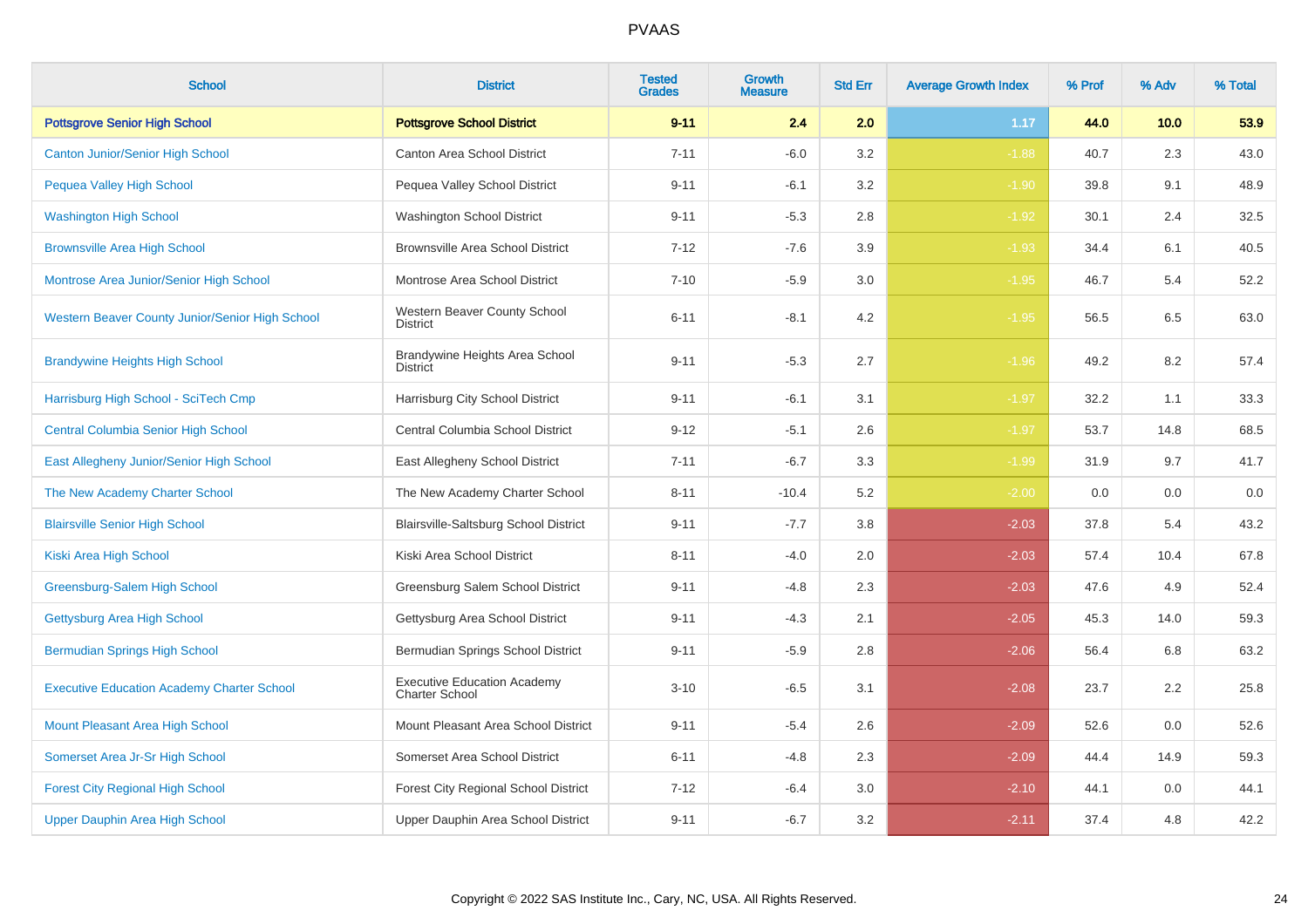| <b>School</b>                                       | <b>District</b>                                | <b>Tested</b><br><b>Grades</b> | <b>Growth</b><br><b>Measure</b> | <b>Std Err</b> | <b>Average Growth Index</b> | % Prof | % Adv | % Total |
|-----------------------------------------------------|------------------------------------------------|--------------------------------|---------------------------------|----------------|-----------------------------|--------|-------|---------|
| <b>Pottsgrove Senior High School</b>                | <b>Pottsgrove School District</b>              | $9 - 11$                       | 2.4                             | 2.0            | 1.17                        | 44.0   | 10.0  | 53.9    |
| <b>Mount Union Area Senior High School</b>          | Mount Union Area School District               | $9 - 10$                       | $-6.5$                          | 3.1            | $-2.11$                     | 32.2   | 3.4   | 35.6    |
| Corry Area High School                              | Corry Area School District                     | $9 - 11$                       | $-5.6$                          | 2.6            | $-2.12$                     | 38.1   | 6.0   | 44.1    |
| California Area Senior High School                  | California Area School District                | $9 - 10$                       | $-7.7$                          | 3.6            | $-2.12$                     | 42.6   | 9.8   | 52.5    |
| Moshannon Valley Junior/Senior High School          | Moshannon Valley School District               | $7 - 10$                       | $-7.4$                          | 3.4            | $-2.14$                     | 48.5   | 0.0   | 48.5    |
| Karns City High School                              | Karns City Area School District                | $7 - 11$                       | $-6.3$                          | 2.9            | $-2.15$                     | 53.1   | 8.3   | 61.5    |
| Philadelphia Learning Academy - South               | Philadelphia City School District              | $9 - 11$                       | $-13.8$                         | 6.4            | $-2.15$                     | 0.0    | 0.0   | $0.0\,$ |
| <b>Academy at Westinghouse</b>                      | Pittsburgh School District                     | $5 - 11$                       | $-8.8$                          | 4.0            | $-2.18$                     | 9.4    | 1.0   | 10.4    |
| <b>Keystone Education Center Charter School</b>     | Keystone Education Center Charter<br>School    | $3 - 12$                       | $-12.9$                         | 5.9            | $-2.19$                     | 28.0   | 0.0   | 28.0    |
| Middletown Area High School                         | Middletown Area School District                | $9 - 11$                       | $-5.7$                          | 2.6            | $-2.20$                     | 46.4   | 5.3   | 51.7    |
| <b>York County School Of Technology</b>             | York Co School Of Technology                   | $9 - 12$                       | $-3.8$                          | 1.7            | $-2.22$                     | 39.1   | 5.6   | 44.7    |
| Roosevelt Campus of the Norristown Area High School | Norristown Area School District                | $9 - 12$                       | $-12.8$                         | 5.8            | $-2.22$                     | 6.4    | 0.0   | $6.4\,$ |
| West Philadelphia High School                       | Philadelphia City School District              | $9 - 11$                       | $-9.3$                          | 4.1            | $-2.24$                     | 6.0    | 0.0   | $6.0\,$ |
| Aliquippa Junior/Senior High School                 | Aliquippa School District                      | $7 - 11$                       | $-9.4$                          | 4.2            | $-2.25$                     | 11.0   | 0.0   | 11.0    |
| <b>Benton Area High School</b>                      | Benton Area School District                    | $9 - 10$                       | $-10.1$                         | 4.5            | $-2.25$                     | 43.2   | 5.4   | 48.6    |
| Pittsburgh Milliones 6-12                           | Pittsburgh School District                     | $6 - 11$                       | $-10.8$                         | 4.8            | $-2.25$                     | 9.7    | 0.0   | 9.7     |
| Williams Valley Junior/Senior High School           | Williams Valley School District                | $7 - 11$                       | $-7.8$                          | 3.4            | $-2.26$                     | 23.2   | 0.0   | 23.2    |
| <b>West Scranton High School</b>                    | <b>Scranton School District</b>                | $9 - 12$                       | $-6.5$                          | 2.9            | $-2.27$                     | 43.4   | 1.9   | 45.3    |
| <b>Muncy Junior/Senior High School</b>              | <b>Muncy School District</b>                   | $7 - 11$                       | $-8.4$                          | 3.7            | $-2.30$                     | 42.0   | 3.8   | 45.8    |
| West Middlesex Area Junior/Senior High School       | West Middlesex Area School District            | $7 - 10$                       | $-8.8$                          | 3.8            | $-2.31$                     | 34.9   | 2.8   | 37.6    |
| Susquehanna Township High School                    | Susquehanna Township School<br><b>District</b> | $9 - 12$                       | $-6.2$                          | 2.7            | $-2.32$                     | 36.0   | 5.6   | 41.6    |
| <b>Coatesville Area Senior High School</b>          | Coatesville Area School District               | $10 - 11$                      | $-4.0$                          | 1.7            | $-2.33$                     | 37.2   | 4.5   | 41.7    |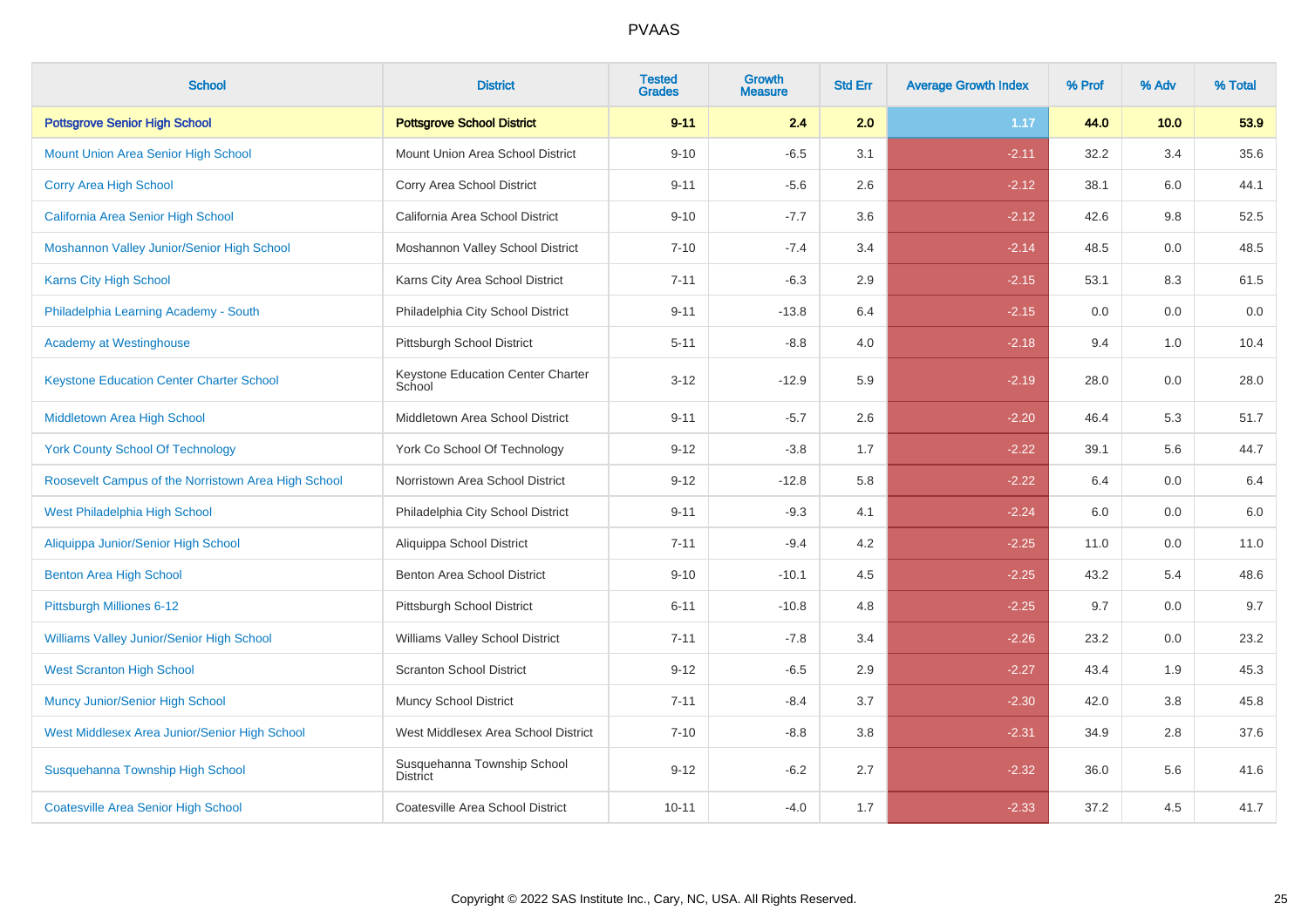| <b>School</b>                                         | <b>District</b>                                   | <b>Tested</b><br><b>Grades</b> | <b>Growth</b><br><b>Measure</b> | <b>Std Err</b> | <b>Average Growth Index</b> | % Prof | % Adv | % Total |
|-------------------------------------------------------|---------------------------------------------------|--------------------------------|---------------------------------|----------------|-----------------------------|--------|-------|---------|
| <b>Pottsgrove Senior High School</b>                  | <b>Pottsgrove School District</b>                 | $9 - 11$                       | 2.4                             | 2.0            | 1.17                        | 44.0   | 10.0  | 53.9    |
| La Academia Partnership Charter School                | La Academia Partnership Charter<br>School         | $6 - 11$                       | $-11.0$                         | 4.7            | $-2.34$                     | 6.8    | 0.0   | 6.8     |
| <b>Windber Area High School</b>                       | Windber Area School District                      | $9 - 11$                       | $-7.5$                          | 3.2            | $-2.35$                     | 55.4   | 7.2   | 62.6    |
| Jim Thorpe Area High School                           | Jim Thorpe Area School District                   | $9 - 11$                       | $-6.2$                          | 2.7            | $-2.35$                     | 33.3   | 7.4   | 40.7    |
| <b>Meadville Area Senior High School</b>              | <b>Crawford Central School District</b>           | $9 - 11$                       | $-5.9$                          | 2.5            | $-2.35$                     | 37.2   | 6.8   | 43.9    |
| Portage Area Junior/Senior High School                | Portage Area School District                      | $7 - 10$                       | $-8.4$                          | 3.6            | $-2.36$                     | 40.6   | 9.4   | 50.0    |
| <b>Hughesville Junior/Senior High School</b>          | East Lycoming School District                     | $7 - 11$                       | $-6.4$                          | 2.7            | $-2.37$                     | 48.3   | 4.2   | 52.5    |
| Salisbury-Elk Lick Junior/Senior High School          | Salisbury-Elk Lick School District                | $7 - 11$                       | $-13.9$                         | 5.9            | $-2.37$                     | 27.8   | 0.0   | 27.8    |
| Perkiomen Valley High School                          | Perkiomen Valley School District                  | $9 - 11$                       | $-3.8$                          | 1.6            | $-2.40$                     | 53.8   | 13.4  | 67.2    |
| Southmoreland Senior High School                      | Southmoreland School District                     | $9 - 11$                       | $-8.6$                          | 3.6            | $-2.40$                     | 56.8   | 7.2   | 64.0    |
| <b>Universal Audenried Charter School</b>             | Universal Audenried Charter School                | $9 - 11$                       | $-5.8$                          | 2.4            | $-2.40$                     | 14.6   | 0.0   | 14.6    |
| Indiana Area Senior High School                       | Indiana Area School District                      | $9 - 11$                       | $-5.6$                          | 2.3            | $-2.42$                     | 47.6   | 18.4  | 66.1    |
| <b>Innovative Arts Academy Charter School</b>         | Innovative Arts Academy Charter<br>School         | $6 - 11$                       | $-9.1$                          | 3.7            | $-2.44$                     | 9.5    | 0.0   | 9.5     |
| Jefferson-Morgan Middle/High School                   | Jefferson-Morgan School District                  | $7 - 10$                       | $-10.2$                         | 4.2            | $-2.44$                     | 43.8   | 4.2   | 47.9    |
| <b>Sugar Valley Rural Charter School</b>              | Sugar Valley Rural Charter School                 | $3 - 11$                       | $-11.0$                         | 4.5            | $-2.46$                     | 14.9   | 0.0   | 14.9    |
| South Williamsport Area Junior/Senior High School     | South Williamsport Area School<br><b>District</b> | $7 - 10$                       | $-6.0$                          | 2.4            | $-2.47$                     | 45.5   | 4.5   | 50.0    |
| <b>Coatesville Area School District Cyber Academy</b> | Coatesville Area School District                  | $3 - 11$                       | $-16.3$                         | 6.6            | $-2.47$                     | 23.8   | 0.0   | 23.8    |
| <b>Oxford Area High School</b>                        | Oxford Area School District                       | $9 - 11$                       | $-4.7$                          | 1.9            | $-2.47$                     | 41.3   | 8.0   | 49.3    |
| <b>Upper Moreland High School</b>                     | Upper Moreland Township School<br>District        | $9 - 11$                       | $-5.4$                          | 2.2            | $-2.48$                     | 57.9   | 4.0   | 61.9    |
| <b>Chartiers-Houston Junior/Senior High School</b>    | <b>Chartiers-Houston School District</b>          | $7 - 10$                       | $-8.9$                          | 3.5            | $-2.50$                     | 59.7   | 4.5   | 64.2    |
| <b>School Of The Future</b>                           | Philadelphia City School District                 | $9 - 10$                       | $-6.8$                          | 2.7            | $-2.50$                     | 16.1   | 0.0   | 16.1    |
| Freedom Area Senior High School                       | Freedom Area School District                      | $9 - 11$                       | $-7.5$                          | 3.0            | $-2.51$                     | 43.8   | 4.2   | 47.9    |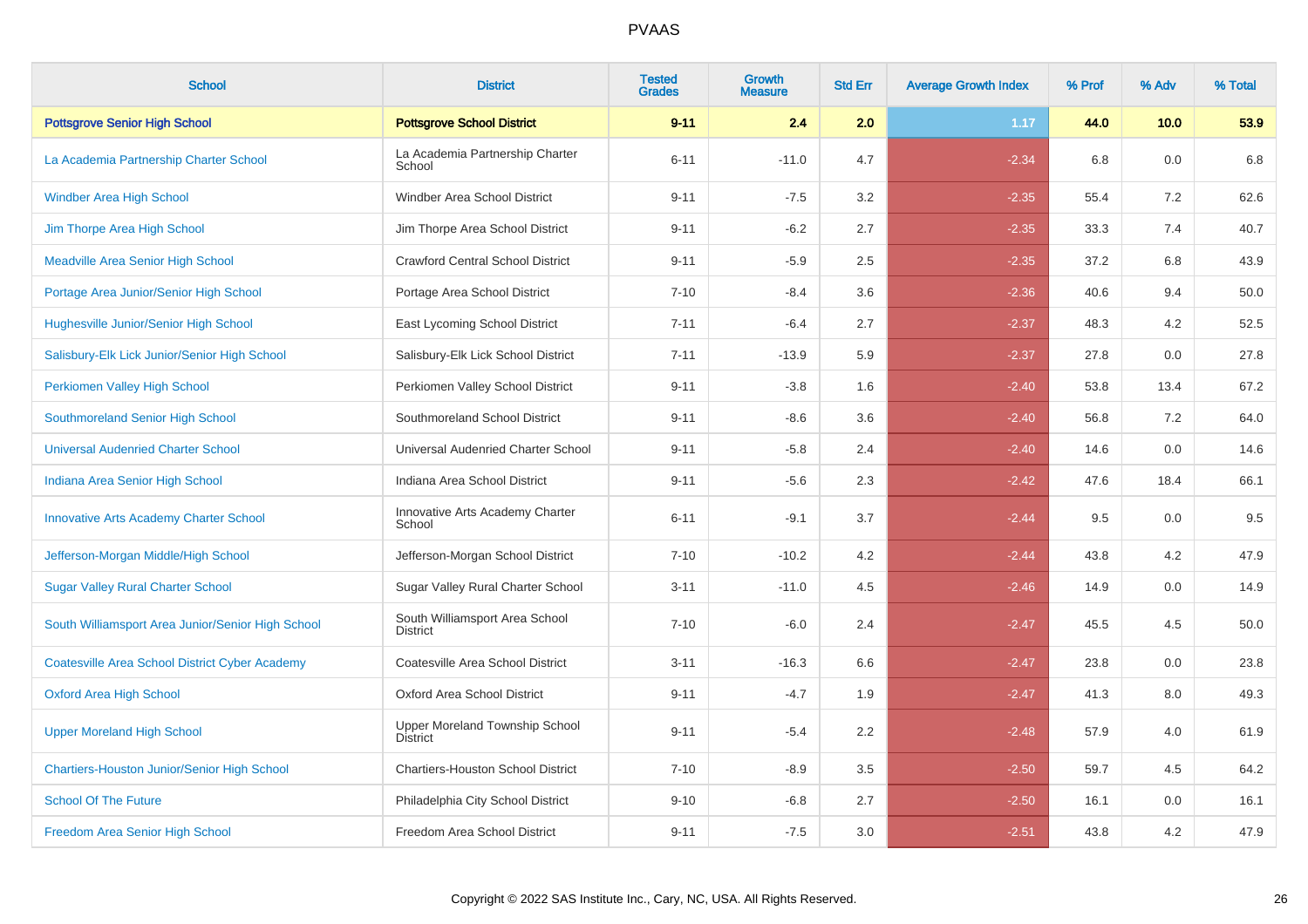| <b>School</b>                                 | <b>District</b>                                | <b>Tested</b><br><b>Grades</b> | Growth<br><b>Measure</b> | <b>Std Err</b> | <b>Average Growth Index</b> | % Prof | % Adv | % Total |
|-----------------------------------------------|------------------------------------------------|--------------------------------|--------------------------|----------------|-----------------------------|--------|-------|---------|
| <b>Pottsgrove Senior High School</b>          | <b>Pottsgrove School District</b>              | $9 - 11$                       | 2.4                      | 2.0            | 1.17                        | 44.0   | 10.0  | 53.9    |
| Farrell Area High School/Upper Middle School  | <b>Farrell Area School District</b>            | $7 - 11$                       | $-10.9$                  | 4.3            | $-2.52$                     | 19.0   | 0.0   | 19.0    |
| <b>Mohawk Senior High School</b>              | Mohawk Area School District                    | $9 - 11$                       | $-7.8$                   | 3.1            | $-2.57$                     | 49.4   | 11.0  | 60.4    |
| <b>Yough Senior High School</b>               | <b>Yough School District</b>                   | $9 - 10$                       | $-7.0$                   | 2.7            | $-2.59$                     | 50.8   | 4.0   | 54.8    |
| North Star High School                        | North Star School District                     | $9 - 11$                       | $-9.1$                   | 3.5            | $-2.61$                     | 47.8   | 6.0   | 53.7    |
| Mahanoy Area Junior/Senior High School        | Mahanoy Area School District                   | $7 - 10$                       | $-9.4$                   | 3.6            | $-2.61$                     | 26.2   | 1.6   | 27.9    |
| <b>Slippery Rock Area High School</b>         | Slippery Rock Area School District             | $9 - 11$                       | $-6.7$                   | 2.5            | $-2.65$                     | 56.2   | 9.5   | 65.7    |
| Northwest Area High School                    | Northwest Area School District                 | $7 - 10$                       | $-10.4$                  | 3.8            | $-2.70$                     | 34.6   | 7.3   | 41.8    |
| <b>Propel Charter School-Montour</b>          | Propel Charter School-Montour                  | $3 - 10$                       | $-10.7$                  | 3.9            | $-2.71$                     | 13.7   | 0.0   | 13.7    |
| <b>Blue Mountain High School</b>              | <b>Blue Mountain School District</b>           | $9 - 10$                       | $-6.2$                   | 2.3            | $-2.73$                     | 46.6   | 8.5   | 55.1    |
| Dunmore Junior/Senior High School             | Dunmore School District                        | $7 - 11$                       | $-8.1$                   | 2.9            | $-2.76$                     | 34.0   | 7.2   | 41.2    |
| <b>Pine Grove Area High School</b>            | Pine Grove Area School District                | $9 - 11$                       | $-8.1$                   | 2.9            | $-2.79$                     | 42.3   | 7.7   | 50.0    |
| <b>Harbor Creek Senior High School</b>        | Harbor Creek School District                   | $8 - 11$                       | $-7.4$                   | 2.6            | $-2.80$                     | 48.8   | 15.2  | 64.0    |
| South Allegheny High School                   | South Allegheny School District                | $8 - 11$                       | $-9.1$                   | 3.2            | $-2.83$                     | 40.5   | 0.0   | 40.5    |
| <b>Propel Charter School-Homestead</b>        | Propel Charter School-Homestead                | $3 - 11$                       | $-11.7$                  | 4.1            | $-2.84$                     | 15.9   | 0.0   | 15.9    |
| <b>New Castle Senior High School</b>          | New Castle Area School District                | $7 - 12$                       | $-6.9$                   | 2.4            | $-2.84$                     | 32.5   | 4.3   | 36.8    |
| <b>Trinity Senior High School</b>             | <b>Trinity Area School District</b>            | $9 - 11$                       | $-5.8$                   | $2.0\,$        | $-2.89$                     | 48.3   | 11.8  | 60.1    |
| <b>Forest Hills Junior/Senior High School</b> | Forest Hills School District                   | $7 - 11$                       | $-7.7$                   | 2.6            | $-2.89$                     | 41.1   | 13.7  | 54.8    |
| <b>Redbank Valley High School</b>             | Redbank Valley School District                 | $6 - 11$                       | $-9.9$                   | 3.4            | $-2.90$                     | 31.5   | 4.9   | 36.4    |
| <b>Franklin Benjamin High School</b>          | Philadelphia City School District              | $9 - 11$                       | $-10.4$                  | 3.6            | $-2.91$                     | 3.7    | 0.0   | 3.7     |
| <b>Highlands Senior High School</b>           | <b>Highlands School District</b>               | $9 - 11$                       | $-7.8$                   | 2.7            | $-2.92$                     | 44.4   | 3.7   | 48.2    |
| <b>Quakertown Community High School</b>       | Quakertown Community School<br><b>District</b> | $9 - 12$                       | $-4.8$                   | 1.6            | $-2.93$                     | 56.5   | 10.0  | 66.6    |
| Northern Potter Junior/Senior High School     | Northern Potter School District                | $7 - 12$                       | $-13.5$                  | 4.6            | $-2.94$                     | 37.5   | 0.0   | 37.5    |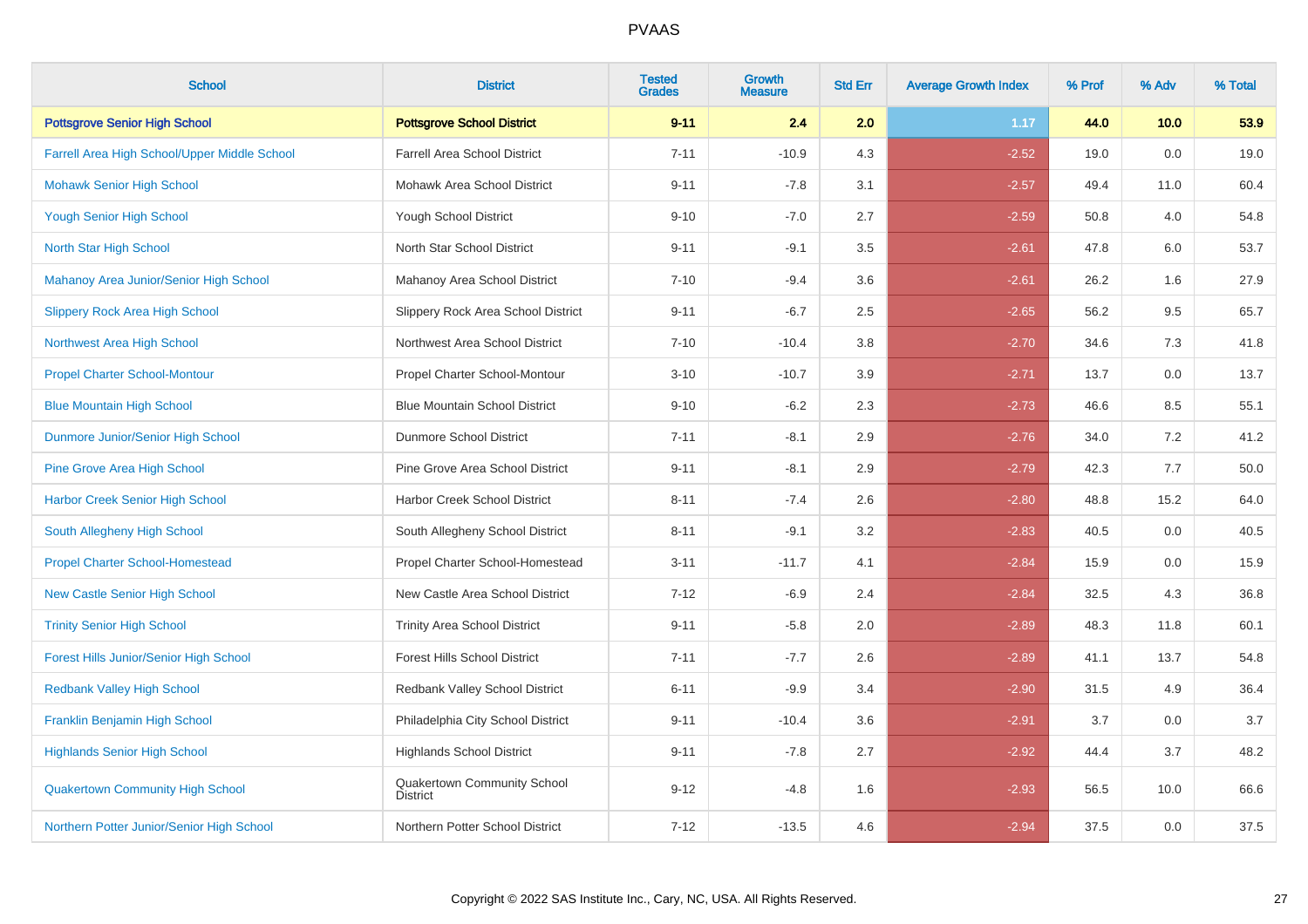| <b>School</b>                            | <b>District</b>                               | <b>Tested</b><br><b>Grades</b> | Growth<br><b>Measure</b> | <b>Std Err</b> | <b>Average Growth Index</b> | % Prof | % Adv | % Total |
|------------------------------------------|-----------------------------------------------|--------------------------------|--------------------------|----------------|-----------------------------|--------|-------|---------|
| <b>Pottsgrove Senior High School</b>     | <b>Pottsgrove School District</b>             | $9 - 11$                       | 2.4                      | 2.0            | 1.17                        | 44.0   | 10.0  | 53.9    |
| <b>Carmichaels Area High School</b>      | Carmichaels Area School District              | $9 - 10$                       | $-9.7$                   | 3.3            | $-2.94$                     | 35.1   | 1.4   | 36.5    |
| <b>Rochester High School</b>             | Rochester Area School District                | $9 - 11$                       | $-13.6$                  | 4.6            | $-2.98$                     | 19.5   | 1.3   | 20.8    |
| <b>Union City High School</b>            | Union City Area School District               | $9 - 12$                       | $-10.8$                  | 3.6            | $-3.00$                     | 43.3   | 3.3   | 46.7    |
| <b>Carlisle Area High School</b>         | Carlisle Area School District                 | $9 - 11$                       | $-5.7$                   | 1.9            | $-3.00$                     | 54.0   | 6.3   | 60.3    |
| Pittsburgh Perry High School             | Pittsburgh School District                    | $8 - 11$                       | $-11.9$                  | 3.9            | $-3.02$                     | 16.1   | 0.0   | 16.1    |
| <b>Williamson Senior High School</b>     | Northern Tioga School District                | $7 - 10$                       | $-10.4$                  | 3.4            | $-3.03$                     | 51.3   | 1.3   | 52.6    |
| Nazareth Area High School                | Nazareth Area School District                 | $9 - 11$                       | $-5.0$                   | 1.7            | $-3.04$                     | 59.2   | 9.9   | 69.0    |
| Philadelphia Academy Charter School      | Philadelphia Academy Charter<br>School        | $3 - 11$                       | $-8.9$                   | 2.9            | $-3.04$                     | 50.5   | 2.9   | 53.4    |
| <b>Conneaut Area Senior High</b>         | <b>Conneaut School District</b>               | $9 - 12$                       | $-7.9$                   | 2.6            | $-3.07$                     | 38.4   | 7.4   | 45.8    |
| North East High School                   | North East School District                    | $9 - 11$                       | $-9.6$                   | 3.0            | $-3.13$                     | 62.6   | 14.4  | 77.0    |
| Penn Hills Senior High School            | Penn Hills School District                    | $9 - 11$                       | $-8.0$                   | 2.6            | $-3.13$                     | 33.1   | 0.7   | 33.8    |
| Vaux High School: A Big Picture School   | Philadelphia City School District             | $9 - 12$                       | $-10.2$                  | 3.2            | $-3.16$                     | 3.4    | 0.0   | 3.4     |
| <b>Palisades High School</b>             | Palisades School District                     | $9 - 11$                       | $-9.0$                   | 2.8            | $-3.18$                     | 53.8   | 6.7   | 60.5    |
| <b>Easton Area High School</b>           | Easton Area School District                   | $9 - 12$                       | $-4.5$                   | 1.4            | $-3.22$                     | 39.9   | 4.0   | 43.9    |
| <b>Central Mountain High School</b>      | Keystone Central School District              | $9 - 11$                       | $-6.9$                   | 2.1            | $-3.25$                     | 42.9   | 5.1   | 47.9    |
| <b>Wallenpaupack Area High School</b>    | Wallenpaupack Area School District            | $8 - 11$                       | $-7.5$                   | $2.3\,$        | $-3.26$                     | 40.8   | 2.4   | 43.1    |
| Dubois Area Senior High School           | <b>Dubois Area School District</b>            | $8 - 11$                       | $-6.6$                   | 2.0            | $-3.26$                     | 50.9   | 13.4  | 64.3    |
| <b>Maritime Academy Charter School</b>   | Maritime Academy Charter School               | $3 - 10$                       | $-11.4$                  | 3.5            | $-3.29$                     | 15.2   | 0.0   | 15.2    |
| Waynesboro Area Senior High School       | Waynesboro Area School District               | $9 - 12$                       | $-6.4$                   | 1.9            | $-3.40$                     | 50.0   | 6.8   | 56.8    |
| <b>Boyertown Area Senior High School</b> | Boyertown Area School District                | $9 - 11$                       | $-5.0$                   | 1.5            | $-3.41$                     | 55.2   | 11.3  | 66.5    |
| Tamaqua Area Senior High School          | Tamaqua Area School District                  | $9 - 12$                       | $-8.6$                   | 2.5            | $-3.42$                     | 44.5   | 1.9   | 46.4    |
| Neshannock Junior/Senior High School     | Neshannock Township School<br><b>District</b> | $7 - 10$                       | $-10.1$                  | 2.9            | $-3.47$                     | 62.4   | 5.6   | 67.9    |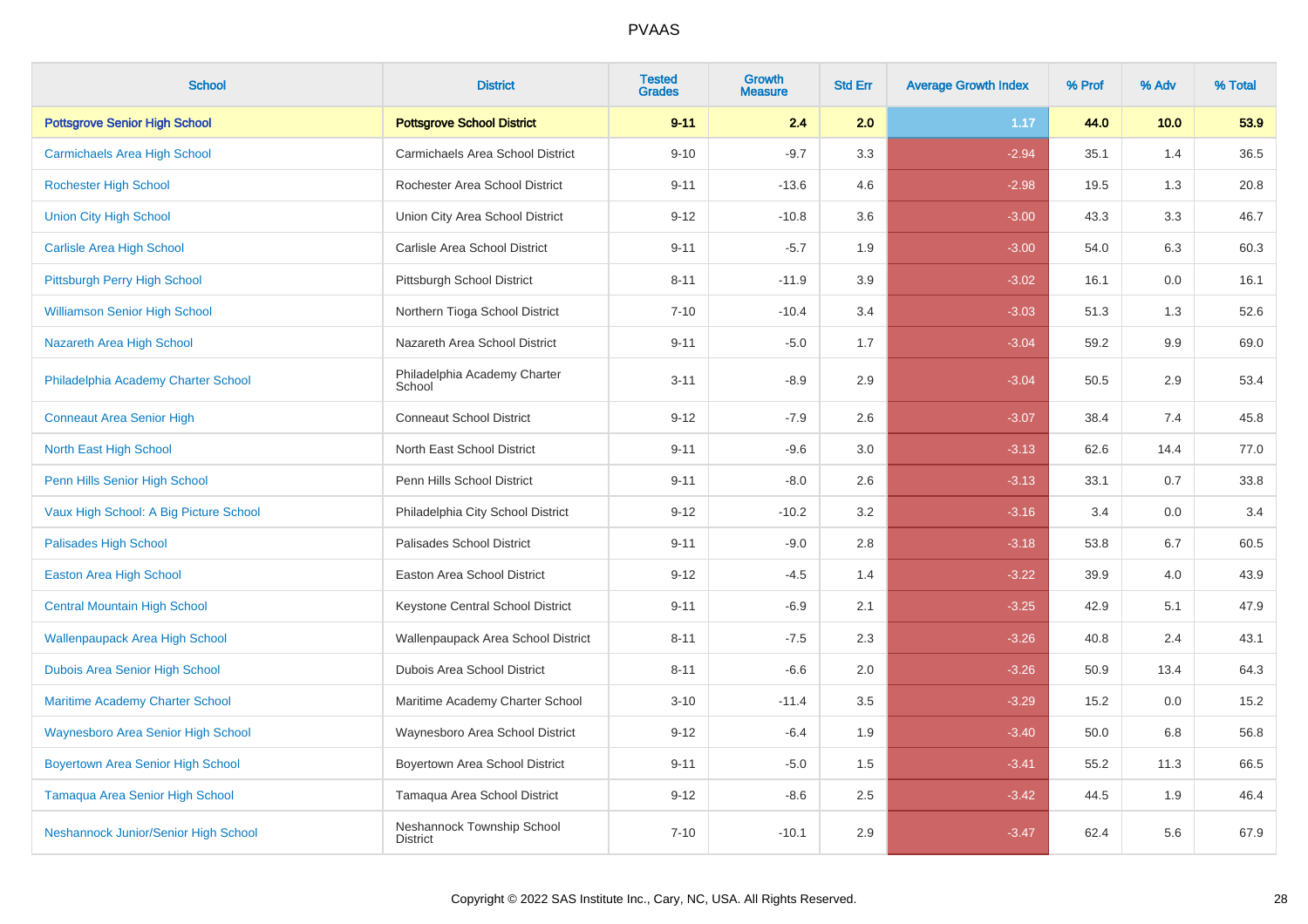| <b>School</b>                                           | <b>District</b>                                      | <b>Tested</b><br><b>Grades</b> | <b>Growth</b><br><b>Measure</b> | <b>Std Err</b> | <b>Average Growth Index</b> | % Prof | % Adv | % Total |
|---------------------------------------------------------|------------------------------------------------------|--------------------------------|---------------------------------|----------------|-----------------------------|--------|-------|---------|
| <b>Pottsgrove Senior High School</b>                    | <b>Pottsgrove School District</b>                    | $9 - 11$                       | 2.4                             | 2.0            | 1.17                        | 44.0   | 10.0  | 53.9    |
| <b>Steelton-Highspire High School</b>                   | Steelton-Highspire School District                   | $7 - 11$                       | $-12.3$                         | 3.5            | $-3.55$                     | 14.5   | 0.0   | 14.5    |
| <b>Elizabeth Forward Senior High School</b>             | Elizabeth Forward School District                    | $9 - 11$                       | $-8.7$                          | 2.4            | $-3.57$                     | 51.7   | 4.0   | 55.7    |
| <b>Williamsburg Community Junior/Senior High School</b> | Williamsburg Community School<br><b>District</b>     | $7 - 11$                       | $-14.8$                         | 4.1            | $-3.59$                     | 28.3   | 0.0   | 28.3    |
| <b>Interboro Senior High School</b>                     | Interboro School District                            | $7 - 12$                       | $-7.7$                          | 2.1            | $-3.63$                     | 46.6   | 4.8   | 51.4    |
| <b>Ridgway Area High School</b>                         | Ridgway Area School District                         | $9 - 11$                       | $-14.8$                         | 4.1            | $-3.64$                     | 49.0   | 9.8   | 58.8    |
| Moniteau Junior/Senior High School                      | Moniteau School District                             | $7 - 11$                       | $-12.2$                         | 3.3            | $-3.68$                     | 50.0   | 6.3   | 56.3    |
| <b>Clearfield Area Junior/Senior High School</b>        | Clearfield Area School District                      | $7 - 10$                       | $-9.7$                          | 2.6            | $-3.71$                     | 43.0   | 3.1   | 46.1    |
| <b>Sun Valley High School</b>                           | Penn-Delco School District                           | $9 - 11$                       | $-7.2$                          | 1.9            | $-3.72$                     | 46.6   | 3.2   | 49.8    |
| Johnsonburg Area High School                            | Johnsonburg Area School District                     | $7 - 11$                       | $-14.5$                         | 3.9            | $-3.73$                     | 54.0   | 4.6   | 58.6    |
| <b>Berwick Area High School</b>                         | <b>Berwick Area School District</b>                  | $9 - 11$                       | $-9.6$                          | 2.6            | $-3.75$                     | 42.1   | 5.5   | 47.6    |
| <b>Milton High School</b>                               | Milton Area School District                          | $8 - 11$                       | $-9.4$                          | 2.5            | $-3.79$                     | 45.4   | 7.2   | 52.7    |
| <b>Propel Charter School-Braddock Hills</b>             | Propel Charter School - Braddock<br><b>Hills</b>     | $3 - 11$                       | $-13.6$                         | 3.6            | $-3.81$                     | 9.7    | 1.6   | 11.3    |
| Youngsville Middle/High School                          | Warren County School District                        | $6 - 11$                       | $-14.8$                         | 3.9            | $-3.82$                     | 23.3   | 0.8   | 24.1    |
| Northern Lehigh Senior High School                      | Northern Lehigh School District                      | $9 - 12$                       | $-10.9$                         | 2.7            | $-3.98$                     | 28.0   | 9.3   | 37.3    |
| Marion Center Area Jr/Sr High School                    | Marion Center Area School District                   | $7 - 10$                       | $-12.4$                         | 3.1            | $-4.01$                     | 33.7   | 1.1   | 34.8    |
| Minersville Area Junior/Senior High School              | Minersville Area School District                     | $7 - 11$                       | $-14.8$                         | 3.7            | $-4.02$                     | 39.3   | 3.3   | 42.6    |
| <b>Bradford Area High School</b>                        | <b>Bradford Area School District</b>                 | $9 - 12$                       | $-9.6$                          | 2.4            | $-4.02$                     | 45.8   | 8.3   | 54.2    |
| East Juniata Junior/Senior High School                  | Juniata County School District                       | $7 - 12$                       | $-13.9$                         | 3.4            | $-4.08$                     | 39.0   | 5.2   | 44.2    |
| Northwest PA Collegiate Academy                         | Erie City School District                            | $6 - 11$                       | $-10.1$                         | 2.5            | $-4.11$                     | 62.7   | 8.6   | 71.4    |
| Southern Huntingdon County HS/MS                        | Southern Huntingdon County School<br><b>District</b> | $6 - 11$                       | $-13.4$                         | 3.2            | $-4.12$                     | 32.5   | 2.5   | 35.0    |
| <b>Avonworth High School</b>                            | Avonworth School District                            | $9 - 10$                       | $-12.9$                         | 3.1            | $-4.13$                     | 59.8   | 4.6   | 64.4    |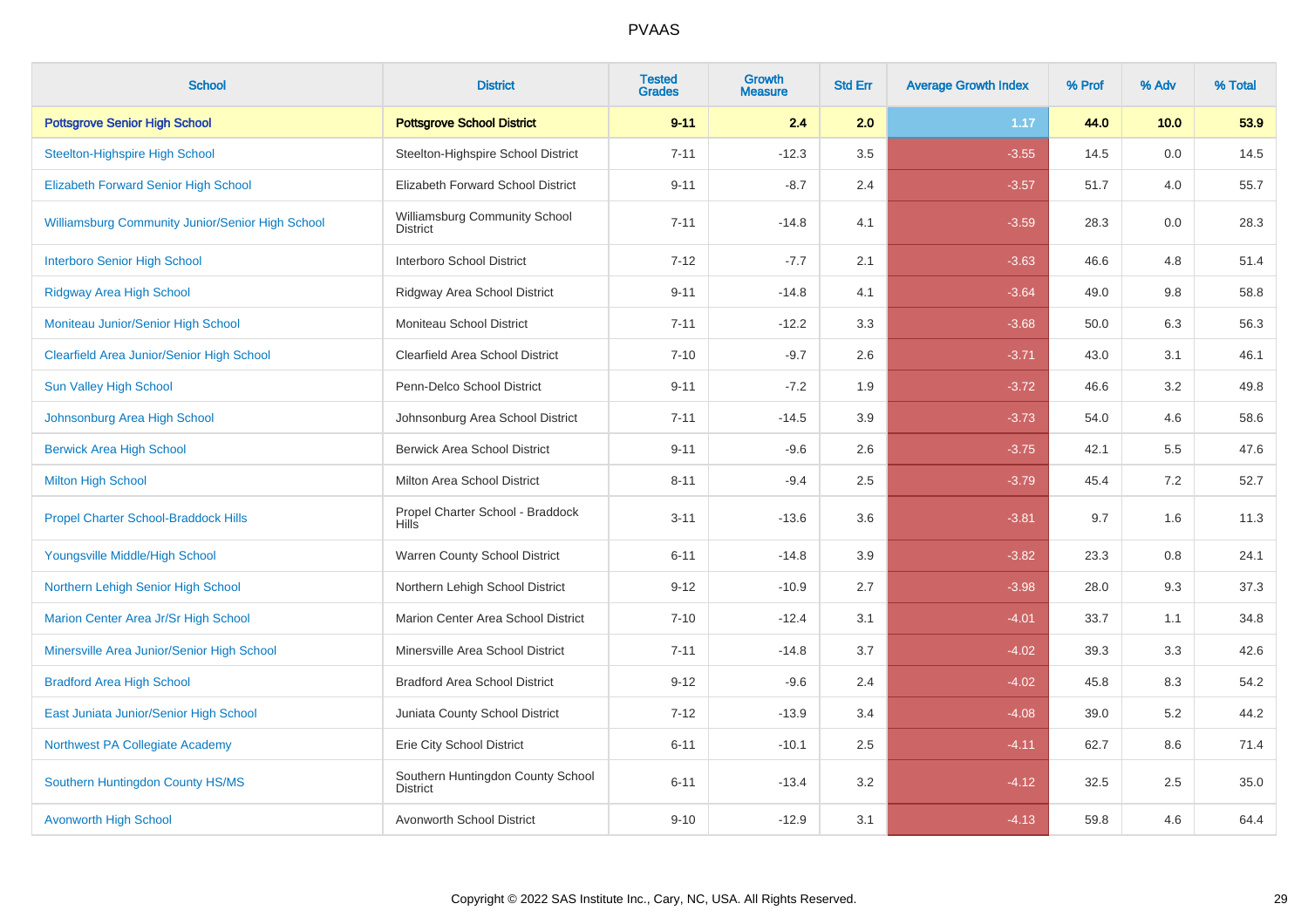| <b>School</b>                              | <b>District</b>                                  | <b>Tested</b><br><b>Grades</b> | <b>Growth</b><br><b>Measure</b> | <b>Std Err</b> | <b>Average Growth Index</b> | % Prof | % Adv   | % Total |
|--------------------------------------------|--------------------------------------------------|--------------------------------|---------------------------------|----------------|-----------------------------|--------|---------|---------|
| <b>Pottsgrove Senior High School</b>       | <b>Pottsgrove School District</b>                | $9 - 11$                       | 2.4                             | 2.0            | 1.17                        | 44.0   | 10.0    | 53.9    |
| Catasauqua Senior High School              | Catasauqua Area School District                  | $9 - 12$                       | $-12.4$                         | 3.0            | $-4.14$                     | 36.8   | 7.6     | 44.3    |
| <b>Columbia-Montour AVTS</b>               | Columbia-Montour AVTS                            | $9 - 10$                       | $-12.5$                         | 3.0            | $-4.16$                     | 22.3   | 0.6     | 22.9    |
| Jefferson County-Dubois AVTS               | Jefferson County-Dubois AVTS                     | $9 - 11$                       | $-16.2$                         | 3.9            | $-4.16$                     | 23.0   | $0.0\,$ | 23.0    |
| <b>Big Spring High School</b>              | <b>Big Spring School District</b>                | $9 - 11$                       | $-10.2$                         | 2.4            | $-4.17$                     | 38.6   | 8.9     | 47.5    |
| <b>Wellsboro Area High School</b>          | Wellsboro Area School District                   | $8 - 11$                       | $-12.7$                         | 3.0            | $-4.24$                     | 49.2   | 11.9    | 61.1    |
| Chambersburg Area Senior High School       | Chambersburg Area School District                | $9 - 11$                       | $-6.8$                          | 1.6            | $-4.36$                     | 40.8   | 10.1    | 50.9    |
| South Park Senior High School              | South Park School District                       | $7 - 11$                       | $-11.6$                         | 2.7            | $-4.37$                     | 53.5   | 13.7    | 67.3    |
| West Mifflin Area High School              | West Mifflin Area School District                | $8 - 12$                       | $-12.7$                         | 2.9            | $-4.38$                     | 38.8   | 9.6     | 48.3    |
| Lampeter-Strasburg Senior High School      | Lampeter-Strasburg School District               | $9 - 12$                       | $-8.9$                          | 2.0            | $-4.52$                     | 55.1   | 9.8     | 64.8    |
| <b>Butler Area Senior High School</b>      | <b>Butler Area School District</b>               | $10 - 11$                      | $-6.9$                          | 1.5            | $-4.54$                     | 42.5   | 9.4     | 51.9    |
| <b>Annville Cleona High School</b>         | Annville-Cleona School District                  | $9 - 12$                       | $-12.5$                         | 2.7            | $-4.61$                     | 34.9   | 7.8     | 42.6    |
| Penns Manor Area Junior/Senior High School | Penns Manor Area School District                 | $6 - 12$                       | $-17.4$                         | 3.7            | $-4.63$                     | 29.7   | 3.1     | 32.8    |
| Pittsburgh Brashear High School            | Pittsburgh School District                       | $9 - 11$                       | $-10.6$                         | 2.3            | $-4.68$                     | 17.6   | 0.0     | 17.6    |
| <b>Riverside High School</b>               | Riverside Beaver County School<br>District       | $9 - 11$                       | $-14.4$                         | 3.0            | $-4.77$                     | 49.4   | 8.8     | 58.2    |
| <b>Phoenix Academy</b>                     | Lancaster School District                        | $7 - 12$                       | $-16.1$                         | 3.4            | $-4.80$                     | 6.8    | 0.0     | 6.8     |
| <b>Frazier High School</b>                 | <b>Frazier School District</b>                   | $9 - 11$                       | $-17.6$                         | 3.6            | $-4.82$                     | 37.1   | 1.6     | 38.7    |
| <b>Tacony Academy Charter School</b>       | Tacony Academy Charter School                    | $3 - 11$                       | $-14.7$                         | 3.0            | $-4.82$                     | 22.4   | 1.8     | 24.1    |
| <b>Bucks County Technical High School</b>  | <b>Bucks County Technical High</b><br>School     | $9 - 10$                       | $-12.0$                         | 2.5            | $-4.84$                     | 35.9   | 3.2     | 39.2    |
| Tulpehocken Junior/Senior High School      | Tulpehocken Area School District                 | $7 - 12$                       | $-14.1$                         | 2.8            | $-4.96$                     | 36.7   | 2.8     | 39.4    |
| Schuylkill Haven Senior High School        | Schuylkill Haven Area School<br><b>District</b>  | $8 - 11$                       | $-15.6$                         | 3.1            | $-5.00$                     | 49.7   | 2.4     | 52.1    |
| Southern Columbia High School              | Southern Columbia Area School<br><b>District</b> | $9 - 11$                       | $-15.0$                         | 3.0            | $-5.06$                     | 55.0   | 4.0     | 59.0    |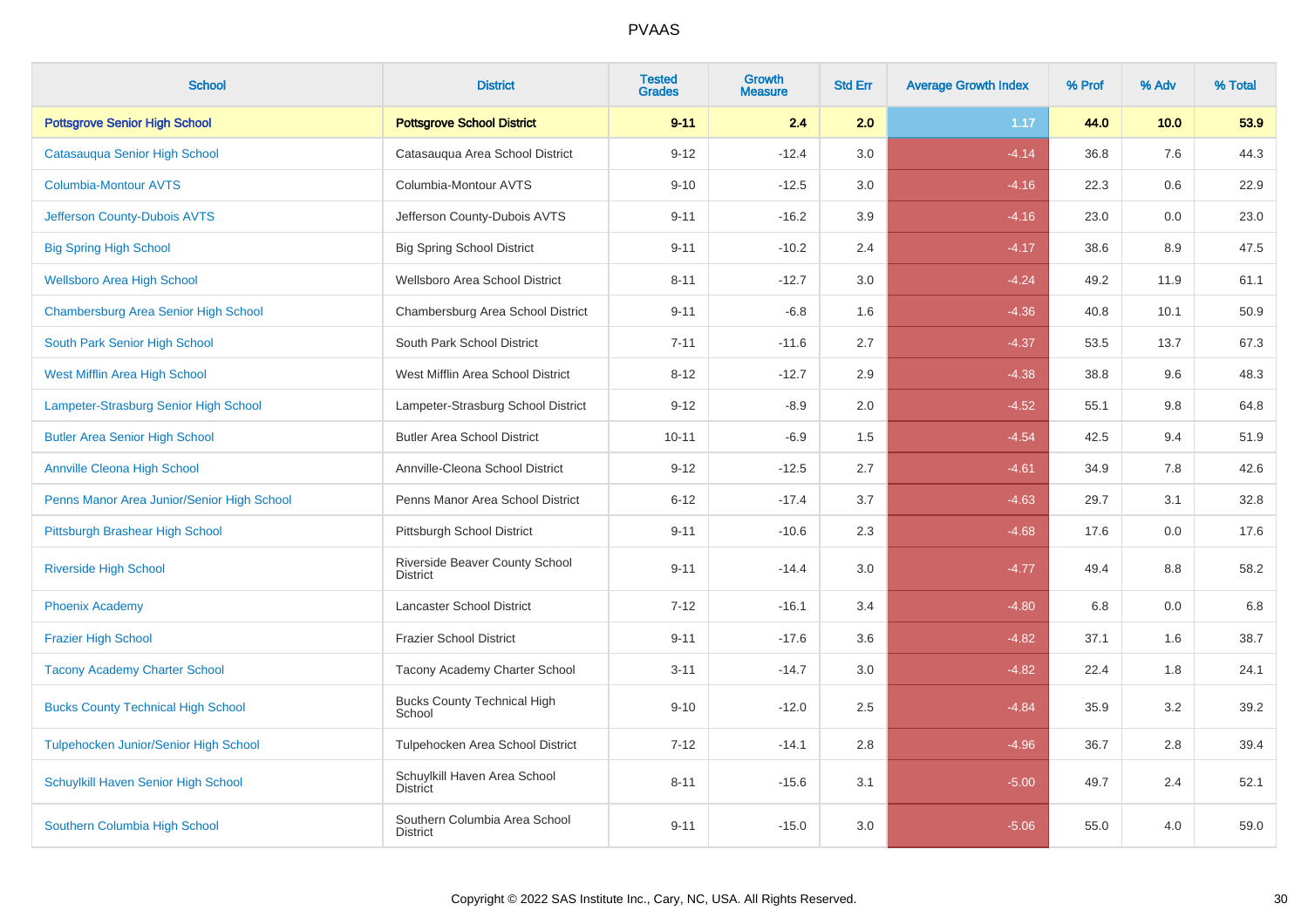| <b>School</b>                                      | <b>District</b>                                    | <b>Tested</b><br><b>Grades</b> | Growth<br><b>Measure</b> | <b>Std Err</b> | <b>Average Growth Index</b> | % Prof | % Adv | % Total |
|----------------------------------------------------|----------------------------------------------------|--------------------------------|--------------------------|----------------|-----------------------------|--------|-------|---------|
| <b>Pottsgrove Senior High School</b>               | <b>Pottsgrove School District</b>                  | $9 - 11$                       | 2.4                      | 2.0            | 1.17                        | 44.0   | 10.0  | 53.9    |
| North Penn-Liberty Junior/Senior High School       | Southern Tioga School District                     | $7 - 11$                       | $-20.4$                  | 4.0            | $-5.10$                     | 40.0   | 5.3   | 45.3    |
| <b>Titusville Senior High School</b>               | <b>Titusville Area School District</b>             | $9 - 11$                       | $-13.6$                  | 2.6            | $-5.15$                     | 43.2   | 4.8   | 48.0    |
| <b>Mastery Charter School-Gratz Campus</b>         | Mastery Charter School - Gratz<br>Campus           | $7 - 10$                       | $-23.9$                  | 4.5            | $-5.29$                     | 2.9    | 0.0   | 2.9     |
| <b>Plum Senior High School</b>                     | Plum Borough School District                       | $9 - 11$                       | $-11.7$                  | 2.2            | $-5.37$                     | 51.1   | 9.0   | 60.1    |
| Southern Fulton Junior/Senior High School          | Southern Fulton School District                    | $7 - 11$                       | $-24.1$                  | 4.4            | $-5.45$                     | 34.2   | 10.5  | 44.7    |
| <b>Exeter Township Senior High School</b>          | <b>Exeter Township School District</b>             | $9 - 11$                       | $-10.8$                  | 1.9            | $-5.67$                     | 50.6   | 2.7   | 53.3    |
| Solanco High School                                | Solanco School District                            | $9 - 11$                       | $-11.3$                  | 2.0            | $-5.77$                     | 41.6   | 4.5   | 46.1    |
| <b>Springfield Township High School</b>            | Springfield Township School District               | $9 - 11$                       | $-19.2$                  | 3.2            | $-5.98$                     | 62.6   | 3.6   | 66.3    |
| <b>Lawrence County CTC</b>                         | Lawrence County CTC                                | $10 - 11$                      | $-21.7$                  | 3.6            | $-6.05$                     | 19.8   | 0.0   | 19.8    |
| Abington Senior High School                        | Abington School District                           | $10 - 10$                      | $-11.8$                  | 1.9            | $-6.18$                     | 56.2   | 11.6  | 67.8    |
| <b>Ringgold Senior High School</b>                 | Ringgold School District                           | $9 - 11$                       | $-15.1$                  | 2.4            | $-6.22$                     | 41.5   | 7.9   | 49.4    |
| Lackawanna Trail Junior/Senior High School         | Lackawanna Trail School District                   | $7 - 10$                       | $-22.0$                  | 3.5            | $-6.32$                     | 38.5   | 1.5   | 40.0    |
| Mifflinburg Area Senior High School                | Mifflinburg Area School District                   | $9 - 11$                       | $-16.2$                  | 2.5            | $-6.47$                     | 42.4   | 4.0   | 46.4    |
| <b>Curwensville Area Junior/Senior High School</b> | <b>Curwensville Area School District</b>           | $7 - 11$                       | $-28.3$                  | 4.1            | $-6.83$                     | 42.5   | 4.1   | 46.6    |
| <b>Chambersburg Area Career Magnet School</b>      | Chambersburg Area School District                  | $9 - 11$                       | $-15.5$                  | 2.2            | $-7.12$                     | 46.7   | 5.5   | 52.3    |
| Northwestern Senior High School                    | Northwestern School District                       | $9 - 11$                       | $-25.3$                  | 3.5            | $-7.24$                     | 42.6   | 2.9   | 45.6    |
| <b>Truman Senior High School</b>                   | <b>Bristol Township School District</b>            | $9 - 11$                       | $-14.3$                  | 2.0            | $-7.31$                     | 31.0   | 3.7   | 34.7    |
| Philipsburg-Osceola Area High School               | Philipsburg-Osceola Area School<br><b>District</b> | $9 - 11$                       | $-25.2$                  | 3.3            | $-7.58$                     | 19.7   | 2.6   | 22.4    |
| Hatboro-Horsham Senior High School                 | Hatboro-Horsham School District                    | $9 - 11$                       | $-13.2$                  | 1.7            | $-7.72$                     | 45.6   | 7.2   | 52.8    |
| Owen J Roberts High School                         | Owen J Roberts School District                     | $9 - 11$                       | $-12.6$                  | 1.6            | $-7.84$                     | 57.0   | 11.9  | 69.0    |
| Norristown Area High School                        | Norristown Area School District                    | $9 - 12$                       | $-12.9$                  | 1.6            | $-7.92$                     | 24.8   | 2.4   | 27.2    |
| <b>West Side CTC</b>                               | West Side CTC                                      | $9 - 10$                       | $-37.4$                  | 4.3            | $-8.64$                     | 8.8    | 0.0   | $8.8\,$ |